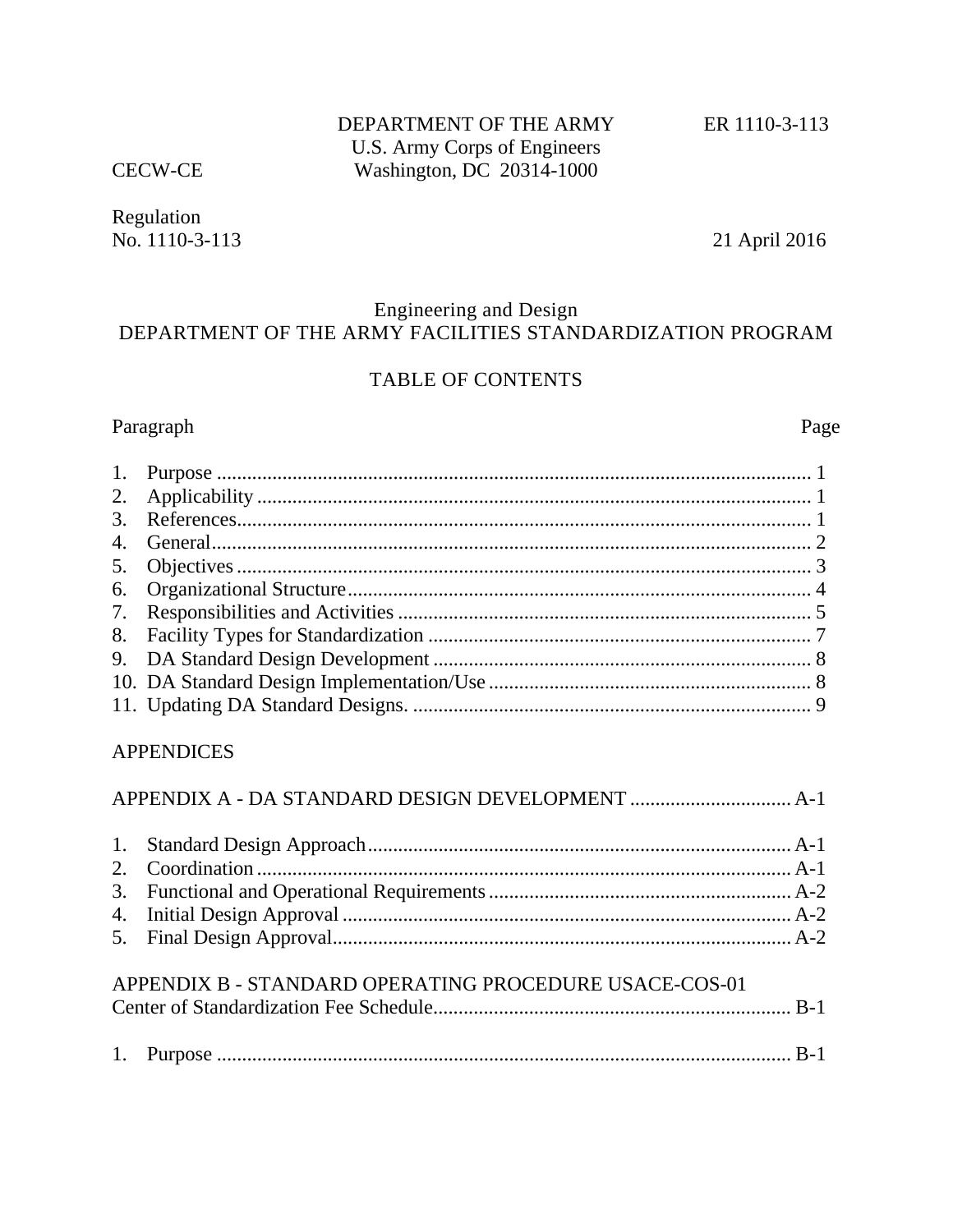# ER 1110-3-113 21 Apr 2016

# APPENDIX C - STANDARD OPERATING PROCEDURE USACE-COS-02

# APPENDIX D - STANDARD OPERATING PROCEDURE USACE-COS-03

Role of the Geographic Districts in Projects Executed With Centers of StandardizationD-1

# APPENDIX E - STANDARD OPERATING PROCEDURE USACE-COS-04

| Roles of Centers of Standardization Related to Projects Based on Army Standard |  |
|--------------------------------------------------------------------------------|--|
|                                                                                |  |
|                                                                                |  |
|                                                                                |  |
|                                                                                |  |
|                                                                                |  |
|                                                                                |  |
|                                                                                |  |
|                                                                                |  |

# APPENDIX F - STANDARD OPERATING PROCEDURE USACE-COS-06 OACSIM, HQIMCOM, HQUSACE and MSC Roles and Responsibilities ...................... F-1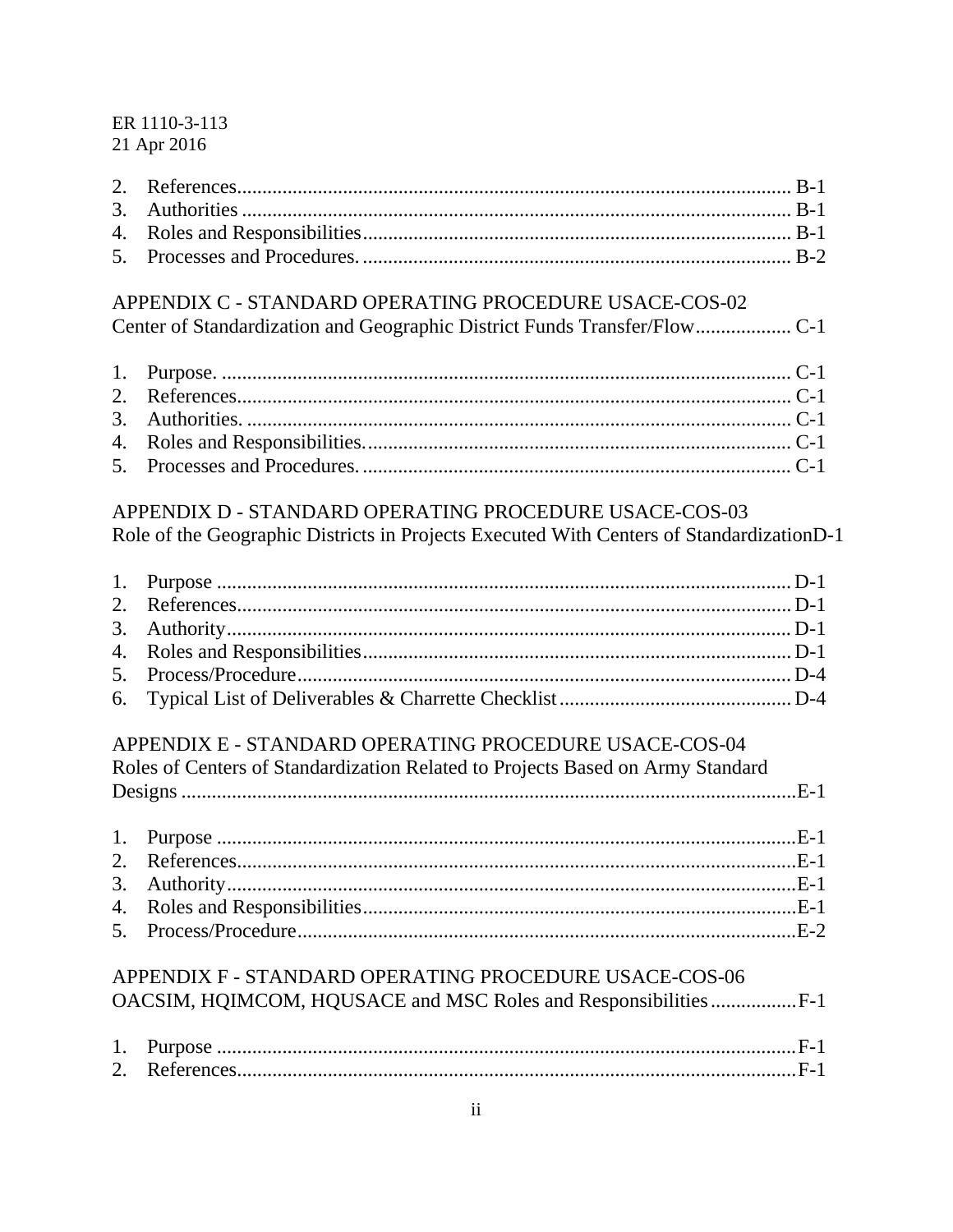| 3.<br>4. |                                                                                       |  |  |  |
|----------|---------------------------------------------------------------------------------------|--|--|--|
| 5.       |                                                                                       |  |  |  |
|          | APPENDIX G - STANDARD OPERATING PROCEDURE USACE-COS-07                                |  |  |  |
|          |                                                                                       |  |  |  |
| 1.       |                                                                                       |  |  |  |
| 2.       |                                                                                       |  |  |  |
| 3.       |                                                                                       |  |  |  |
| 4.       |                                                                                       |  |  |  |
| 5.       |                                                                                       |  |  |  |
| 6.       |                                                                                       |  |  |  |
| 7.       |                                                                                       |  |  |  |
|          | APPENDIX H - STANDARD OPERATING PROCEDURE USACE-COS-08                                |  |  |  |
|          |                                                                                       |  |  |  |
| 1.       |                                                                                       |  |  |  |
| 2.       |                                                                                       |  |  |  |
| 3.       |                                                                                       |  |  |  |
| 4.       |                                                                                       |  |  |  |
| 5.       |                                                                                       |  |  |  |
|          | APPENDIX I - STANDARD OPERATING PROCEDURE USACE-COS-09                                |  |  |  |
|          | Biddability, Constructability, Operability, Environmental, and Sustainability (BCOES) |  |  |  |
|          | Reviews Related to Projects Executed with Centers of Standardization                  |  |  |  |
| 1.       |                                                                                       |  |  |  |
|          |                                                                                       |  |  |  |
| 3.       |                                                                                       |  |  |  |
| 4.       |                                                                                       |  |  |  |
| 5.       |                                                                                       |  |  |  |
|          |                                                                                       |  |  |  |
|          | APPENDIX J - STANDARD OPERATING PROCEDURE USACE-COS-10                                |  |  |  |
|          | LEED Strategy and Coordination Activities for Center Of Standardization (COS)         |  |  |  |
|          |                                                                                       |  |  |  |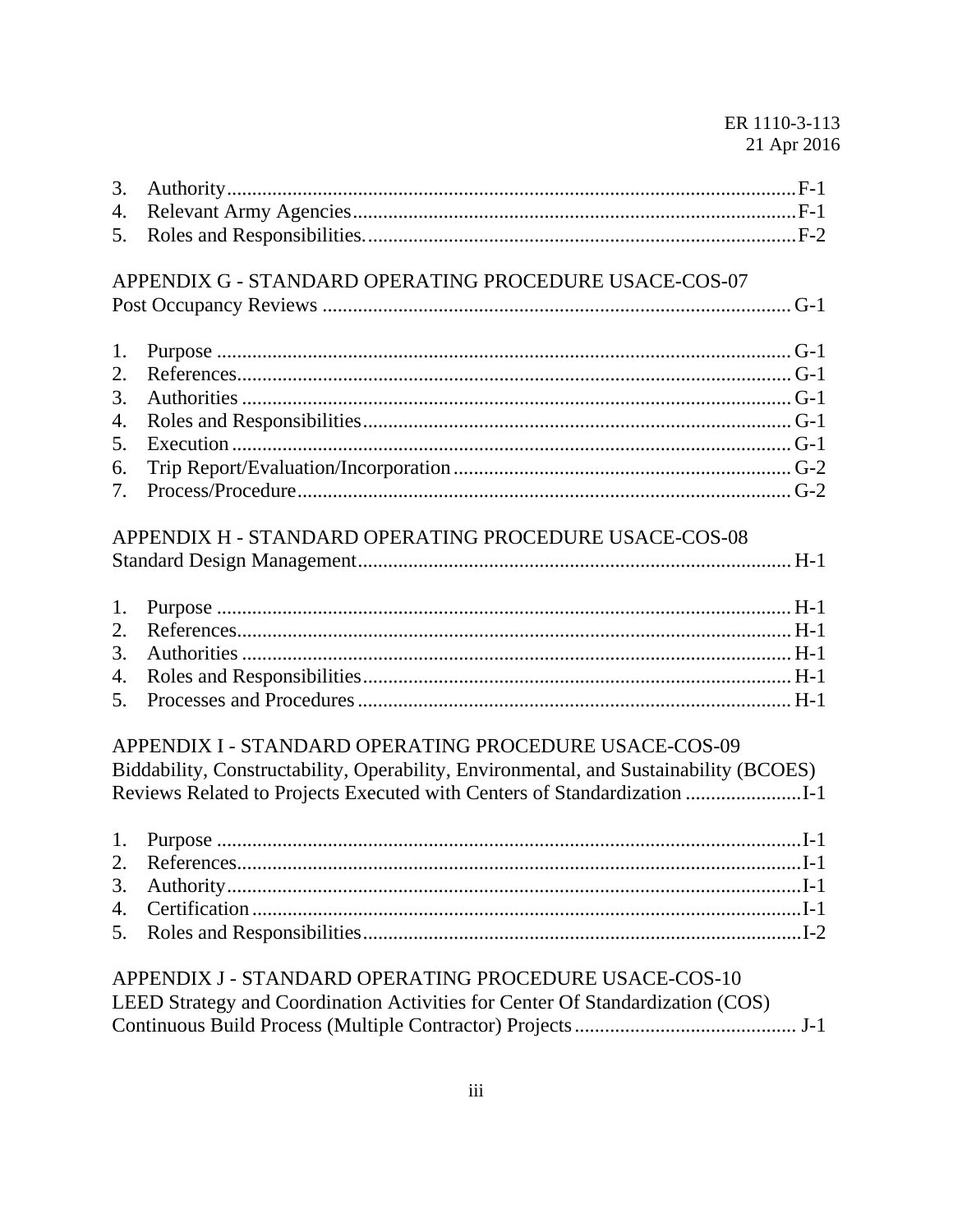# ER 1110-3-113 21 Apr 2016

| 1. |                                                                                                                                          |  |
|----|------------------------------------------------------------------------------------------------------------------------------------------|--|
| 2. |                                                                                                                                          |  |
| 3. |                                                                                                                                          |  |
| 4. |                                                                                                                                          |  |
| 5. |                                                                                                                                          |  |
| 6. |                                                                                                                                          |  |
| 7. |                                                                                                                                          |  |
| 8. |                                                                                                                                          |  |
| 9. |                                                                                                                                          |  |
|    | APPENDIX K - STANDARD OPERATING PROCEDURE USACE-COS-11<br>Construction Contract Changes Related to Projects Executed with the Centers of |  |
|    |                                                                                                                                          |  |
| 1. |                                                                                                                                          |  |
| 2. |                                                                                                                                          |  |
| 3. |                                                                                                                                          |  |
| 4. |                                                                                                                                          |  |
|    |                                                                                                                                          |  |
| 5. |                                                                                                                                          |  |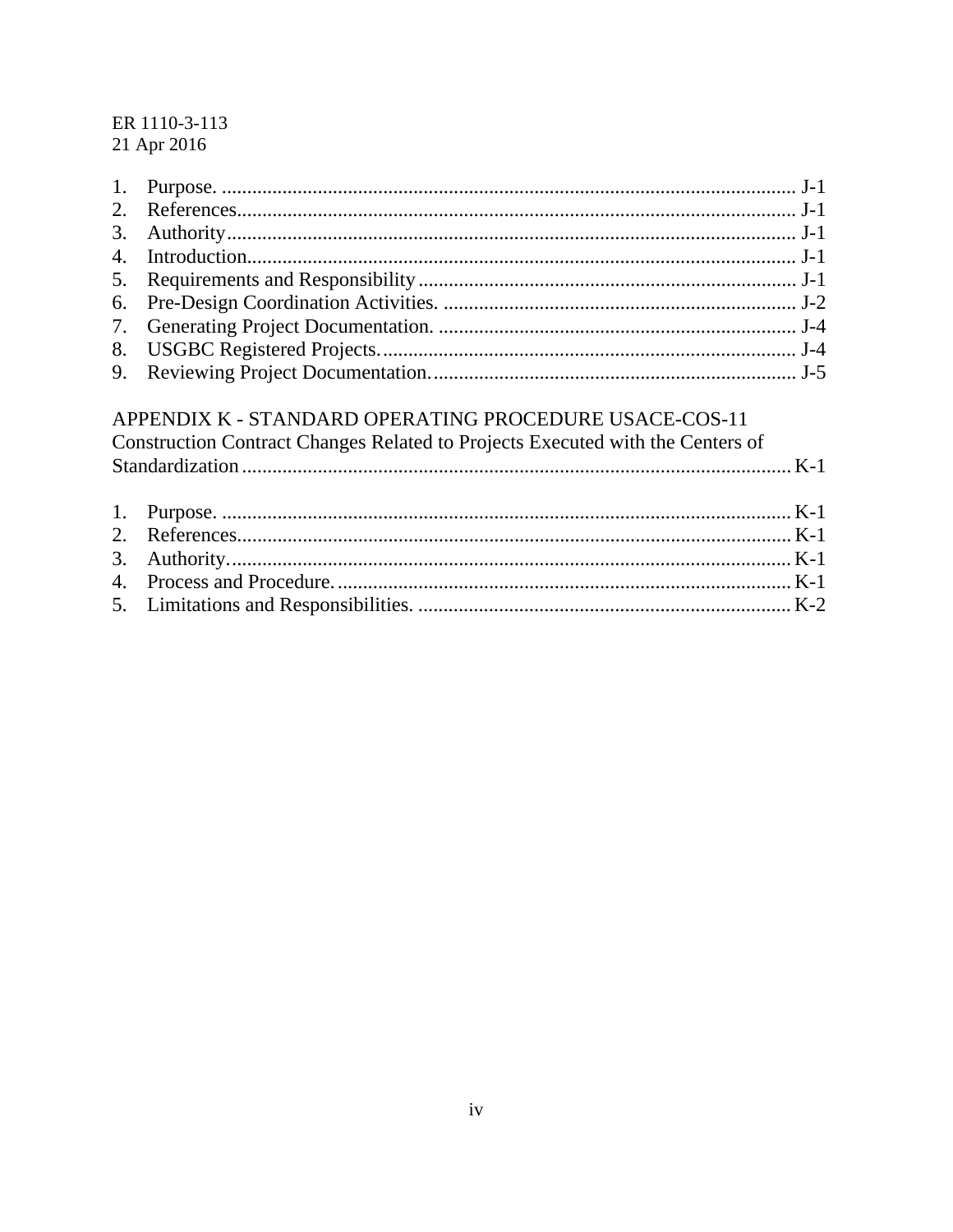CECW-CE

Regulation No. 1110-3-113 21 April 2016

ER 1110-3-113

## Engineering and Design DEPARTMENT OF THE ARMY FACILITIES STANDARDIZATION PROGRAM

# 1. Purpose.

a. This regulation establishes policies and procedures for the U.S. Army Corps of Engineers (USACE) to execute the Department of the Army (DA) Facilities Standardization Program.

b. Standard Operating Procedures for the Centers of Standardization (COS) are provided in the appendices.

# 2. Applicability.

a. This regulation applies to Headquarters, U.S. Army Corps of Engineers (HQUSACE) and all Office of the Chief of Engineers (OCE) elements, major subordinate commands (MSC), district commands, laboratories, and field operating activities (FOA) having military construction (MILCON) responsibilities.

b. This regulation applies to all USACE Centers of Standardization (COS) and their associated activities.

# 3. References.

a. Public Laws and Executive Orders.

(1) Executive Order 12770, Metric Usage In Federal Government Programs.

\_\_\_\_\_\_\_\_\_\_\_\_\_\_\_\_\_\_\_\_\_\_\_\_\_\_\_\_\_\_\_\_\_\_\_\_\_\_\_\_\_\_\_\_\_\_\_\_\_\_\_\_\_\_\_\_\_\_\_\_\_\_\_\_\_\_\_\_\_\_\_\_\_\_\_\_\_

(2) Metric Conversion Act of 1975 (Public Law 94-168) as amended by the Omnibus Trade and Competitiveness Act of 1988 (Public Law 100-418).

b. Federal Acquisition Regulations (FAR).

(1) Federal Acquisition Regulation 3.104

- (2) Federal Acquisition Regulation 15.303
- c. Department of Defense.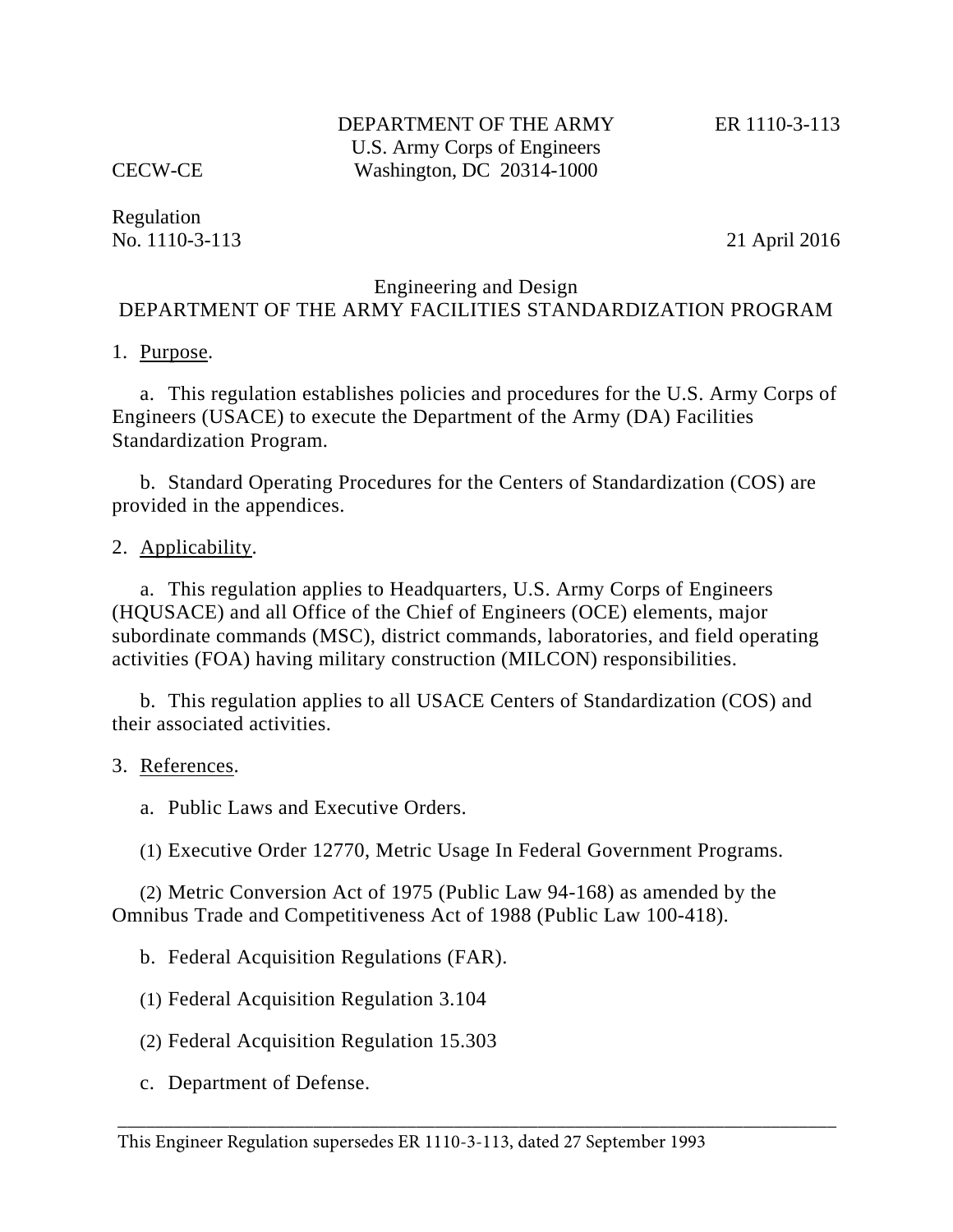- <span id="page-5-0"></span>(1) DD Form 1391, Military Construction Project Data
- d. Department of the Army
- (1) AR 5-22, The Army Force Modernization Proponent System
- (2) AR 71-32, Force Development and Documentation
- (3) AR 350-19, Army Sustainable Range Program
- (4) AR 420-1, Army Facilities Management
- (5) AR 700-127, Integrated Product Support
- (6) AR 700-142, Type Classification, Materiel Release, Fielding, and Transfer
- e. U.S. Army Corps of Engineers.
- (1) ER 1110-1-8158, Corps-Wide Centers of Expertise Programs

(2) ER 1110-345-700, Design Analyses, Drawings and Specifications

(3) Memorandum from CECW-CE dated 6 Mar 06, Subject: Realignment / Establishment of Centers of Standardization (COS)

# 4. General.

a. Description. Facilities standardization is a formal process for developing requirements and designs for facilities per AR 420-1 and as documented by specific facilities DA Standards which will be used as the basis to develop as Department of the Army (DA) standards designs for construction. This process consists of:

(1) Developing functional and technical facility requirements based on input from the Army proponent agencies, OACSIM, and USACE other Army Facility Design Team (FDT) members.

(2) Developing, coordinating, approving, and implementing DA standard designs based on the Army's requirements.

(3) Using approved DA standard designs to develop project specific design and construction documents for Army Facilities.

(4) Monitoring the use of, seeking feedback, reviewing and updating approved DA standard designs to ensure their continued technical quality and responsiveness to Army requirements.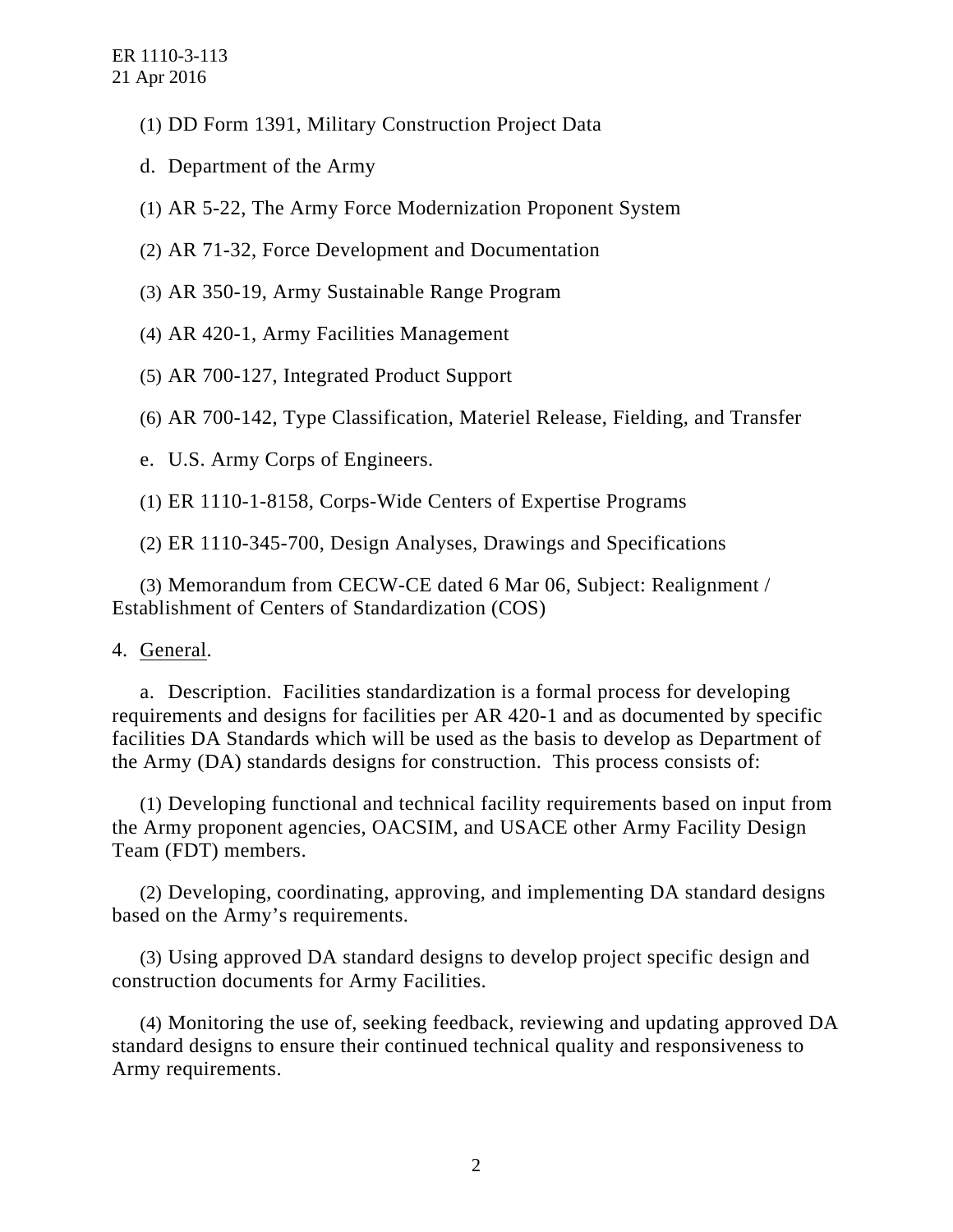<span id="page-6-0"></span>b. Definitions. The term "standardization" is often understood to mean complete duplication of a facility's design that is site adapted from site to site. However, standardization of a facility's design may be accomplished through several methods, as allowed by ER 1110-345-700.

(1) Standard designs can include drawings and/or criteria that delineate space allocations, functional layouts, and the basic configuration of the facility, and serve as guides in developing specific design and construction drawings.

(2) Adapt-build models can include drawings, specifications, and design analysis that are sufficient in detail to serve as contract documents after modifications are made for site-specific requirements.

# 5. Objectives.

a. Background. The Vice Chief of Staff, Army (VCSA) notified Commanders of the Army Commands (ACOM) that distinct benefits accrue to the Army by standardization, including the use of standard facility designs. The VCSA also indicated to the Chief of Engineers (COE) that the Army cannot afford the luxury, nor are there justifiable reasons to design and construct unique facilities for each Army installation, and that the COE should increase the use of standard facility designs in the Army's Military Construction (MILCON) programs. The VCSA emphasized that the facilities standardization effort should include the appropriate participation of DA Staff Offices, Army Commands (ACOM), and other DA organizations having specific facility proponent responsibilities.

b. Facilities Standardization Objectives.

The overall objective for Army facilities standardization is to achieve savings and benefits in the programming, design, and construction of Army facilities of excellence. Specifically, the objectives include, but are not limited to the following:

(1) Increased credibility with the Congress through more consistent construction program development.

(2) Increased consistency in facility types with equal treatment among ACOM, installations, and users.

(3) Improved master planning and site development activities, improved design quality, and the promotion of design excellence.

(4) Simplified programming activities.

(5) Simplified design and construction project management, reduced design costs and time, reduced construction costs and time, and reduced change orders during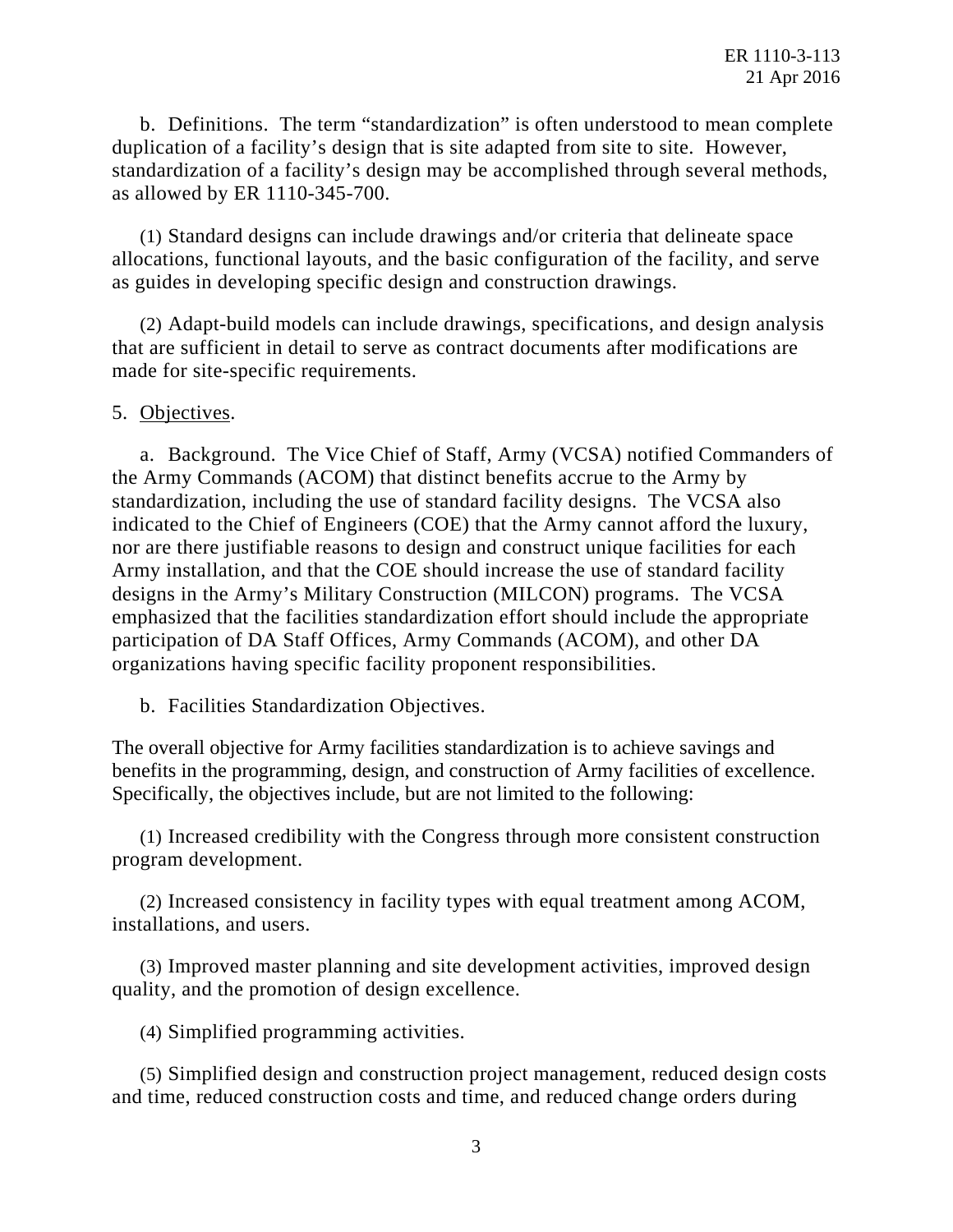# <span id="page-7-0"></span>construction.

(6) Increased customer satisfaction through improved responsiveness to the user's functional and operational requirements.

c. Army-wide vs. Geographical Approach. Uniformity of standard designs Army-wide is the desirable goal and should be achieved wherever possible. However, certain factors may preclude the achievement of this goal in some cases, such as the following:

(1) Operational requirements may vary between CONUS and OCONUS military units.

(2) Construction materials and methods as well as construction labor markets vary between CONUS and OCONUS geographical areas and regions. The Buy American Balance of Payments Program may influence material, components and systems selections.

(3) Host Nation building codes, construction regulations, and construction practices in OCONUS locations vary from CONUS building codes, regulations, and practices.

d. While standard designs have Army-wide applicability, allowable regional variations may be documented within the standard design to accommodate the factors listed above. Any regional variation beyond those noted in the standard design will need to be coordinated with the FDT, and if determined to be in conflict with the standard design, will need to be submitted for adjudication via the waiver process.

e. In each case, when an Army-wide standard design is developed, the DA standard design will be adapted to integrate the technical design and construction requirements imposed by various Host Nation governments, but shall maintain the functional characteristics documented within the standard design.

6. Organizational Structure.

a. DA Facilities Standardization Committee. Per AR 420-1 Facilities Management, the Army Facilities Standardization Committee (AFSC) is responsible for the overall Army Facilities Standardization program. It directs the activities of the Facility Design Group (FDG), the Technology Standards Group (TSG), and the various Facility Design Teams (FDTs), and reviews Army Standards (AS), Army Standard Designs(SD) and Waivers to AS and SD.

(1) The DA Facilities Standardization Committee is chaired by the Assistant Chief of Staff for Installation Management.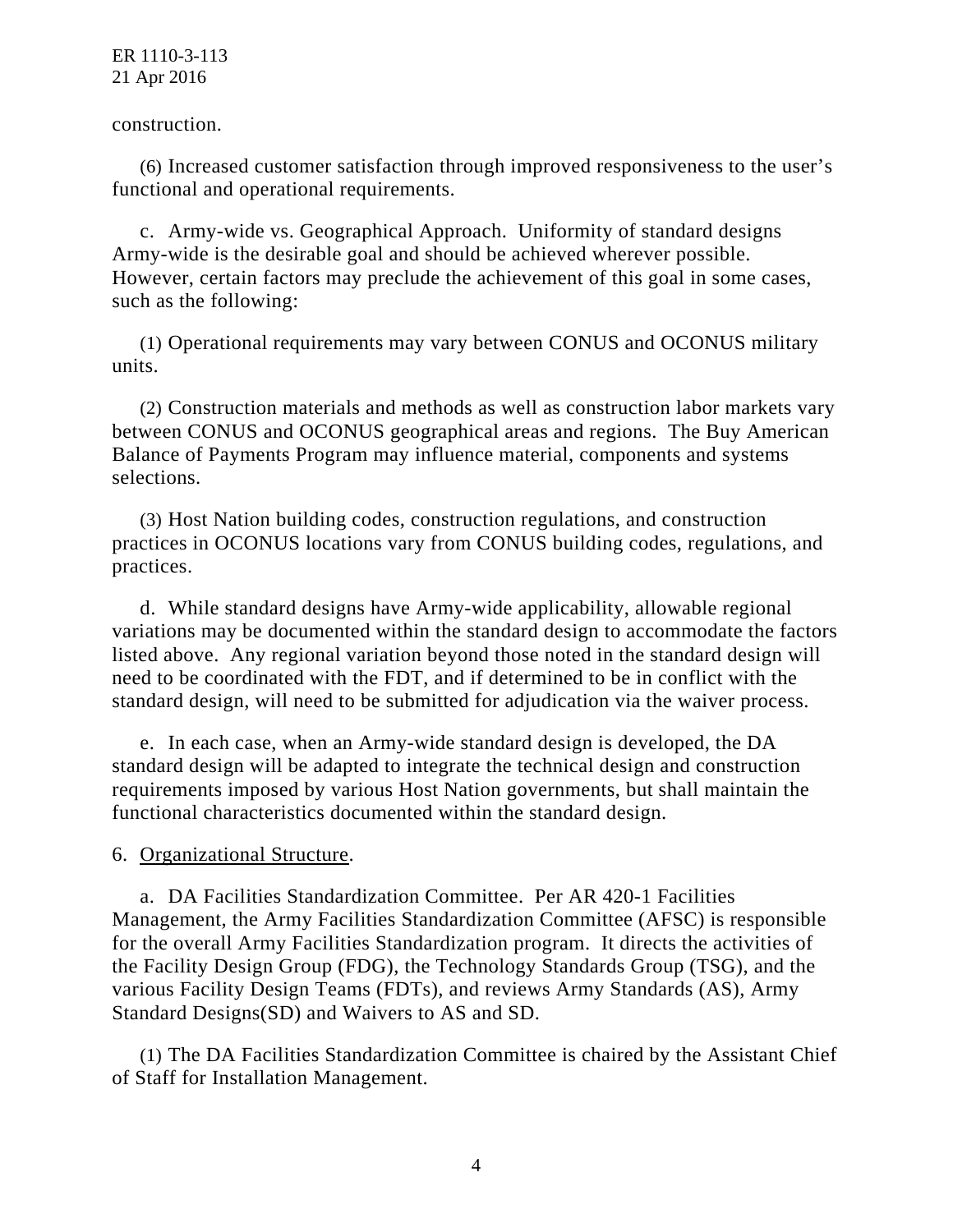<span id="page-8-0"></span>(2) The POC on the DA Facilities Standardization Committee should be familiar with the programming and operational requirements of Army facilities. For this reason, the POC from a DA Staff office will normally be the same person who represents that office on the Construction Requirements Review Committee (CRRC). Each POC may be supported by programming, planning, and technical resources from their respective DA Staff office or MACOM, or any other Army functional or operational expert as required.

b. Facility Design Teams (FDT) FDT membership is composed of core or standing members (e.g., DAIM-ODC, DAIM-ODO, G-3(CIR), HQ IMCOM (IMPW), and the designated COS for the facility type) and subject matter experts (SMEs) as determined by the FDT Co-Chairs.

(1) The composition of each (FDT) will depend on the facility types to be standardized. As a minimum, each Subcommittee will consist of representatives from the DA Staff office and representatives from the DA Staff office and MACOM having facility proponent responsibility. In addition, members may represent subordinate commands, Army installations or user organization, and other activities involved with the type of facility. The DA Facilities Standardization Committee members will designate representative for membership on each Subcommittee, as appropriate. For the purpose of decision making, the Subcommittees will be chaired by representatives from the DA Staff offices or MACOM that are the proponents for the facility types, or by Army functional and operational experts designated by the DA Staff or MACOM.

(2) Each FDT will be supported both administratively and technically by a Center of Standardization (COS) which is a USACE operating MSC or district assigned to develop specific DA standard designs and accomplish other functions of a COS in accordance with ER 1110-1-8158. In most cases, the COS will be the only USACE organization that is actively involved with the FDT. Exceptions to this include HQUSACE participation and where a USACE organization has been designated as the facility type proponent.

#### 7. Responsibilities and Activities.

a. DA Facilities Standardization Committee. In accordance with AR 420-1, the primary responsibilities of the DA Facilities Standardization Committee are to provide DA level unity to the facilities standardization process, and to recommend policy and provide advice for the facilities standardization activities. Specifically, these responsibilities and activities include, but are not limited to the following:

(1) Define the objectives, and recommend the directions, for facilities standardization efforts which reflect current Congressional, Department of Defense (DoD), and DA issues.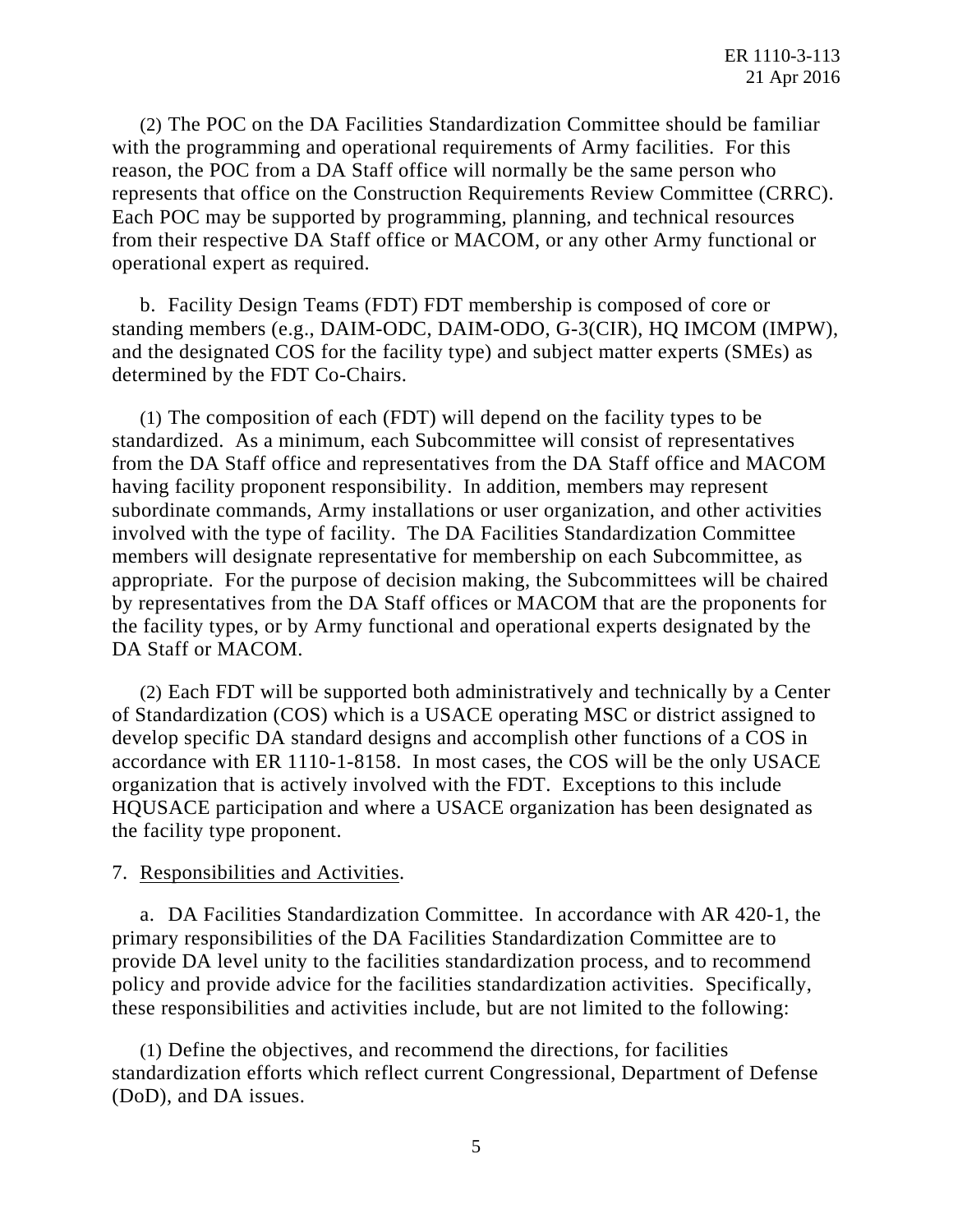(2) Determine candidate facility types for standardization.

(3) Recommend appropriate adjudication of issues arising out of the development of Army standard requirements.

(4) Recommend approval DA standards for Army-wide or geographical use.

(5) Provide recommended policy and guidance for the standardization process.

b. FDT for Facility Types.

(1) In accordance with AR 420-1, the primary responsibilities of each FDT are to develop the functional and operational requirements and to coordinate with the supporting COS in the development of the proposed DA standard design for the selected facility type. Specifically, these responsibilities and activities include, but are not limited to the following:

(2) Provide the proponent and user perspective in the development of the proposed DA standard designs. Establish specific working teams as required.

(3) Identify the appropriate sources of input for the development of the functional and operational requirements for the facility type, e.g., appropriate Army installations or user organizations, Army functional and operational experts, or other activities involved with the type of facility. Obtain and coordinate the input from the identified sources, and ensure that comments from these sources are fully considered during the development of the proposed DA standard design.

(4) Develop and document the functional and operational requirements for the facility type, consistent with the guidance provided by the DA Facilities Standardization Committee.

(5) Provide the functional and operational requirements for the facility type to the supporting COS selected to develop the standard design. Coordinate with the supporting COS on the appropriate level of standardization and geographical application of the proposed DA standard design for consistency with the guidance provided by the DA Facilities Standardization Committee.

(6) Identify those elements of the DA standard design that are mandatory and those elements that are optional, and ensure the final DA standard design clearly reflects these mandatory and optional elements.

(7) Monitor the development of the proposed DA standard design. Review the proposed DA standard design and, upon acceptance by a consensus of the FDT, recommend approval by the COE for Army-wide or geographical use.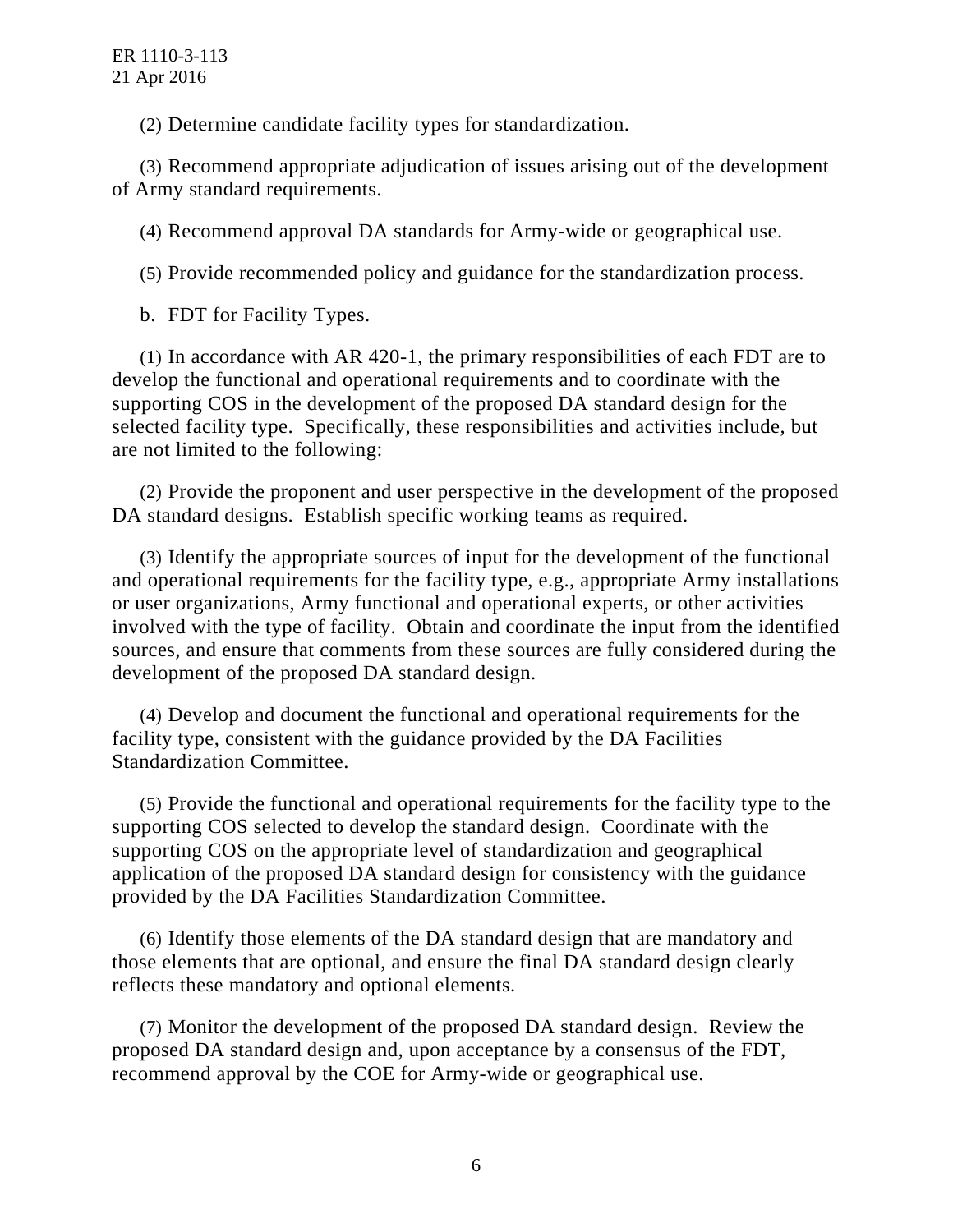<span id="page-10-0"></span>(8) Monitor and evaluate the approved DA of standard design for responsiveness to Army functional and operational requirements.

(9) Develop recommendations for updating, revising, or redeveloping the approved DA standard design when appropriate.

c. Centers of Standardization (COS).

(1) The primary responsibilities of the supporting COS are to provide administrative and technical support to the FDT for the specific facility type, track and monitor the use of the standard, evaluate the standard for technical adequacy and responsiveness to user requirements, and provide technical support on an as needed basis to other USACE design elements.

(2) Coordinate with the FDT for the selected facility types and, if appropriate, provide design and engineering input to the development of the functional and operational requirements.

(3) Develop a schedule and arrange for meetings of the FDT for the specific facility type, coordinate with other FDT and prepare and publish minutes of all meetings with ten days after the meeting date. All proposed meeting dates and places must be coordinated with HQUSACE to allow the consolidation of meetings with other FDT to ensure that travel times and costs are minimized.

(4) Develop a proposed standard design or designs for the specific facility type. Coordinate the development of the proposed standard design with the FDT for the specific facility type. Ensure that all proponent and user comments are fully considered and documented during the development of the proposed DA standard design. Development of the DA standard design may be accomplished by either inhouse USACE personnel or by Architect-Engineer (AE) contract.

(5) Transmit the proposed DA standard designs for coordination with the USACE Committee and HQUSACE. Incorporate the technical input from these sources into the proposed DA standard design.

(6) Monitor and evaluate the DA standard design for functional and technical performance.

8. Facility Types for Standardization.

The selection of a facility type for standardization is by the AFSC IAW AR 420-1, Appendix G.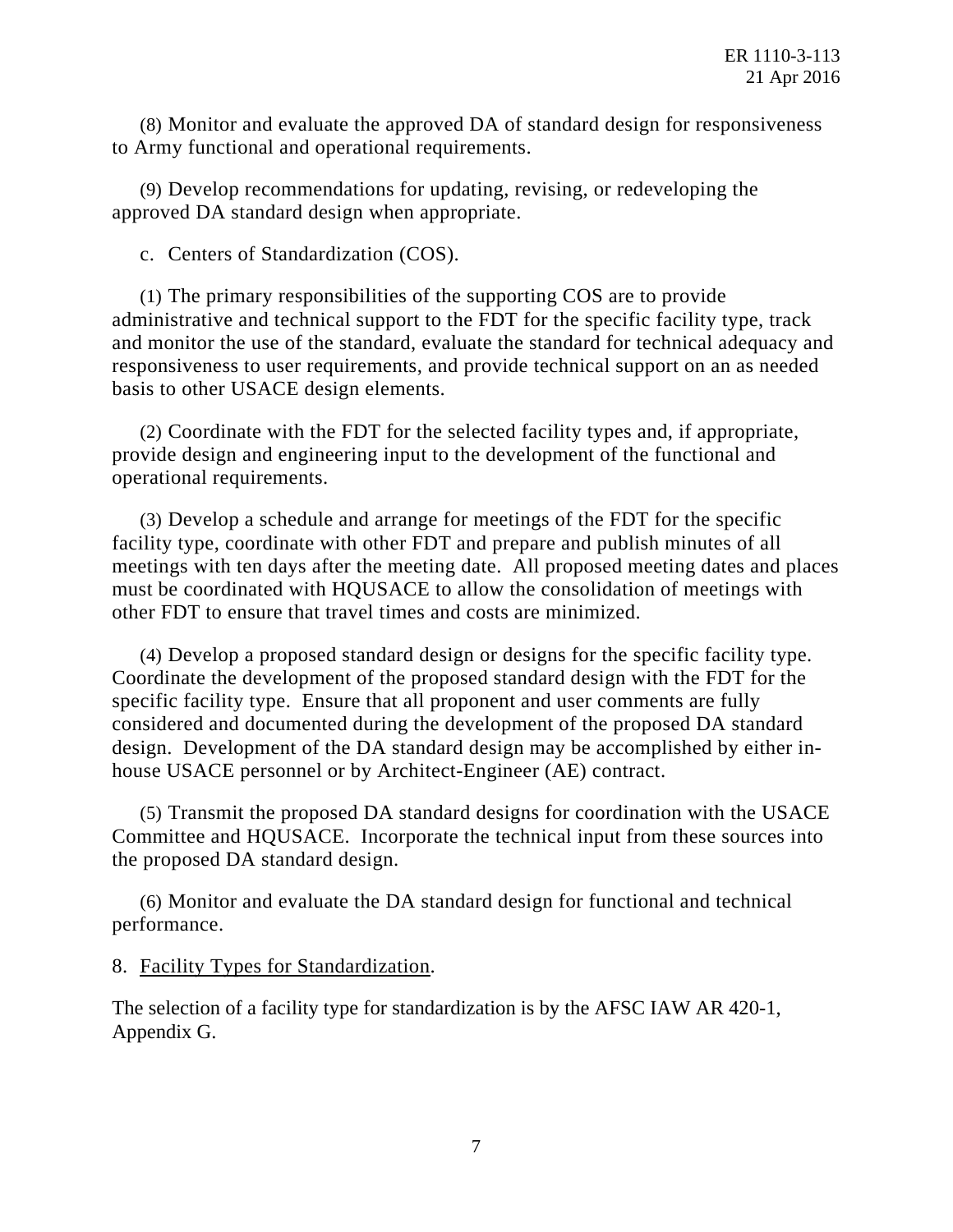# <span id="page-11-0"></span>9. DA Standard Design Development.

Procedures for developing DA standard designs are contained in Appendix A.

# 10.DA Standard Design Implementation/Use.

a. Authority. When recommended by the DA facilities Standardization Committee and authorized by the COE, a DA standard design will become mandatory for the selected facility type, and will be used Army-wide or within the intended geographic area for planning, programming, and design and construction activities.

b. Procedures for Using a DA Standard Design.

(1) Installations, or USACE elements will use appropriate DA standard designs and templates for DD Form 1391, MILITARY CONSTRUCTION PROJECT DATA, during a project's planning and programming phases for a facility type for which a DA standard design has been implemented. USACE element should ensure that installations use DA standard designs DD 1391 templates and all other necessary programming documentation.

(2) Upon receipt of a design directive from HQUSACE for a facility for which a DA standard design has been implemented, the USACE district administering the project shall engage the responsible COS as a member of the PDT. Standard design information is available on http://mrsi.usace.army.mil/cos/SitePages/Home.aspx. Execution of the design for an individual facility will follow conventional design procedures with these special instructions added.

(3) Selection of an AE contractor must consider previous experience with the applicable standard design, or in-house design staff should be used.

(4) Building Information Modeling (BIM) shall be used to execute the design. An electronic copy of the final BIM model will be provided to the appropriate COS along with all final design documents (drawings, specifications, bid documents, and design analyses).

(5) The USACE district administering the project design, to the extent allowed by the DA standard design, will tailor the design to the specific requirements of the project. This may include adapting the DA standard design by integrating the design and construction requirements imposed by various Host Nation governments, site design and engineering, and selecting the appropriate options allowed in the DA standard design to address local conditions. Such options may include structural and mechanical design, and the architectural theme. Depending on the level of Standardization represented in the DA standard design, building engineering, material selections, architectural treatment, and other project specific features may also have to be addressed.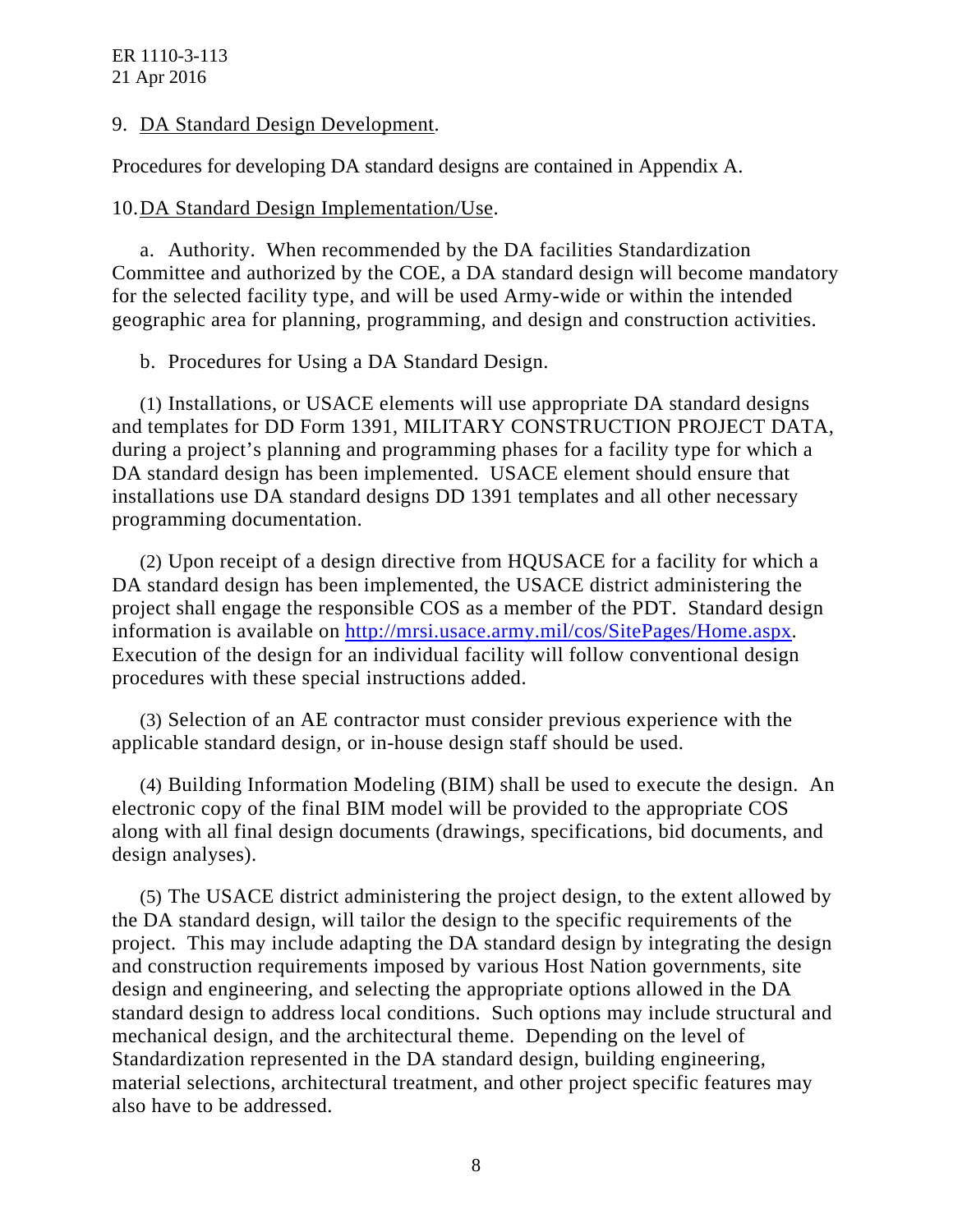(6) Once the DA standard design has been used for an individual facility at a given installation, that design (design and construction documentation) may become the model drawings for subsequent applications of the same facility type at that Army installation or region as appropriate. Subsequent applications may be site adaptations, requiring only modifications for site design and code/criteria updates. Revisions approved and implemented for the basic DA standard design shall be incorporated into the installation specific design, as appropriate.

c. Waiver from the use of a DA Standard Design. Requests for waivers and approval shall be in accordance with AR 420-1.

#### 11. Updating DA Standard Designs.

a. General. Approved DA standard designs will be monitored and evaluated for responsiveness to FDT requirements and for technical adequacy. Revisions will be made when they are determined appropriate by ongoing review and evaluation.

b. Procedures for Reviews and Revisions.

(1) The FDT for each facility type will be responsible for evaluating the responsiveness of the DA standard design to the user's functional and operational requirements. The FDT will monitor facilities built using the DA standard design, evaluate their responsiveness and document the findings.

(2) The supporting COS for each facility type will be responsible for evaluating the technical performance of the DA standard design. The supporting COS will monitor facilities built based on the approved DA standard design (during design, construction and post-construction) for constructability, engineering and technical sufficiency, life cycle cost performance, lessons-learned, technical feedback, and compliance with current design standards and construction criteria. The supporting COS will document the evaluation.

(3) The FDT and the supporting COS for each facility type will coordinate their reviews and evaluations on an ongoing basis. The FDT and the supporting COS may revise the DA standard design when required.

FOR THE COMMANDER:

(See Table of Contents) COL, EN

 $D-PfZ$ 

11 Appendices D. PETER HELMLINGER Chief of Staff

9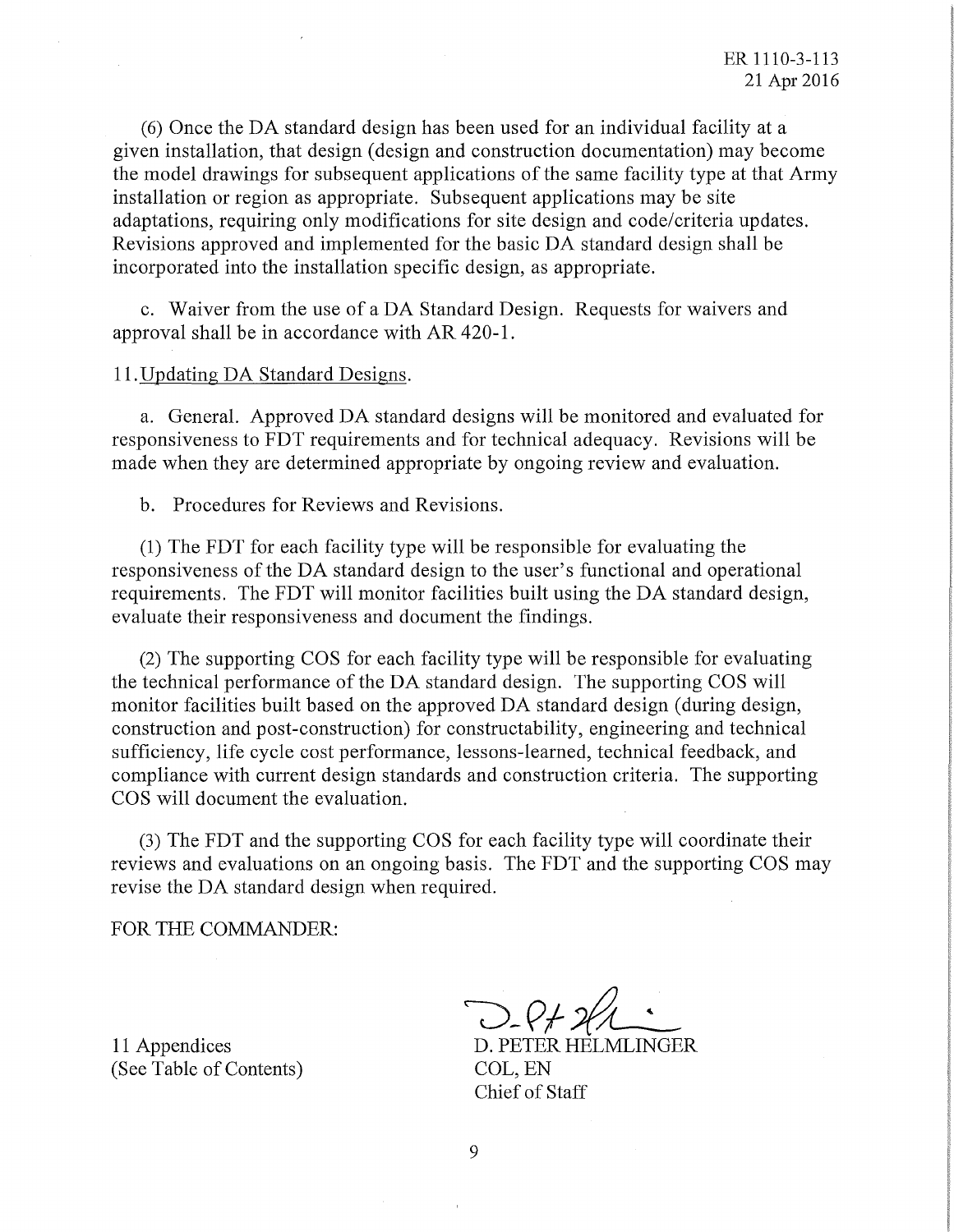ER 1110-3-113 21 Apr 2016

THIS PAGE INTENTIONALLY LEFT BLANK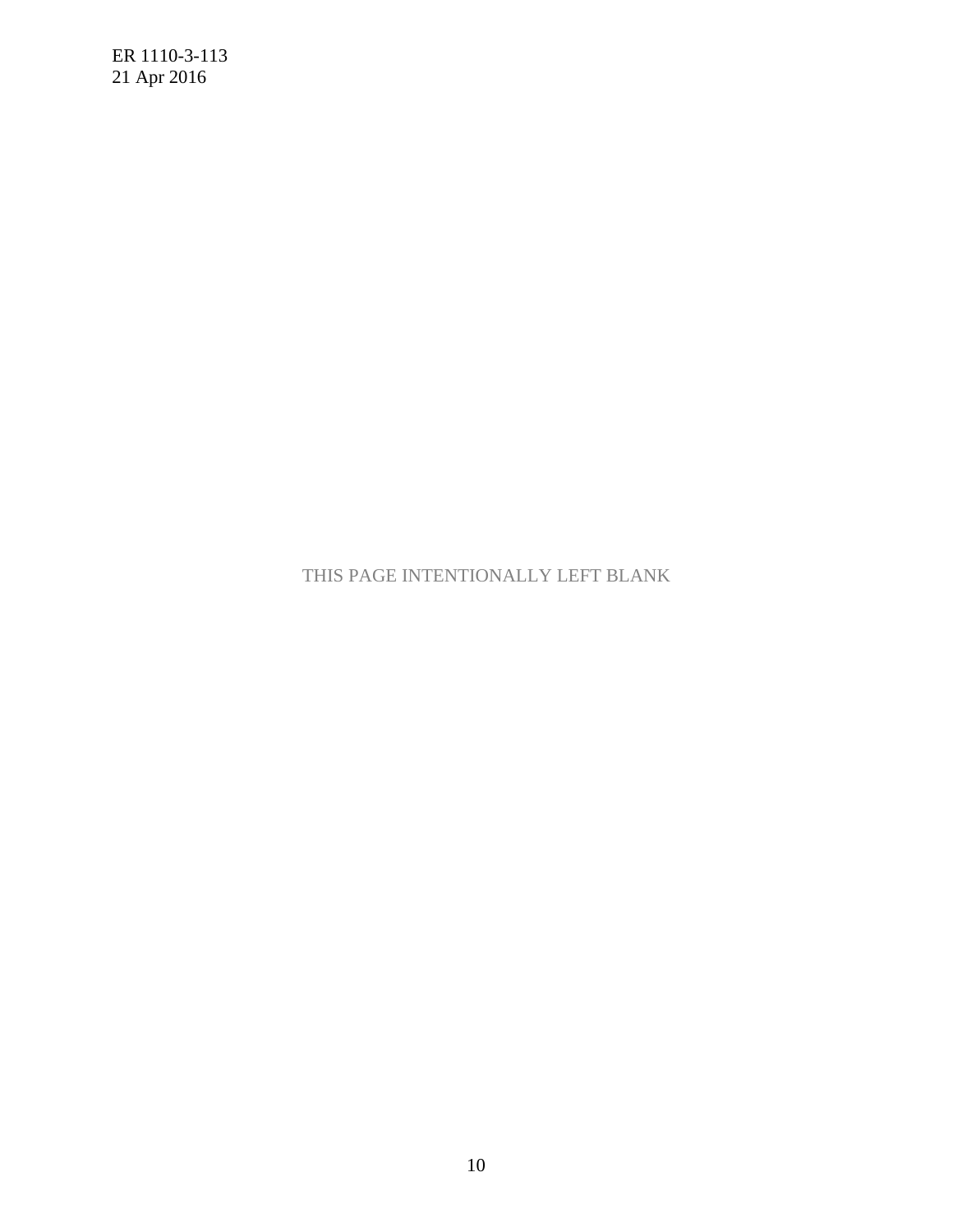# APPENDIX A

# DA STANDARD DESIGN DEVELOPMENT

#### <span id="page-14-0"></span>1. Standard Design Approach.

Once a USACE element has been directed by HQUSACE to be a supporting COS to develop a DA standard design, that COS will be the primary influence in the execution of the DA standard design. The selection of a COS will be based on experience or previous experience with the facility type and capabilities in performing the task. Development of the DA standard design(s) for the facility type being standardized will be accomplished in a similar fashion as the development of a conventional project design. A concentrated team effort among all disciplines will be undertaken during development to allow for the most cost effective and energy efficient design possible which meets the functional and operations requirements of the facility type. This team effort must begin at the inception of the development to achieve a comprehensive and coordinated design. Disciplines comprising the team must include, but not be restricted to, architectural, interior design, mechanical, electrical, civil, structural, fire protection, and site planning.

#### 2. Coordination.

Coordination for functional adequacy and technical review during the development of a DA standard design will be accomplished by the supporting COS as follows:

a. Establishment of functional and operational requirements will be coordinated with the FDT for the facility type being standardized. HQUSACE will assist the COS in making the initial contact with the appropriate FDT.

b. Coordination with the FDT for the facility type being standardized is required during all phases of the development. This coordination is required to ensure that all functional and operational requirements of the facility type are being addressed. Review times and procedures will be established at the outset of the effort; however, a minimum review time of 30 days (excluding mailing time) is required at each phase. Reviews should normally follow the conventional Military Construction Army (MCA) phases of concept, pre-final, and final.

c. Coordination is required at each major phase of development, i.e., concept, pre-final, and final to ensure applicability and constructability of the DA standard design throughout the intended geographical area, i.e., CONUS to include Alaska and Hawaii, Europe, and the Far East, and to ensure that all architectural, engineering, and technical aspects are appropriate.

d. Coordination of the final document is required with all DA facilities Standardization Committee POCs. This coordination is required to ensure that all voting members of the DA Facilities Standardization Committee are informed.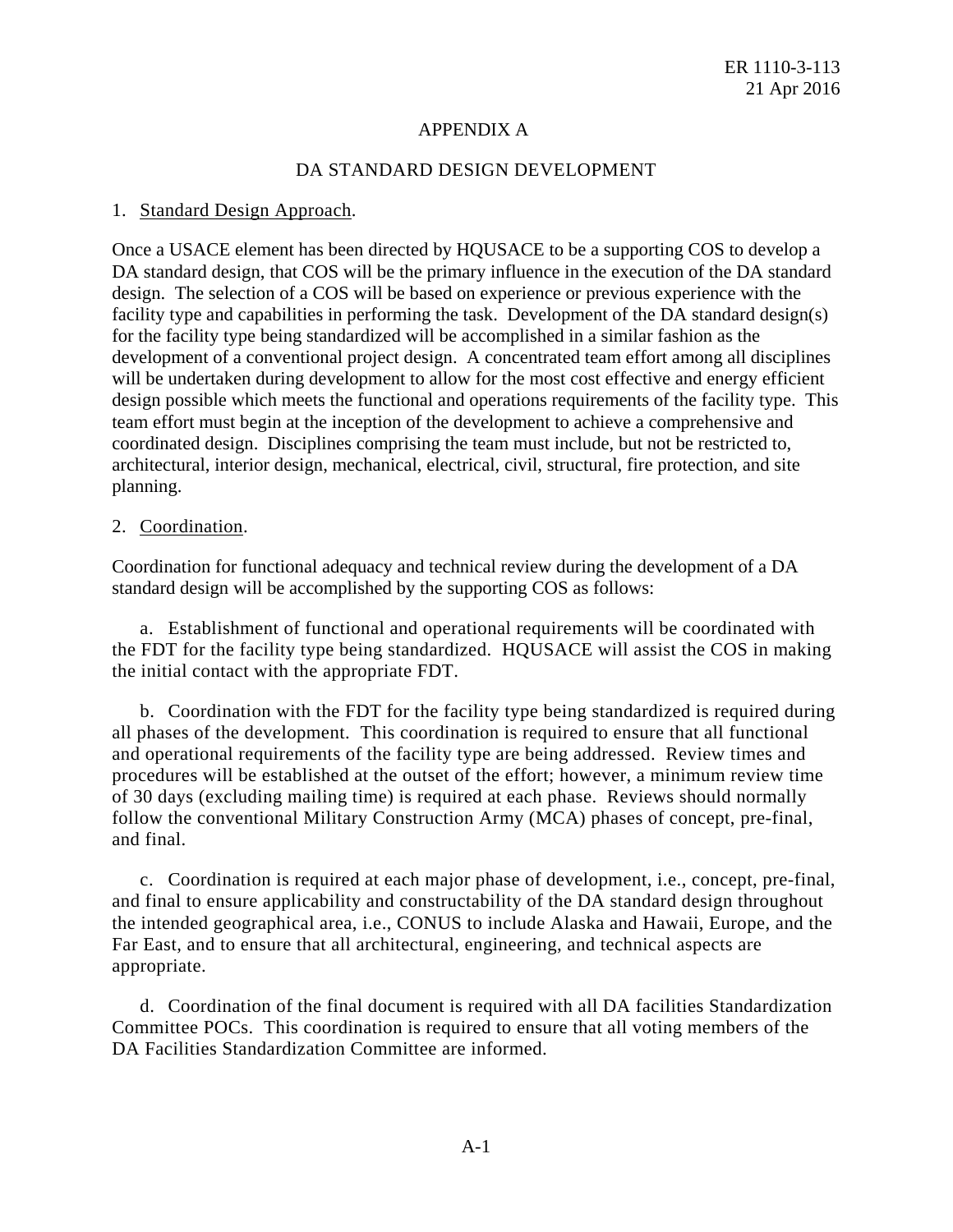<span id="page-15-0"></span>3. Functional and Operational Requirements.

The FDT for the facility type being standardized will be the primary influence in developing the world-wide functional and operational requirements for the facility type. However, the COS will be required to ensure that all appropriate requirements are identified and, as necessary, provide design and engineering input of the development of the functional and operational requirements. Functional and operational requirements will include, but not be limited to:

a. The programmed location of the facilities and the applicable geographical area(s) for which the DA standard design must be developed.

b. The world-wide functional and operational activities, personnel, and associated equipment requirements of the facility and any special requirements applicable to specific geographical areas.

c. Space and area requirements and their functional relationships, including different scopes of the same facility types that may be required.

d. Site and building arrangement requirements.

e. Interior design requirements including building related interior design and customer funded interior furnishings.

f. Architectural and aesthetic considerations for various anticipated locations.

g. Physical and electronic security, and anti-terrorism considerations.

h. Information systems and communications requirements.

4. Initial Design Approval.

Initial approval of the DA standard design package must be obtained from the FDT for the facility types being standardized and the USACE Committee.

a. The FDT for the facility type being standardized must approve the DA standard design from a world-wide functional and operational perspective. Upon completion and acceptance by the Subcommittee for the facility type being standardized, the supporting COS will make available the proposed DA standard design to other USACE elements worldwide, or within the geographical areas for which the DA standard design package applies.

b. The USACE Committee approval of the DA standard design package will be based on the fact that it is appropriate world-wide, or for the intended geographical area, or areas, from an architectural, engineering, and technical perspective.

5. Final Design Approval.

The DA Facilities Standardization Committee will recommend approval or disapproval of the proposed DA standard design package to the COE. This recommendation will be based on the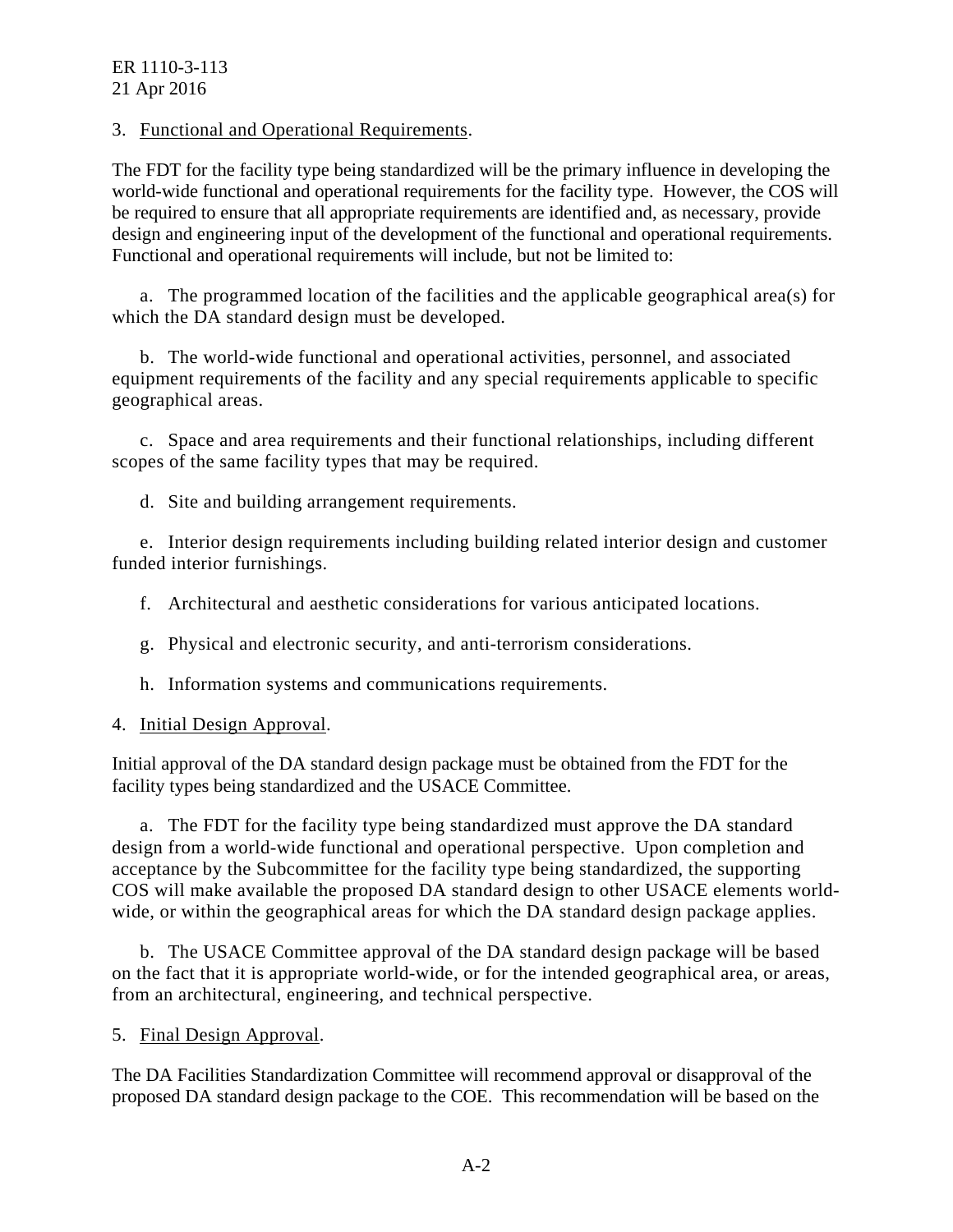recommendations of the FDT for the facility type being standardized and the USACE Committee. The final approval of the DA standard design will be made by the COE. Once approved by the COE, the use of the DA standard design package will be mandatory for the specific facility type in the intended geographical area(s) for projects in the MILCON programs.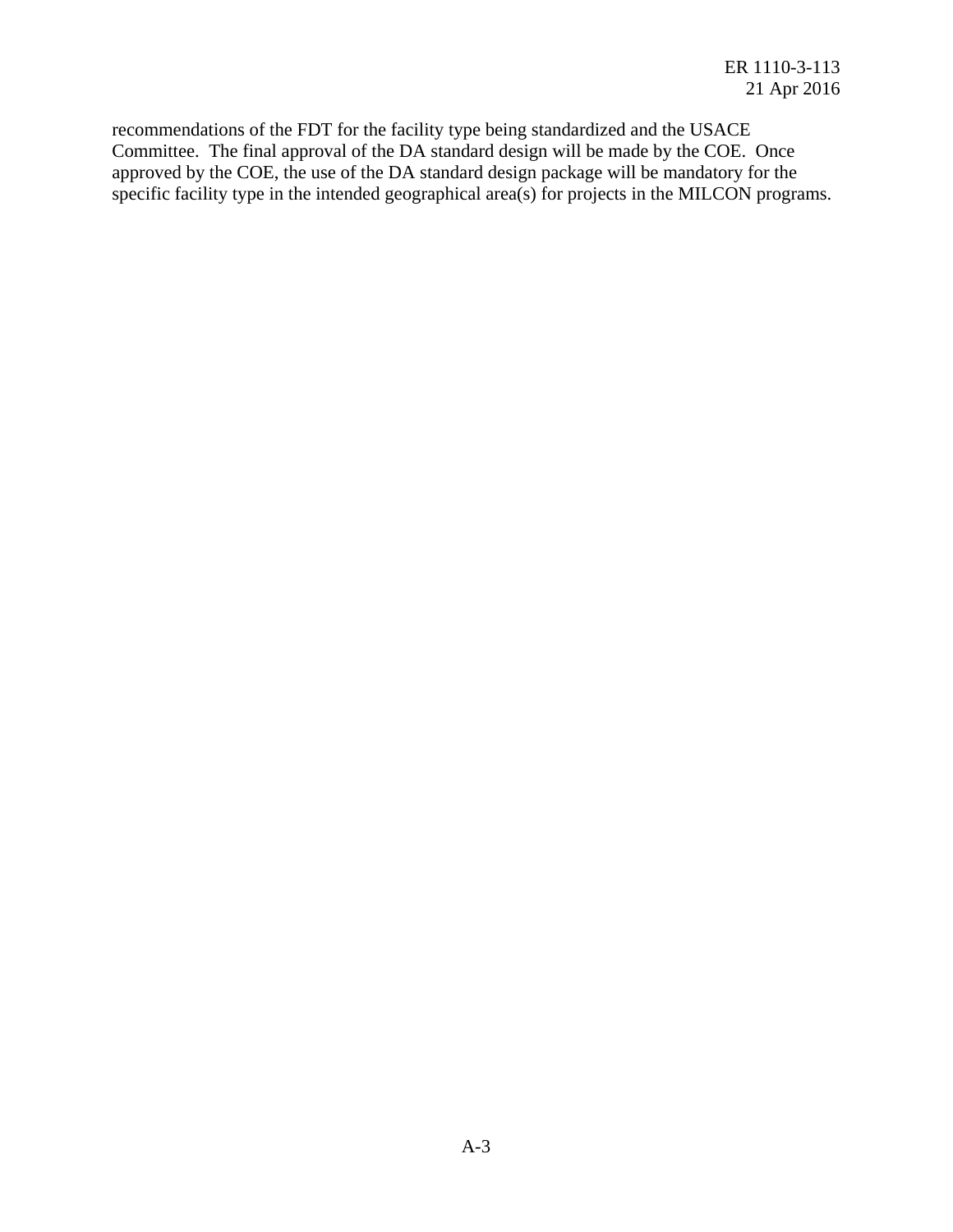ER 1110-3-113 21 Apr 2016

THIS PAGE INTENTIONALLY LEFT BLANK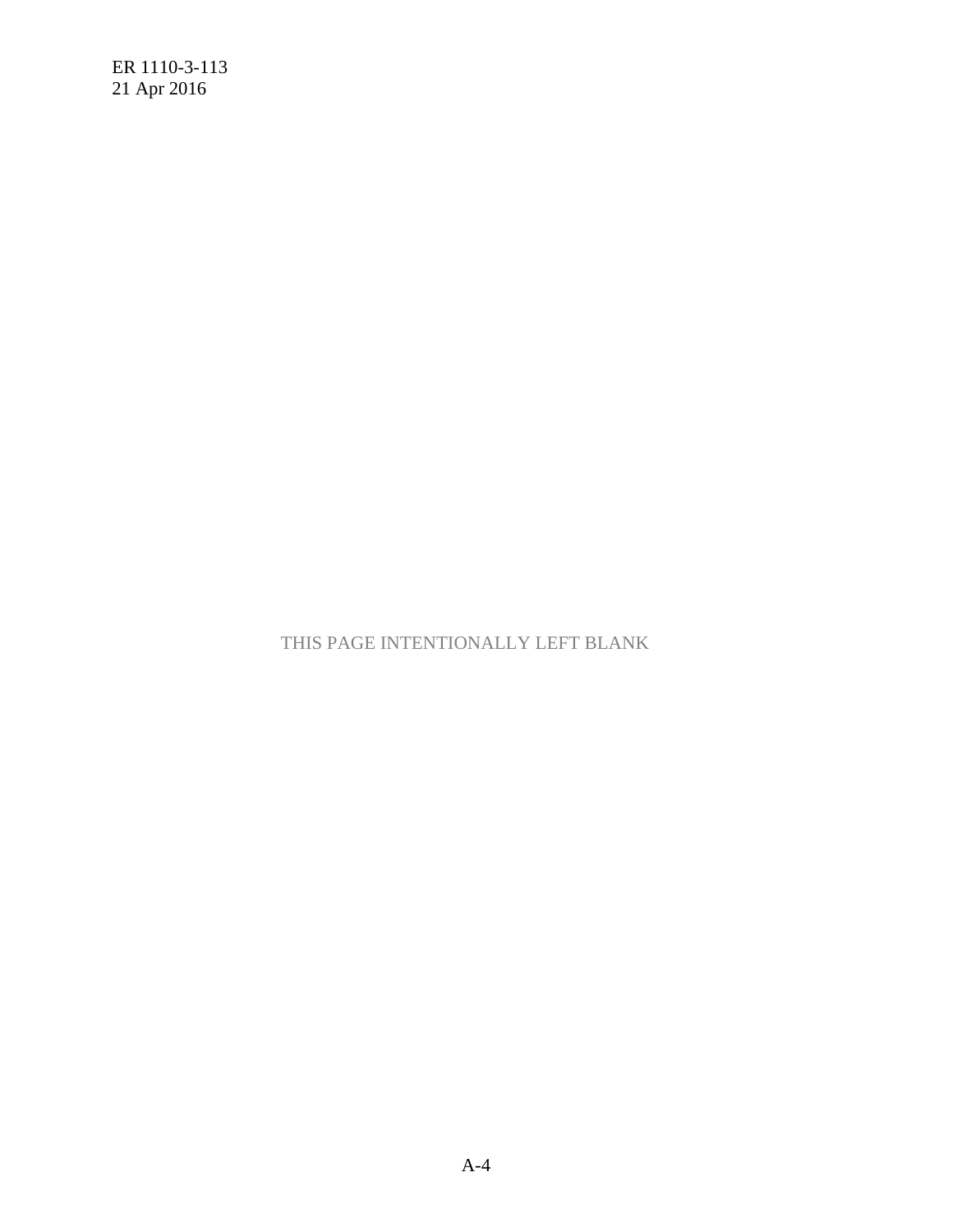## APPENDIX B

#### STANDARD OPERATING PROCEDURE USACE-COS-01

#### Center of Standardization Fee Schedule

#### <span id="page-18-0"></span>1. Purpose.

This Standard Operating Procedure defines the method for fee structure determination and budgeting between a Geographic District and the Center of Standardization (COS) for services necessary in the development of IDIQ task order or design for a given standard facility. It is intended that the fee schedule published in this SOP be considered a fixed, non-negotiable rate in order to ensure consistent application by all COSs, and to avoid the need for negotiation between the COS and the Geographic District. The exception will be for Adapt-Build Designs (100% design products), which the estimate herein represents a beginning proposal to be negotiated with the eventual designer-of-record (D-O-R). Unique projects or changes in initial conditions will be considered on a case by case basis, and negotiated between the COS and the Geographic District as necessary.

#### 2. References.

a. AR 420-1, Army Facilities Management

b. Memorandum from CECW-CE dated 6 Mar 06, Subject: Realignment/Establishment of Centers of Standardization (COS), FY06

c. Army Facilities Standardization Program Charter Approved by the Army Facilities Standardization Committee on 24 May 2006

#### 3. Authorities.

 This SOP is established as a baseline reference for fee structures required by the Centers of Standardization services IAW reference 2.b. above and the COS Program Management Plan.

#### 4. Roles and Responsibilities

a. The Center of Standardization will:

(1) Ensure open communication with the geographic district PM

(2) Provide a P&D estimate for required services based upon the fee schedule provided herein.

(3) Provide a Design During Construction (DDC) estimate for the required level of services post award based upon conditions of the job and the acquisition strategy employed. The typical DDC fee structure for a Design-Build (D-B) procurement is provided herein. Design-Bid-Build (D-B-B) procurements will require normal DDC allocation. If executed by COS District, expect the COS DDC to amount to 0.3% of the facility construction cost.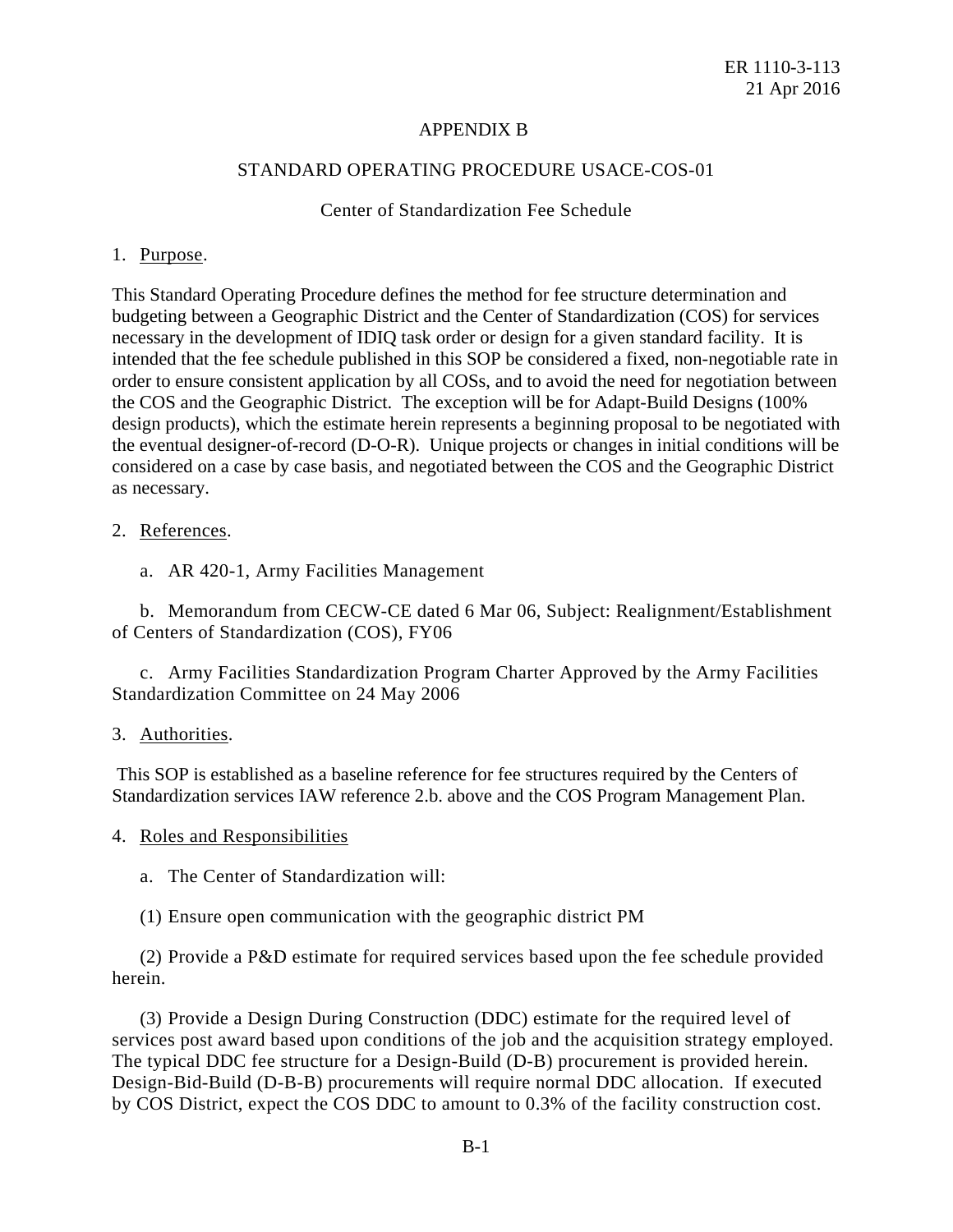<span id="page-19-0"></span>b. The Geographic District will:

(1) Initiate coordination with the Center of Standardization upon receipt of the initial project directive.

(2) Provide specific information related to the project that may affect its development.

(3) Furnish required P&D and DDC funds to ensure execution of the project within the agreed upon design and construction schedule.

(4) Transfer funds in accordance with Standard Operating Procedure USACE-COS-02.

5. Processes and Procedures.

a. Fees for COS involvement in contract document preparation, and pre- and post award compliance reviews will be based upon the rates in the fee structure table below.

b. The rates indicated are for each specific facility contract action or task order, e.g. for a project with multiple standard design facilities, a separate fee shall be applicable for each facility type.

c. COS fees do not include effort for any of the responsibilities required by the geographic districts in accordance with SOP USACE-COS-03.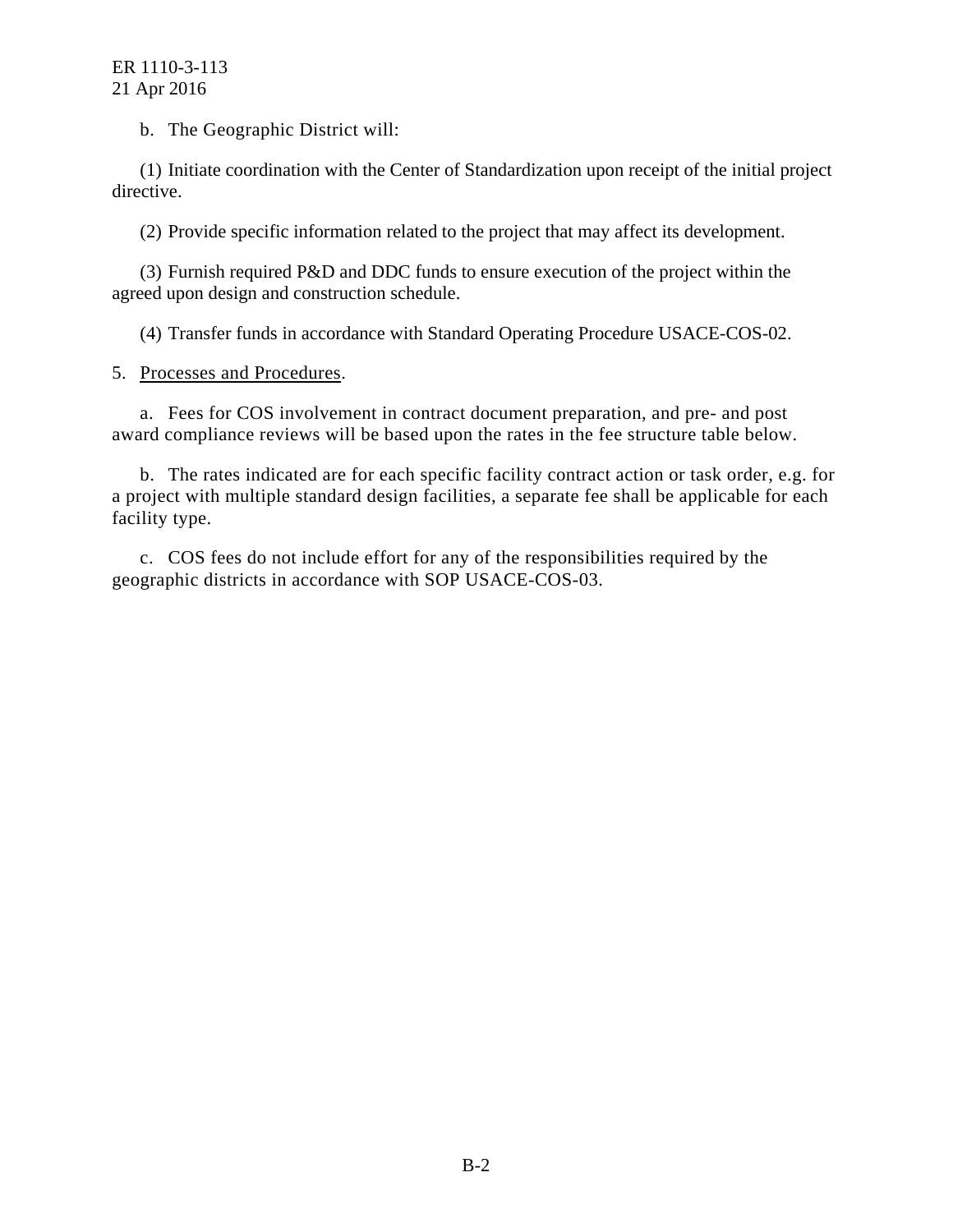| Table B-1: Current P&D Rates for COS RFP Development Activities <sup>1</sup> |                                                                                     |                |                 |
|------------------------------------------------------------------------------|-------------------------------------------------------------------------------------|----------------|-----------------|
| <b>ACTIVITY</b>                                                              |                                                                                     |                |                 |
|                                                                              |                                                                                     |                |                 |
|                                                                              | COS RFP Development, Advertisement, Eval & Awd <sup>2</sup> : 'C'-Type Contract     |                | \$170,000       |
|                                                                              | COS RFP Development, Advertisement, Eval & Awd <sup>2</sup> : Task Order            |                | \$140,000       |
|                                                                              | COS RFP Development / Geographic District Advertisement, Eval & Awd <sup>3</sup>    |                | \$85,000        |
|                                                                              | COS Review of Geo District RFP, Geo District Advertisement, Eval & Awd <sup>4</sup> |                | \$55,000        |
|                                                                              | <b>Construction Rates for COS Post-Award Activities</b>                             |                |                 |
| <b>ACTIVITY</b>                                                              |                                                                                     |                | <b>TOTAL</b>    |
|                                                                              |                                                                                     |                | <b>FEE</b>      |
|                                                                              | COS Compliance Review for D-B Project <sup>5</sup>                                  |                | \$36,000        |
|                                                                              | COS Coordination for Adapt-Build / D-B-B Project                                    |                | Negotiable $10$ |
|                                                                              | P&D Rates for COS Compliance Review of Adapt-Build Designs                          |                |                 |
| <b>ACTIVITY</b>                                                              |                                                                                     |                | <b>TOTAL</b>    |
|                                                                              |                                                                                     |                | <b>FEE</b>      |
|                                                                              | COS Compliance Review <sup>6</sup>                                                  |                | \$36,000        |
|                                                                              | P&D Rates for D-B-B Solicitations Using COS Adapt-Build Model <sup>7</sup>          |                |                 |
|                                                                              |                                                                                     | <b>EXAMPLE</b> | <b>EXAMPLE</b>  |
|                                                                              |                                                                                     | <b>PROJECT</b> | <b>FEE</b>      |
|                                                                              | Design Cost Formula                                                                 | PA             |                 |
| $D-B-B$                                                                      |                                                                                     | \$10,000,000   | \$363,000       |
| Facility                                                                     |                                                                                     |                |                 |
| Design                                                                       | $(((4.433359*(SQRT(PA/1000))+0.020188*(PA/1000))*1000)*0.75*0.75)$                  |                |                 |
| $\&$                                                                         |                                                                                     |                |                 |
| Award                                                                        |                                                                                     |                |                 |
| Fee <sup>8</sup>                                                             |                                                                                     |                |                 |
| $D-B-B$                                                                      |                                                                                     | \$10,000,000   | \$162,000       |
| Site                                                                         |                                                                                     |                |                 |
| Design                                                                       | $(((4.433359*(SORT(PA/1000))+0.020188*(PA/1000))*1000)*0.25)$                       |                |                 |
| $\&$                                                                         |                                                                                     |                |                 |
| Award                                                                        |                                                                                     |                |                 |
| Fee <sup>9</sup>                                                             |                                                                                     |                |                 |

Table B-1: Current P&D Rates for COS RFP Development Activities

Table Notes:

<sup>1</sup> Applicable to RFPs with a Design Code 7 (Design-Build).

<sup>2</sup> Includes COS attendance at the design charrette, RFP development, evaluation of proposals by the COS, and award of contract or task order in accordance with established COS acquisition strategy.

<sup>3</sup> Assumes RFP development by COS, but delegation of authority by COS to the Geographic District (GD) to advertise, evaluate proposals, and award the contract or task order in accordance with established COS acquisition strategy. Fee includes COS attendance at the design charrette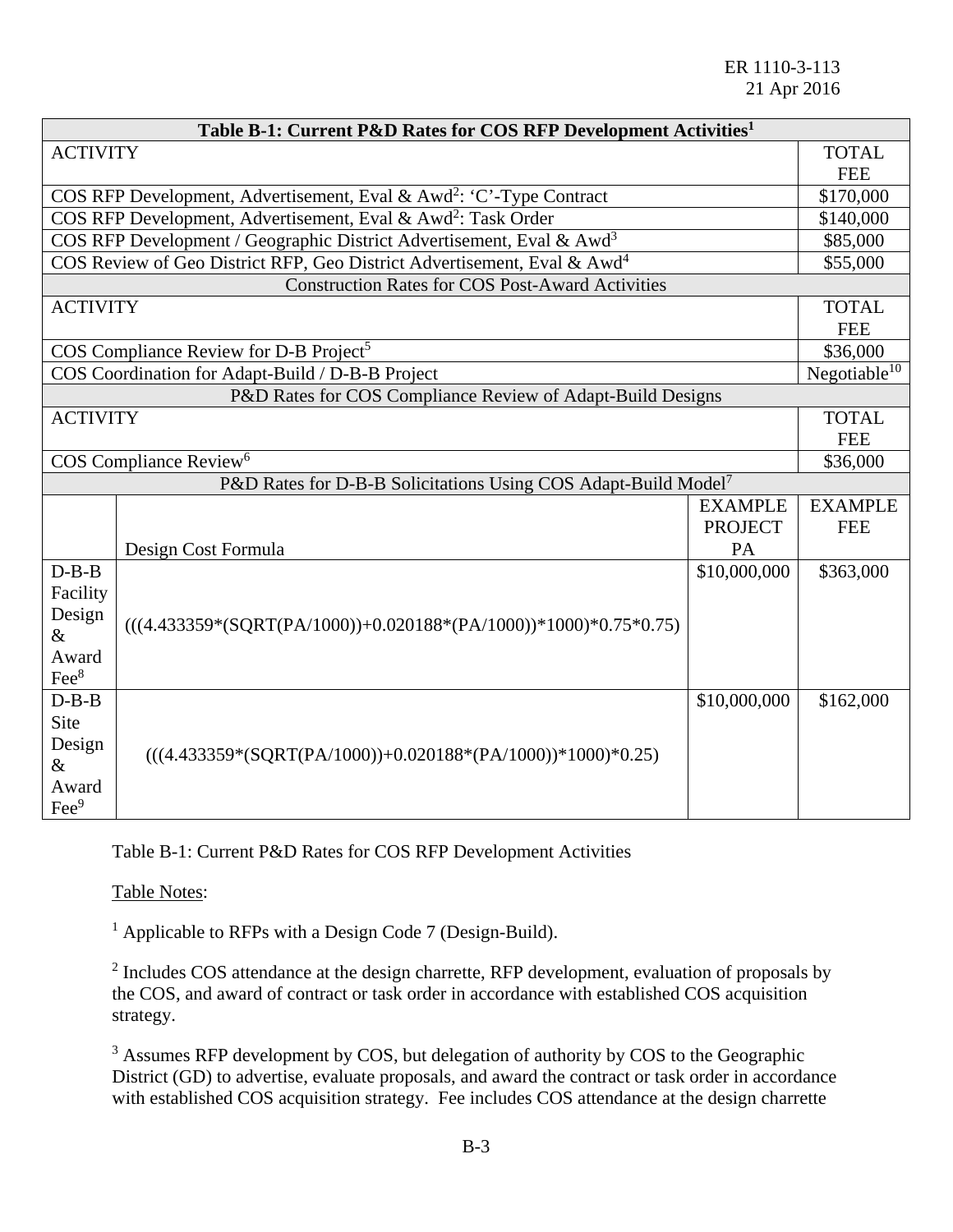and preparation of RFP, bidder inquiry assistance, and participation in the proposal evaluations as required.

<sup>[4](#page-38-0)</sup> Assumes delegation of authority by COS to the Geographic District (GD) to prepare RFP, advertise, evaluate proposals, and award the contract or task order in accordance with established COS acquisition strategy. Fee includes COS attendance at the design charrette, review of the GD prepared final RFP, back-check of the annotated review comments, bidder inquiry assistance, and participation in the proposal evaluations as required.

<sup>5</sup> Includes COS participation in the pre-construction conference, review of two design submittals per discipline for compliance with the RFP/standard design, back-check of the annotated review comments, and assistance with RFIs during the construction process. This item does NOT include funding for any contracting actions that may be necessary by the COS. If KO responsibility is retained by the COS, a separate allocation of S&A funding shall be negotiated between the COS and GD, and provided by the GD accordingly.

<sup>6</sup> COS fee to ensure compliance with the standard design functional and operational requirements (the need for technical review of the D-O-R's product will be left to the discretion of the GD) if the D-B-B facility design is developed by the GD or an A-E. The fee includes COS participation in the pre-design conference, review of two design submittals per discipline for compliance with the standard design, back-check of the annotated review comments, and assistance with questions during the design process. This item does NOT include funding for any contracting actions that may be necessary by the COS.

<sup>7</sup> Assumes COS, GD, or A-E development of Design-Bid-Build solicitation predicated on COS Adapt-Build solution. The design + award fee is an estimate with the final fee contingent upon the negotiated design fee with the D-O-R, and the spilt of responsibilities established between the COS and the GD for solicitation and award. Construction solicitation shall utilize established COS MATOC/SATOC tools if they exist.

<sup>8</sup> The indicated design cost formula includes a 25% reduction in the HQ USACE established formula for vertical design predicated on the assumed use of an existing A-B model. This percentage may require adjustment for first time applications of the COS A-B model in a given region, or development of a previously un-modeled option within the standard design.

<sup>9</sup> The indicated design cost formula assumes a typical site design effort equal to 25% of the total design effort. This percentage may require adjustment for unusual site conditions or projects with extensive site improvement. The indicated site design fee assumes inclusion of topographic survey and geotechnical exploration.

 $10$  The baseline amount required for COS post-award coordination is \$5000. This base amount will be used as seed funding for routine RFIs and initial coordination with an area/resident office regarding standard design issues. The base amount will be supplemented with additional funds, as negotiated between the COS and GD, based on the intricacies and issues associated with a specific project and the actual amount of COS participation required.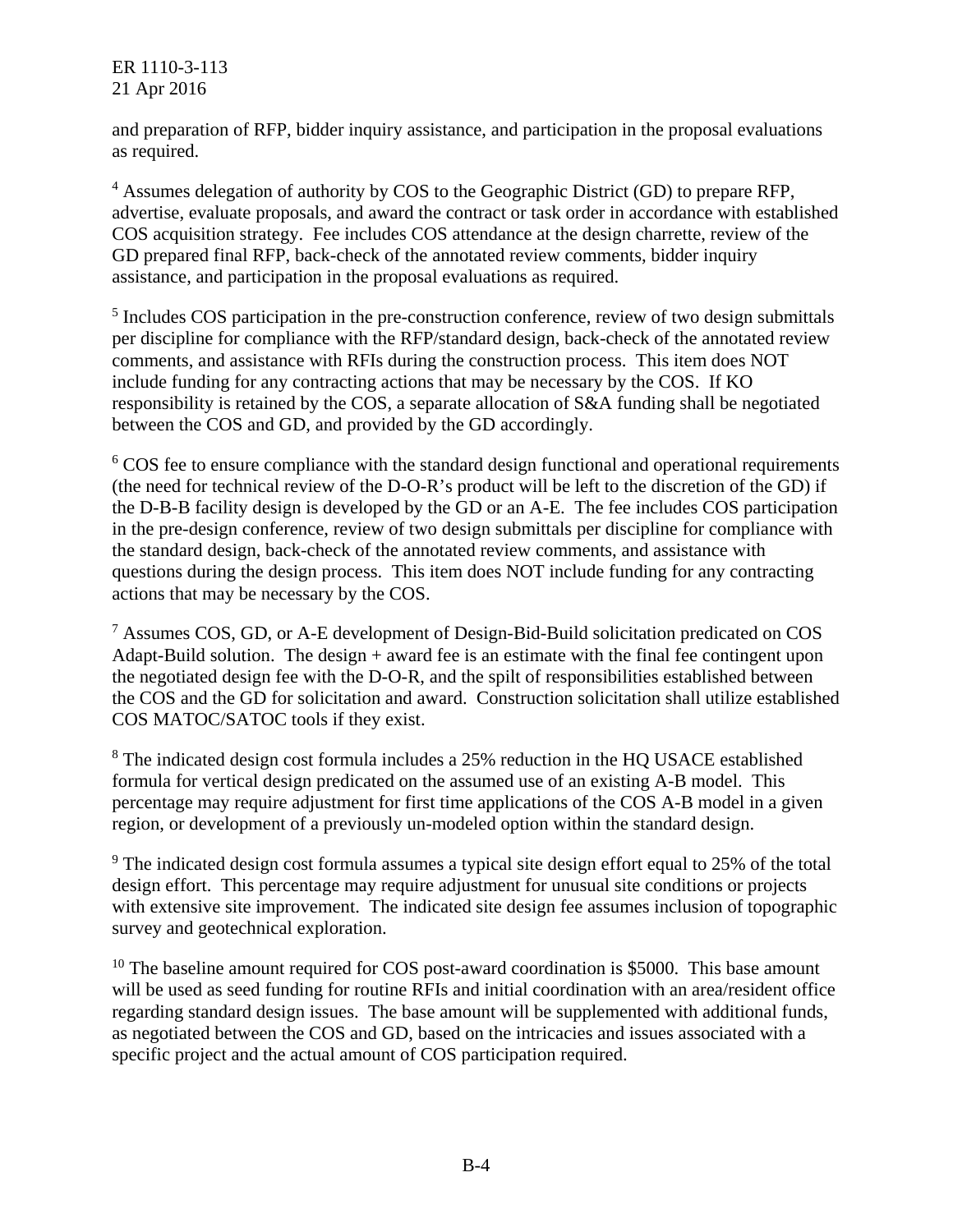# APPENDIX C

#### STANDARD OPERATING PROCEDURE USACE-COS-02

## Center of Standardization and Geographic District Funds Transfer/Flow

#### <span id="page-22-0"></span>1. Purpose.

This Standard Operating Procedure defines the method for transferring funds between a Geographic District (GD) and the Center of Standardization (COS) for services necessary in the delivery of a given standard facility(s).

#### 2. References.

a. AR 420-1, Chapter 4 Army Military Construction and Nonappropriated-Funded Construction Program Development and Execution

b. Memorandum from CECW-CE dated 6 Mar 06, Subject: Realignment/Establishment of Centers of Standardization (COS), FY06

#### 3. Authorities.

This SOP is established as a baseline reference for funds transfers/flow required by the Centers of Standardization and Geographic District services IAW reference 2.b. above and the COS Program Management Plan.

#### 4. Roles and Responsibilities.

- a. The Center of Standardization will:
- (1) Coordinate funding requirements with Geographic District
- (2) Receive funding from Geographic District for labor, S&A and non-labor actions.
- b. The Geographic District will:
- (1) Receive all project funds & set up P2 project

(2) Form Project Delivery Team (PDT) with COS members and COS/Geographic District funding processes documented in Project Management Plan (PMP).

(3) Transfer funds to COS for labor, S&A and non-labor actions.

#### 5. Processes and Procedures.

- a. Funding:
- (1) All project funds will be sent directly to the GD.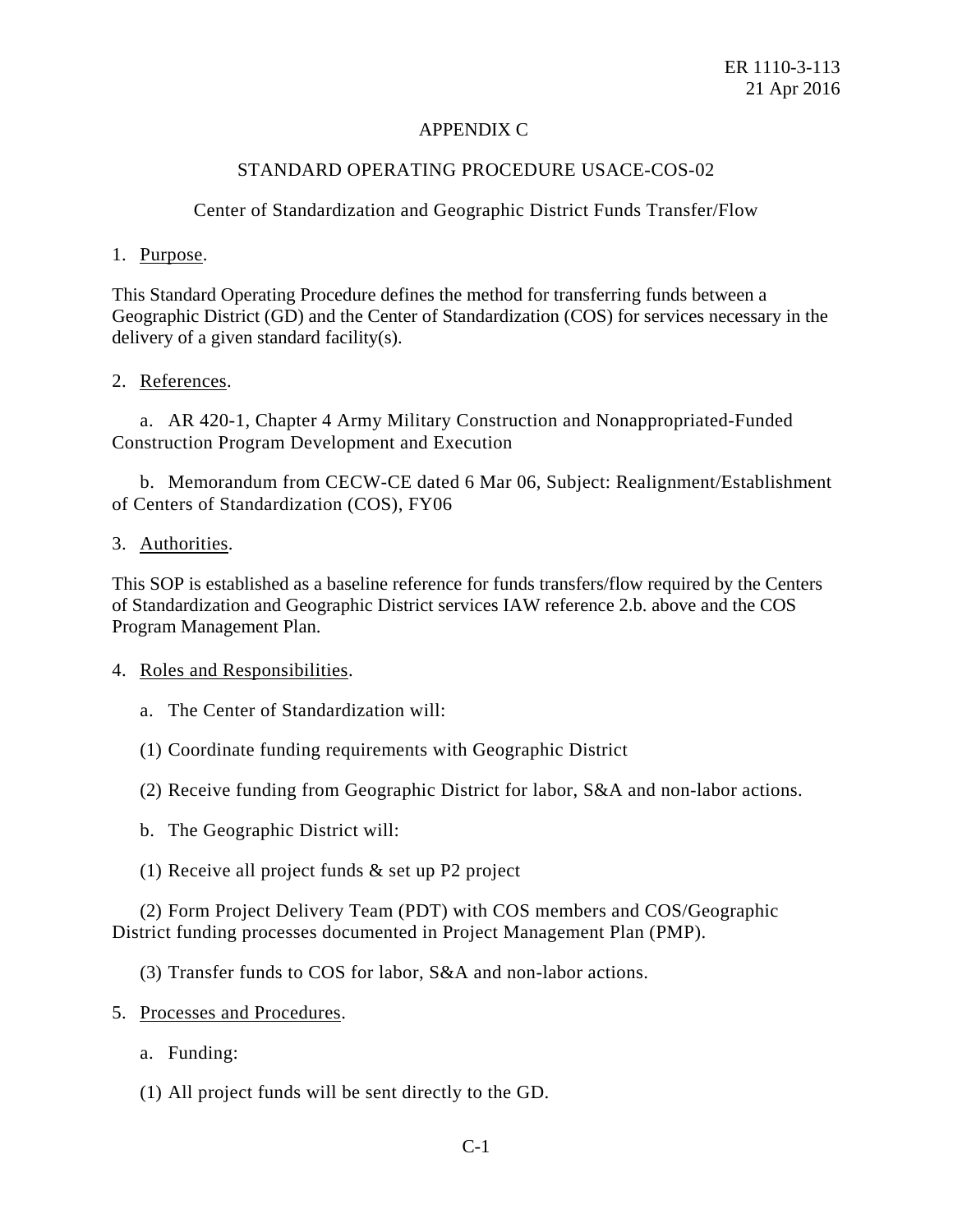(2) All standards & criteria funds will be sent directly to the COS.

(3) GD will MIPR funds to COS for labor, S&A and non-labor actions.

b. P2 Project:

(1) GD will set up a single P2 project per DD1391.

(2) Project Manager will be in the GD, which will be the P2 project owning organization.

(3) COS will set up a P2 Project for their Standards & Criteria funding.

(4) Project budget and schedule updates responsibilities will be coordinated between the COS and the GD and will vary depending on the complexity of the project(s). In situations where updates would affect other schedules, it may be best to utilize centralized approach. In situations where multiple districts can update the budget without affecting multiple schedules, it may be best allow them access to update the database. This coordination and determination of which method to use will be documented in the PMP.

#### c. CEFMS

(1) When GD awards a GD contract as allowed by the COS (COS contracts not established): All CEFMS/SPS/RMS responsibilities will reside with Geographic District.

(2) When the COS awards a COS contract (COS contracts established): COS will enter contract and task order award in COS District's SPS & GD's CEFMS. The GD will receive funds and prepare the PRAC for contract and flat rate S&A and provide a copy of the PRAC to the COS District. The COS District's Contracting Officer will be provided access to the GD CEFMS database and obligate the construction contract and the funds will be obligated in the GD CEFMS database.

d. COS Funds for Labor and Non-Labor Activities

(1) MIPRs for labor are the preferred method. However, in certain situations it may be more beneficial to use cross charging and the GD may utilize this option as necessary.

(2) S&A Activities will be funded via MIPR from GD to COS. However if it is determined that cross charging will be more beneficial in certain cases, the GD may utilize this option.

(3) These options will be coordinated between the COS and GD and will be documented in the PMP.

(4) Travel – MIPR from GD to COS.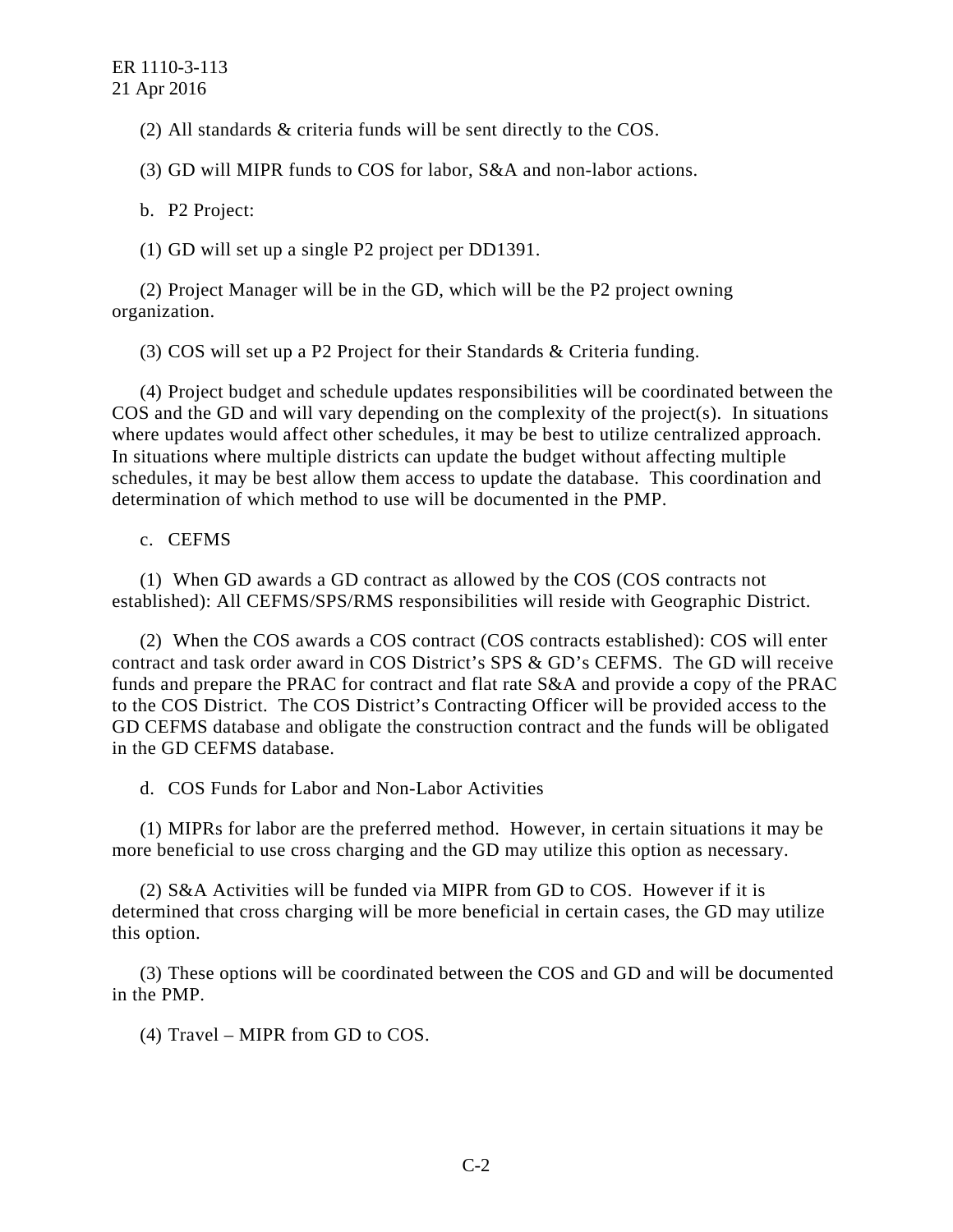# APPENDIX D

# STANDARD OPERATING PROCEDURE USACE-COS-03

<span id="page-24-0"></span>Role of the Geographic Districts in Projects Executed With Centers of Standardization

1. Purpose.

This Standard Operating Procedure will serve to identify roles of the Geographic District with respect to executing a project within their AOR in coordination with a Center of Standardization as a member of the Project Delivery Team (PDT).

#### 2. References.

# a. AR 420-1, ARMY FACILITIES MANAGEMENT

b. Memorandum from CECW-CE dated 6 Mar 06, Subject: Realignment/Establishment of Centers of Standardization (COS), FY06

c. Standard Operating Procedure USACE-COS-01, Center of Standardization Fee Schedule

3. Authority.

This SOP is established to define the roles of the Geographic Districts in conjunction with assigned COSs, IAW reference 2.b. above and the COS Program Management Plan. Supporting authority is conveyed by directives and policy memorandums governing the Army Facilities Standardization Program (AFSP) in support of Army Transformation dated 24 May 2006 and AR 420-1 Army Facilities Management (Appendix G Facilities Standardization) dated 12 Feb 08 specifying the waiver process for the Army Facility Standard Program.

#### 4. Roles and Responsibilities.

The COS will provide Army Standards or an Army facility standard design for pre-design planning efforts, design development, award and construction of facility types under their responsibility as identified in reference 2.b. above. The Geographic District will continue to design the site improvements for standard facilities and any non-standard facility portions outside the agreed upon demarcation points and will award as a separate contract when appropriate. In order for these activities to operate seamlessly, the Geographic District will be responsible for the following duties related to projects executed in coordination with a Center of Standardization:

a. All PM activities to include programming, scope coordination issues, waivers, installation/command/user coordination, and maintaining project schedules and budgets (Planning & Design (P&D), COS and geographic district requirements, post award).

b. The PM shall lead planning charrettes and ensure charrette schedules are coordinated with the COS staff availabilities as well as ensure that critical team players/users (i.e., site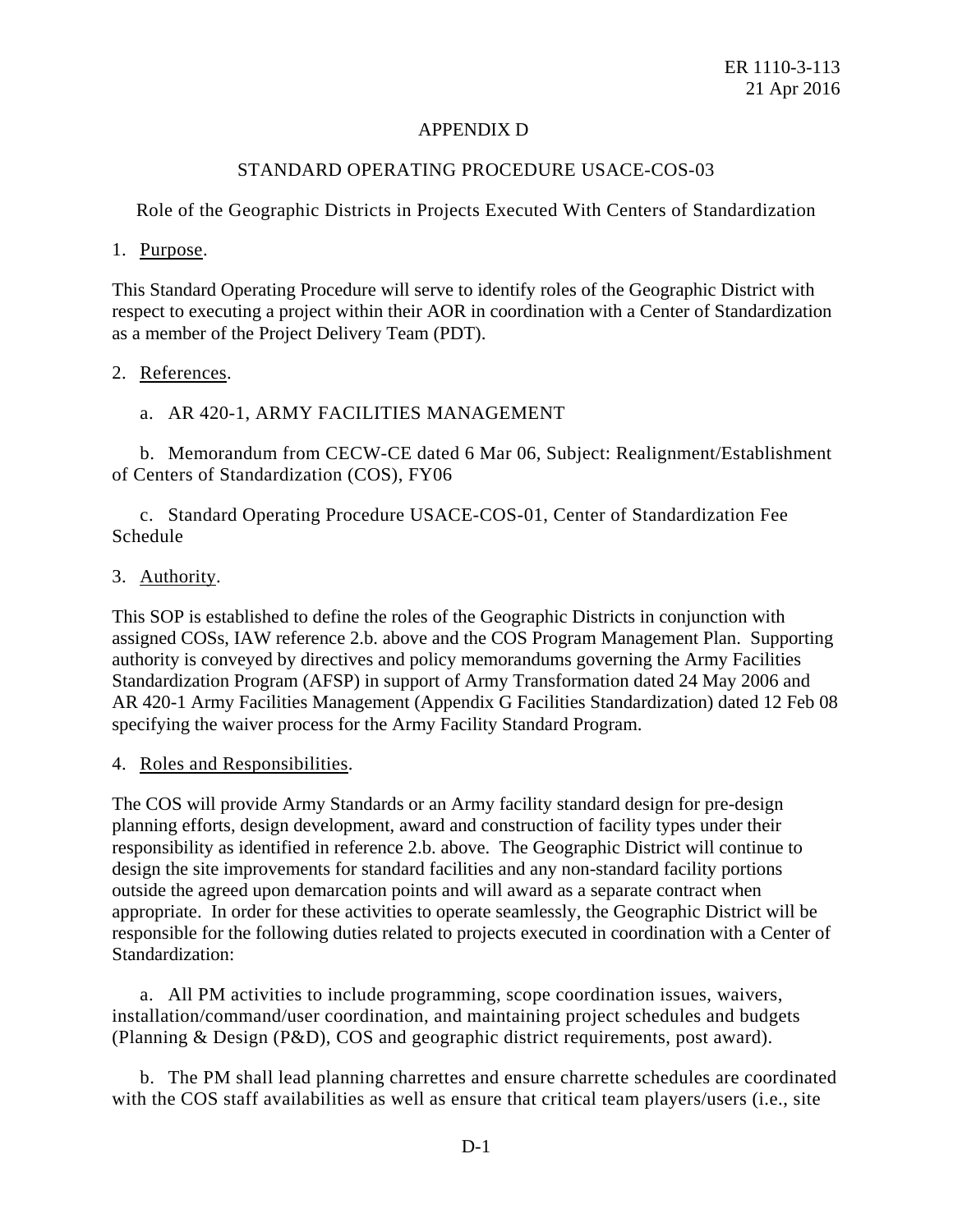designers) are invited to attend and participate in the charrettes.

c. Notify the COS when design directives are issued and provide a copy of each directive to the COS.

d. All P&D funds are provided directly to the Geographic District from HQUSACE. The Geographic District Project Manager shall provide P&D funds as outlined in reference. 2.c.) to the COS(s) within 5 working days from issuance of the project design directive (Code 6, 7, T).

e. COS develop and maintain a current PMP to address at a minimum the project scope, schedules, funding, organizational responsibilities, acquisition strategy, quality assurance, and management of changes to the project. Include COS(s) as signers of the PMP.

f. Provide preliminary project site information (i.e., Installation Master Plan and IDG) during the project planning stages to the COS if available.

g. Provide fire hydrant flow test data, utility information and connection points during the design phase of the project to the COS.

h. Ensure proper review and coordination of construction/constructability issues during planning charrettes.

i. Check cultural and natural resources' master plan for suitability of project site.

j. Ensure all environmental clearances have been obtained prior to award.

k. Coordinate all HTRW (Hazardous, Toxic and Radioactive Waste) issues. Ensure site is clean and/or coordinate mitigation. Provide site characterization letter to COS.

l. Coordinate and execute demolition contract for existing infrastructure and facilities if required.

m. Request information from the COS (building footprints and hardstand/service yard square footage, POV parking, storm drainage detention, etc.) to help define limits of topographic survey as necessary. Contract for and provide the topographic survey to the COS prior to the design charrette for incorporation into the design package.

n. Obtain standard facility loading requirements from the COS prior to performing geotechnical investigation. Provide the results of the geotechnical investigation to the COS prior to the design charrette for incorporation into the design package.

o. Responsible for site and infrastructure design and all related coordination with the COS and the standard facility design package. Coordinate and develop demarcation matrix with the COS to identify boundaries between site work and facility contracts and include in respective task orders.

p. Responsible for the solicitation and award of the construction contract to perform the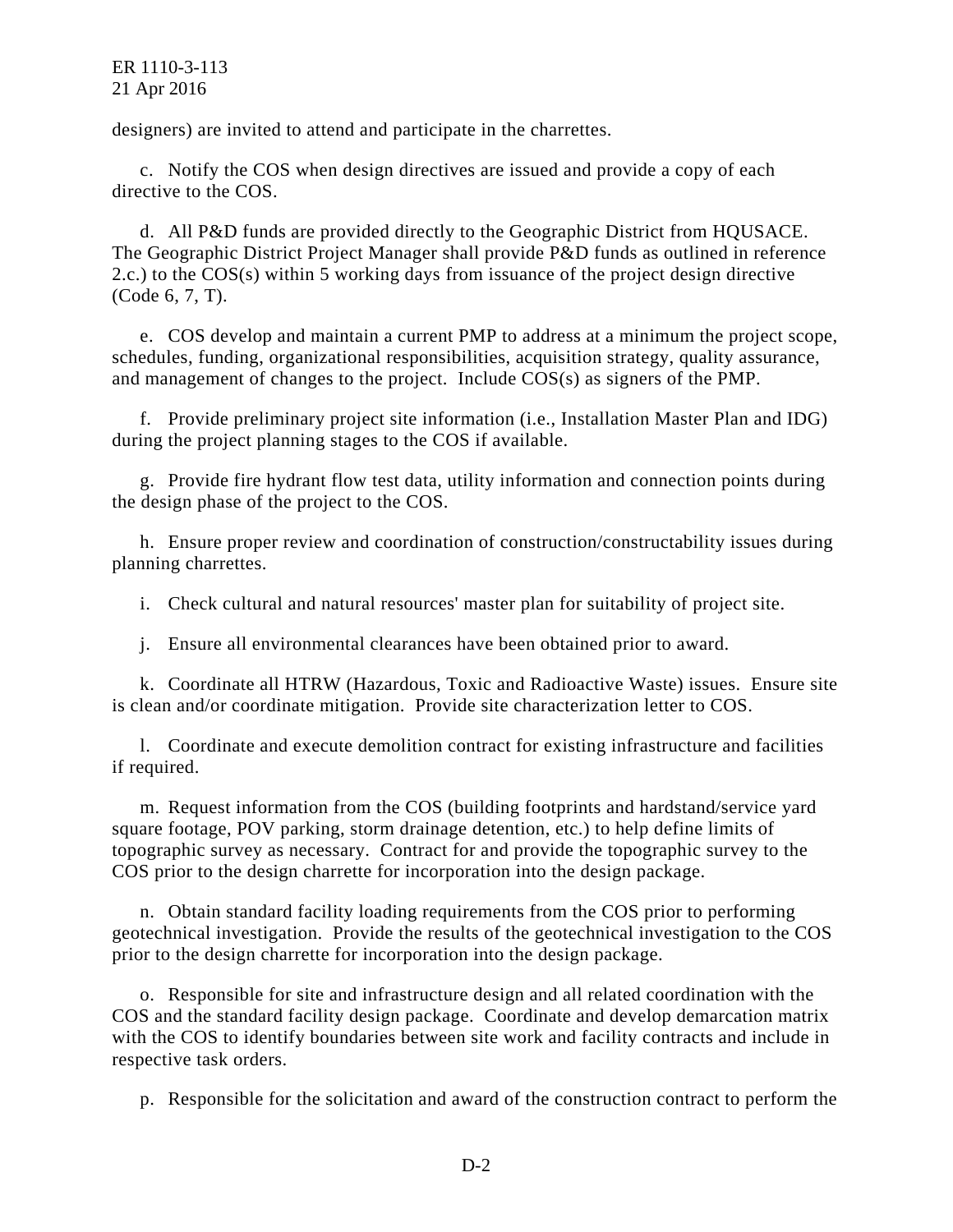required site work in support of the COS facility when the site work package is not part of the standard facility package.

q. Prepare the total project construction government estimate incorporating the COS facility cost.

r. Provide site and infrastructure design documents to COS for review and conduct interim review conferences if needed. Review all project design packages to take advantage of local construction practices and knowledge of existing infrastructure and site conditions.

s. Coordinate the acquisition strategy(ies) with the COS(s) during the development of the PMP.

t. If scope reductions are necessary during the project life cycle, the COS shall be notified immediately. If scope reductions involve modifications to the Army Standard or Standard Design an approved waiver shall be required prior to award.

u. Depending on the acquisition strategy, the contracting district will issue solicitation amendments as necessary in coordination with the COS. If amendments involve modifications to the Army Standard or Standard Design an approved waiver shall be necessary prior to award.

v. During Construction, all changes to the facility will be coordinated with the COS before execution. If change orders to the facility involve modifications to the Army Standard or Standard Design an approved waiver shall be necessary prior to modification execution.

w. During Construction, in coordination with the contractor, ensure completion of documentation and validation of final sustainable design and development rating.

x. The Geographic District Project Manager shall provide post-award Design During Construction (DDC) funds as outlined in reference 3c) to the COS(s) within 5 working days after contract award.

y. Invite the COS(s) to scheduled coordination/review meetings with priority placed on the initial post-award design kickoff meeting.

z. Invite the COS(s) to construction and post occupancy evaluations.

aa. Consolidate as-built documents, verify compliance to the contract requirements and forward to user. An electronic set of the as-builts shall be sent to the COS(s).

bb. Perform all construction management services in coordination with the COS as necessary.

cc. Identify liquidated damages, construction duration and phasing requirements, and coordinate with the COS as necessary.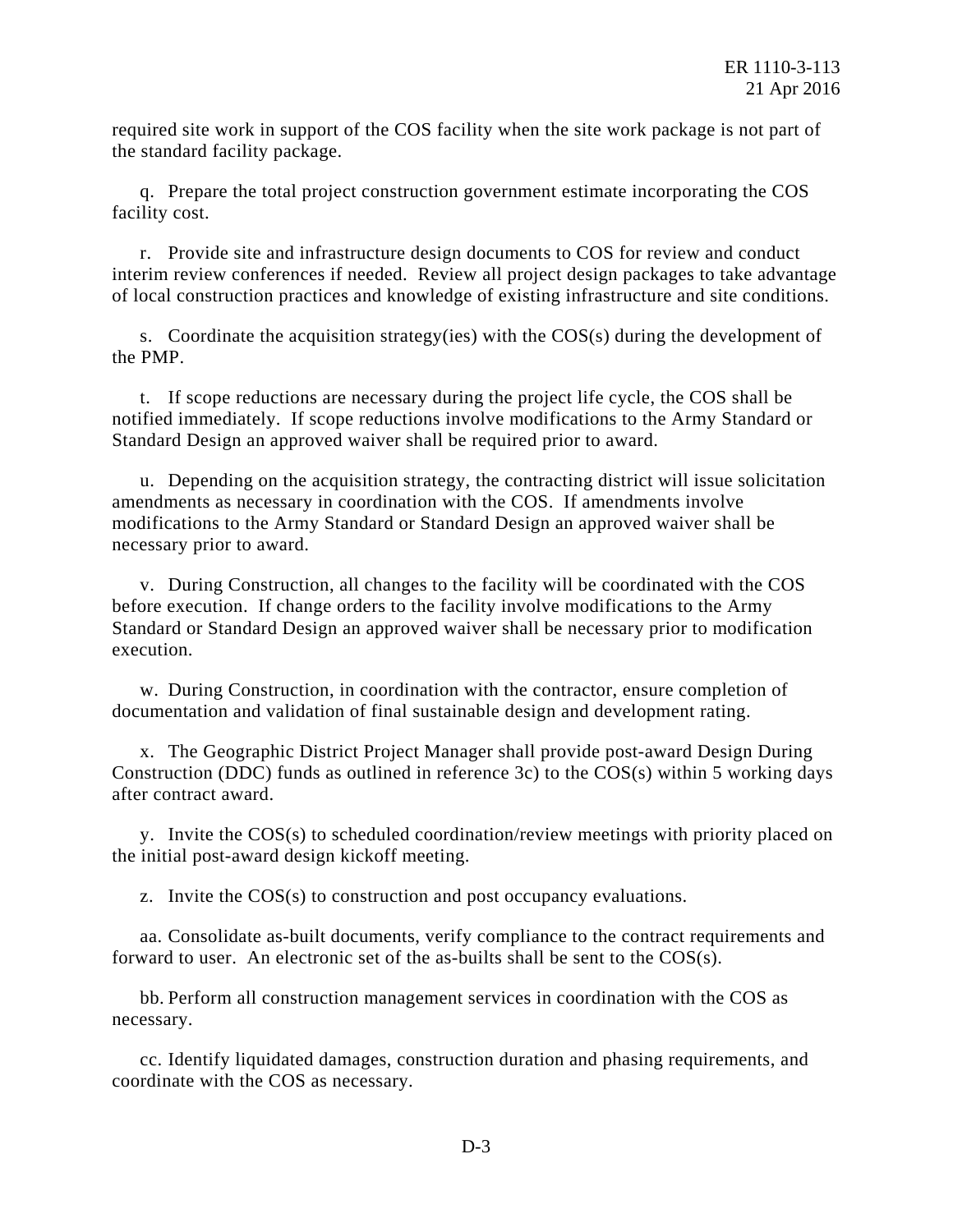<span id="page-27-0"></span>dd. Ensure Value Engineering (VE) of project specific elements is performed.

#### 5. Process/Procedure.

Districts should follow their previously established execution procedures to the extent possible while following the guidelines established under the MILCON Business Process (formerly MILCON Business Process - MT). Districts shall utilize the COS(s) as the engineering PDT member for the development of designs and contract packages related to standard facilities. Depending on the acquisition strategy and the available acquisition tools, either the Geographic District or the COS will advertise, negotiate and award a contract for the design and/or construction of a standard facility.

#### 6. Typical List of Deliverables & Charrette Checklist.

a. Preamble – The purpose of this document is to provide clear direction and define responsibilities between the Center of Standardization (COS) and the Geographic District (GD) in the execution of the featured project.

#### b. Definitions:

(1) Site Development/Civil Engineer - The GD is responsible for providing civil engineering services for the project. The GD is responsible for acquiring topographic and geologic surveys; defining existing utility information, proposed utility upgrades, and connection points; coordinating and executing demolition contracts; and responsible for all design and construction aspects related to the site and infrastructure. In addition, the GD is responsible for providing a site layout plan showing space for building pads, organizational vehicle hardstand, service yard, storm drainage solutions/systems, Anti-Terrorism/Force Protection (AT/FP) minimum set-backs, and site amenities such as trash dumpster pads and aprons, parking areas, sidewalks, fencing, landscaping, etc. It is the GD's responsibility to determine if the site and infrastructure design should be provided by in-house forces, A/E services, as defined in the site contractor's task order, or a combination thereof. Points of demarcation will be coordinated between the COS and the GD, and provided in the respective task orders. (See attached Demarcation Matrix).

(2) Utilities - Includes water, gas, electric, communications and sewer. The estimated demands on the existing infrastructure will be provided by the COS to the GD for incorporation into the respective task order. The COS task order shall include a time line in which final utility demands and points of connection to the building are provided to the site contractor for incorporation into the site design.

(3) Building Pad - A defined area within the project site where the actual building(s) shall be located. Typically, the building pad will fall within the AT/FP minimum set-backs. The GD and the site design-build contractor are responsible for site development within the building pad (i.e., demolition, clearing and grubbing, grading, utilities, etc.); therefore, it is critical that proper coordination take place between the COS and GD to ensure that the site development responsibilities are addressed in the site contractor's task order. The COS and GD will ensure that the building(s) will fit within the building pad. For design-build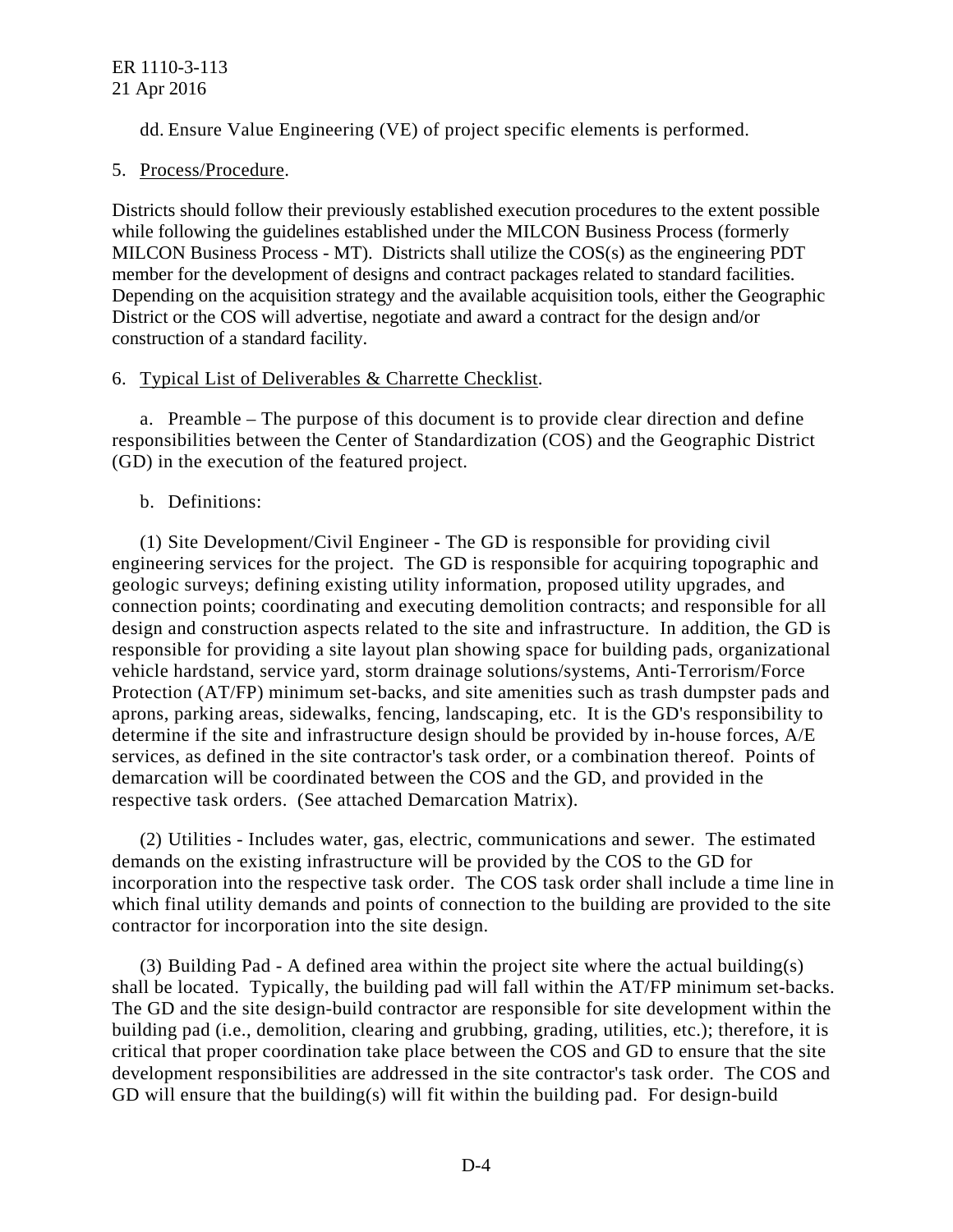contracts, the building design-build contractor is responsible for the final design and shape of the building. (See Building Footprint below).

(4) Charrette - Per the National Charrette Institute - "Charrette is a collaborative planning process that harnesses the talents and energies of all interested parties to create and support a feasible plan that represents transformative community change".

(5) Building Floor Plan - A two-dimensional representation of what the building will look like in plan that can be used to properly locate the facility on the site using the established coordinate system. This will include, at a minimum, a finished plan of the first floor to show all the entries (including stoops) and all the required spaces delineated by partitions or other structures as necessary.

(6) Building Entrance -The primary access point into the building. This may also be referred to as the Main Entrance. The direction which the building must face shall be determined by the conclusion of the design charrette.

(7) Building Footprint - A two-dimensional geometric shape laid out on the site plan to show that the building square footage called for in the DD 1391 document will actually fit on the proposed site. Note that this is not a floor plan or the final building configuration. The building design-build contractor shall not be constrained to adhere to the shape of this building footprint. The building design-build contractor shall design a building and create a building floor plan that fits within the building pad and meets the minimum requirements of the task order.

(8) AT/FP - Anti Terrorism/Force Protection (See UFC 4-010-01) requirements must be incorporated in the overall site development plan. In most cases, it is anticipated that minimum AT/FP stand-off distances will be to the perimeter of the building pad. If adequate standoff distance to allow for the use of standard construction methods cannot be provided, the GD must immediately inform 1) the planning charrette team so the project may be properly budgeted, and 2) the COS to allow for proper mitigation into the design of the building.

(9) LEED - The PDT shall coordinate Leadership in Energy and Environmental Design (LEED) requirements that considers both site and facility features in order to meet the desired LEED certification level.

(10) COS Contractor Responsibility - The building contractor (COS) is responsible for all building work including interior utility systems, HVAC and control systems, fire protection, mail access area (such as Mail Kiosk), and building force protection measures to ensure a complete and usable facility. Responsibility for connection between interior utility systems (COS contractor) and exterior utility lines (Site contractor) shall be coordinated by the Project Manager and addressed in the respective task orders.

#### c. Design Charrette

(1) COS Deliverables and Responsibilities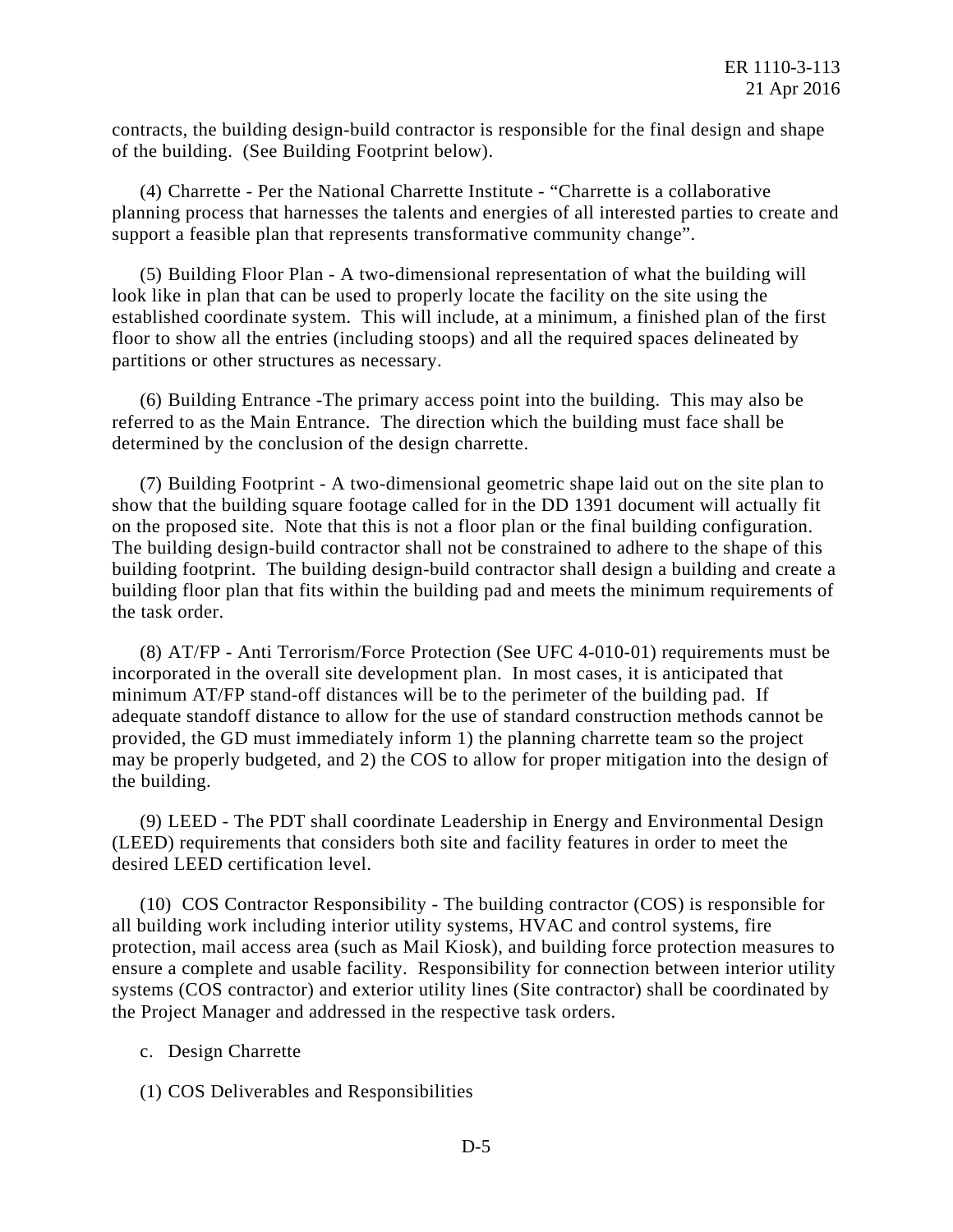# ER 1110-3-113 21 Apr 2016

(a) Building Pad -The COS shall coordinate with the GD to determine the general direction the building should face within the building pad. The GD and COS shall coordinate points of connection for utilities. (See attached Demarcation Matrix).

(b) Sidewalks - The COS shall coordinate with the GD the general location of sidewalks leading to the building and parking areas, if practical. Where the COS task order requires development of the floor plan, exact locations of sidewalks cannot be established. Therefore, coordination between the COS and GD will be necessary to determine the most logical location of sidewalks to allow access from various points around the site to the building pad (e.g., pedestrian street crossings, parking areas, bus stops, adjacent facilities, etc.). During the design charrette, the COS and GD shall work together to define restricted areas and access control requirements. These features shall be addressed in the respective task orders.

#### (2) Geographic District Deliverables and Responsibilities

Site Validation - The GD shall be responsible for topographic and geotechnical surveys and the layout of the site including building footprints, organizational vehicle hardstand, service yard, POV parking, storm drainage solutions/systems, AT/FP minimum set-back requirements, and site amenities to insure the site has adequate space to house the project.



Figure D-1: Example Demarcation Matrix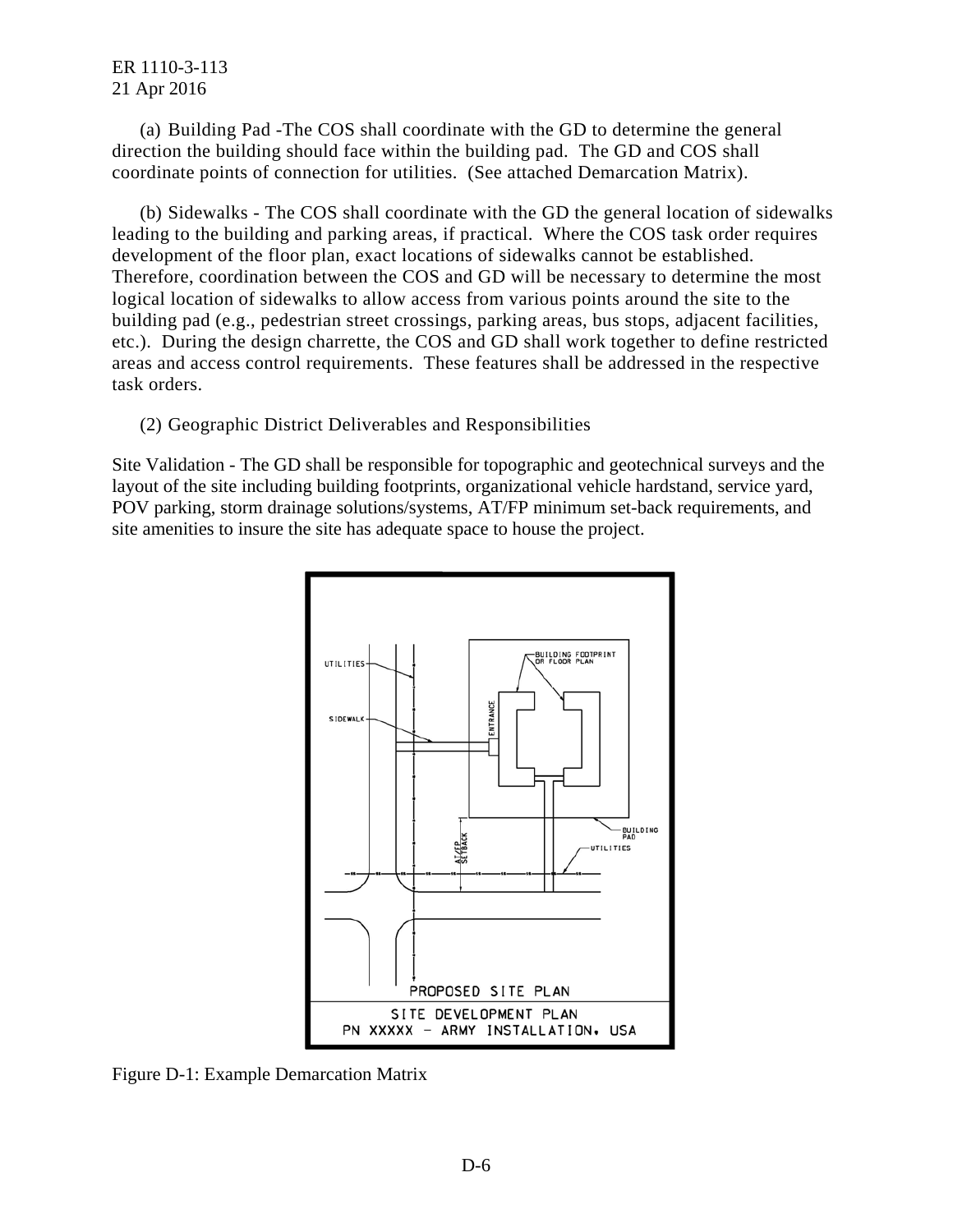| Table D-1: Example Charrette Checklist |                                            |                                                               |  |
|----------------------------------------|--------------------------------------------|---------------------------------------------------------------|--|
| Item of                                | <b>Site Development Contractor Package</b> | <b>Building Package Scope/Limit of</b>                        |  |
| Demarcation                            | Scope/Limit of Work                        | Work                                                          |  |
| Site Grading <sup>a, b</sup>           | Provide site graded to pad elevations      | Provide foundations, floor slab                               |  |
|                                        | shown on Site Development Contractor       | systems (ground or structurally-                              |  |
|                                        | drawings and per the recommendations       | supported), and select backfill                               |  |
|                                        | provided by the Contractor's               | (non-expansive) required per                                  |  |
|                                        | Geotechnical consultant. This will         | geotechnical recommendations.                                 |  |
|                                        | include any retaining wall or other site   | Building Contractor will be                                   |  |
|                                        | feature required to provide overall        | responsible for ensuring proper                               |  |
|                                        | site/pad elevations for primary            | compaction under buildings and                                |  |
|                                        | $building(s)$ .                            | service yards per the                                         |  |
|                                        | Positive drainage should be provided       | recommendations provided by                                   |  |
|                                        | within the building pads to prevent        | <b>Contractor's Geotechnical</b>                              |  |
|                                        | ponding or standing water.                 | consultant.                                                   |  |
| Roads <sup>c</sup>                     | Site Development Contractor will           | <b>NA</b>                                                     |  |
|                                        | provide all roadways.                      |                                                               |  |
| Permits <sup>e</sup>                   | Site Development Contractor will           | <b>Building Contractor will obtain</b>                        |  |
|                                        | obtain:                                    | any building specific permits for                             |  |
|                                        | • Overall SWPPP                            | the building. Building                                        |  |
|                                        | • Sanitary Tie-in                          | Contractor shall be secondary                                 |  |
|                                        | • Water Tie-in                             | SWPPP permittee.                                              |  |
| <b>Storm Water</b>                     | Site Development Contractor will           | <b>Building Contractor to</b>                                 |  |
| Collection/                            | provide storm water collection/detention   | accommodate roof drains to                                    |  |
| Detention <sup>f</sup>                 | for overall site in accordance with all    | surface splash blocks and/or                                  |  |
|                                        | federal, state and local regulations; and  | below grade storm water                                       |  |
|                                        | will reroute existing drainage impacted    | collection system(s).                                         |  |
|                                        | by construction                            |                                                               |  |
| Natural Gas <sup>k</sup>               | Site Development Contractor shall          | <b>Building Contractor will</b>                               |  |
|                                        | coordinate with LOCAL GAS                  | coordinate and provide required                               |  |
|                                        | PROVIDER for service to the site. Site     | pressures for meter settings to                               |  |
|                                        | Development Contractor shall include       | <b>LOCAL GAS PROVIDER as</b>                                  |  |
|                                        | any incurred costs as part of the Site     | well as all required elements<br>from the meter inward in the |  |
|                                        | Development Contractor's Contract.         | facility.                                                     |  |
| Domestic                               | Site Development Contractor will           | <b>Building Contractor will take</b>                          |  |
| Water                                  | provide domestic water line to the [5']    | domestic water line from the [5']                             |  |
| Distribution <sup>g</sup>              | line and temporarily cap. A water meter    | line and route within the building                            |  |
|                                        | will be provided and set in a vault        | through a backflow preventer                                  |  |
|                                        | outside the facility.                      | (located in mechanical room).                                 |  |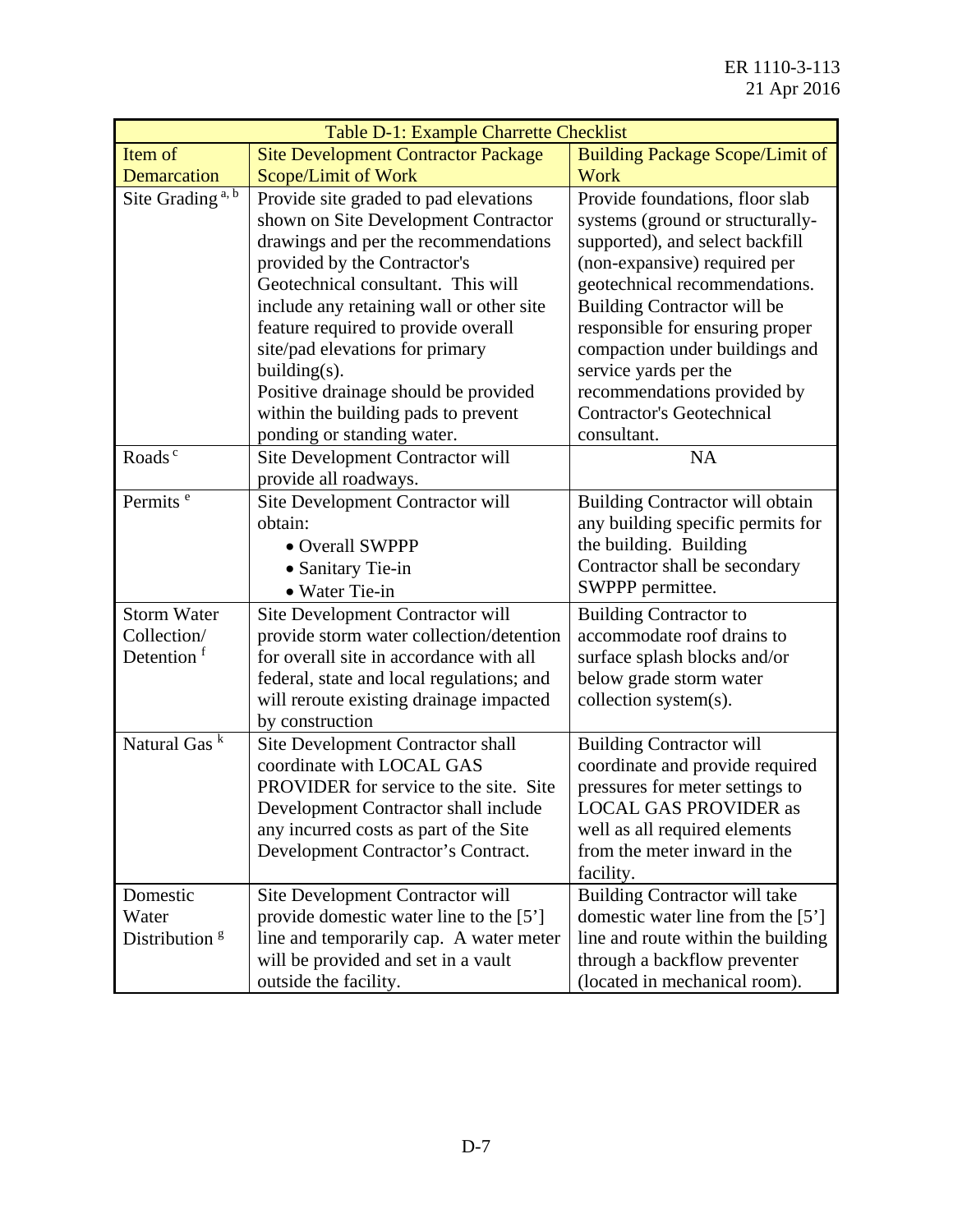| Table D-1: Example Charrette Checklist |                                                                     |                                                                  |  |
|----------------------------------------|---------------------------------------------------------------------|------------------------------------------------------------------|--|
| Item of                                | <b>Site Development Contractor Package</b>                          | <b>Building Package Scope/Limit of</b>                           |  |
| Demarcation                            | Scope/Limit of Work                                                 | Work                                                             |  |
| Fire Water                             | Site Development Contractor will                                    | Building Contractor will take fire                               |  |
| Distribution <sup>h</sup>              | provide the PIV and route fire water line                           | water line from the $[5']$ line and                              |  |
|                                        | (dedicated line split off the domestic                              | route within the building and                                    |  |
|                                        | supply) to the [5'] line and temporarily                            | required element to provide their                                |  |
|                                        | cap.                                                                | fire protection system.                                          |  |
| Sanitary Sewer                         | Site Development Contractor will                                    | <b>Building Contractor will provide</b>                          |  |
|                                        | provide any sanitary sewer element                                  | any sanitary sewer element                                       |  |
|                                        | required outside the [5'] line including a                          | required inside the [5'] line.                                   |  |
|                                        | cleanout or manhole.                                                |                                                                  |  |
| Primary                                | Site Development Contractor will bring                              | Building Contractor will provide:                                |  |
| Electrical                             | electrical primary to the primary side of                           | • the load letter                                                |  |
| Service <sup>l</sup>                   | the transformer windings. Site                                      | • secondary conductors                                           |  |
|                                        | Contractor is responsible for the                                   | • secondary conduit                                              |  |
|                                        | transformer, pad, grounding and                                     |                                                                  |  |
|                                        | bollards.                                                           |                                                                  |  |
| Comm. Duct                             | Site Development Contractor will                                    | <b>Building Contractor will provide</b>                          |  |
| <b>Bank</b>                            | provide duct bank from the main                                     | duct bank from the [5'] line into                                |  |
|                                        | manhole to the [5'] line and temporarily                            | the communications room.                                         |  |
|                                        | cap.                                                                |                                                                  |  |
| <b>Phone Cabling</b>                   | Site Development Contractor will                                    | <b>Building Contractor will provide</b>                          |  |
| $-Copperm$                             | provide phone/copper from the                                       | any copper/phone elements                                        |  |
|                                        | communication manhole to the main                                   | required within the facility.                                    |  |
|                                        | communications room in the facility and                             | Provide service entrance                                         |  |
|                                        | land/terminate on the service entrance                              | termination hardware.                                            |  |
|                                        | termination.                                                        |                                                                  |  |
| Data Cabling -<br>Fiber <sup>n</sup>   | Site Development Contractor will                                    | <b>Building Contractor will provide</b>                          |  |
|                                        | provide cabling/fiber from the<br>communication manhole to the main | any data cabling/fiber elements<br>required within the facility. |  |
|                                        | communications room in the facility and                             | Provide service entrance                                         |  |
|                                        | land/terminate on the service entrance                              | termination hardware.                                            |  |
|                                        | termination.                                                        |                                                                  |  |
| Cable                                  | Local Service Provider to provide                                   | <b>Building Contractor will provide</b>                          |  |
| Television                             | service entrance coaxial cable into                                 | outlet locations including                                       |  |
|                                        | facility within duct bank installed by                              | backbox, mud ring, and raceway.                                  |  |
|                                        | Site Development Contractor /Building                               | Building Contractor will provide                                 |  |
|                                        | Contractor package.                                                 | vertical/horizontal coaxial cable,                               |  |
|                                        | Local Service Provider will terminate                               | wire management including, but                                   |  |
|                                        | all coaxial CATV cables which are                                   | not limited to, labeling and                                     |  |
|                                        | provided by Building Contractor.                                    | identification. Building                                         |  |
|                                        |                                                                     | Contractor to provide faceplates                                 |  |
|                                        |                                                                     | for coaxial terminator to be                                     |  |
|                                        |                                                                     | installed by Local Service                                       |  |
|                                        |                                                                     | Provider.                                                        |  |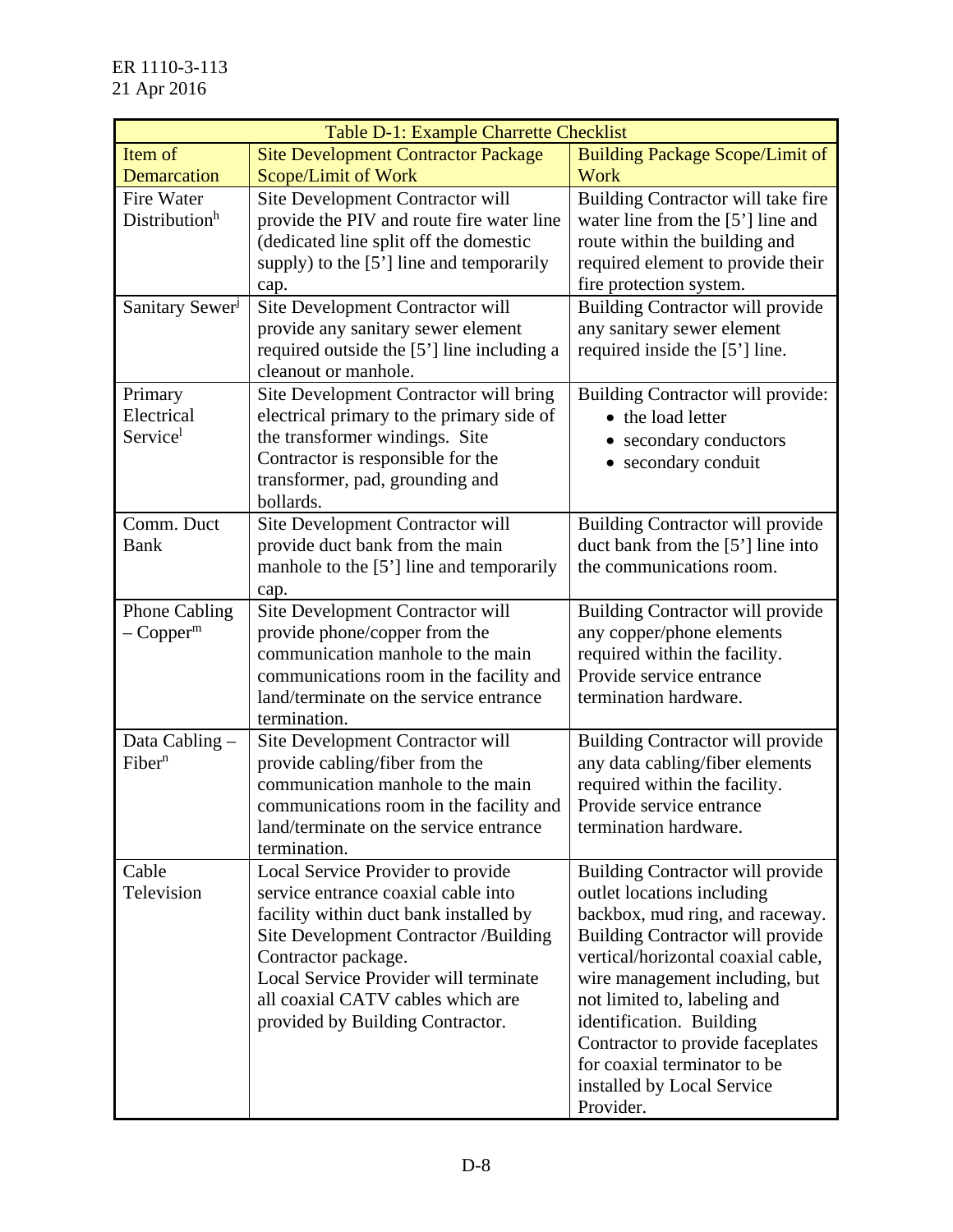| Table D-1: Example Charrette Checklist |                                                                                                                                                                                                                         |                                                                                                                                                                                                                                                                                                 |  |
|----------------------------------------|-------------------------------------------------------------------------------------------------------------------------------------------------------------------------------------------------------------------------|-------------------------------------------------------------------------------------------------------------------------------------------------------------------------------------------------------------------------------------------------------------------------------------------------|--|
| Item of                                | <b>Site Development Contractor Package</b>                                                                                                                                                                              | <b>Building Package Scope/Limit of</b>                                                                                                                                                                                                                                                          |  |
| Demarcation                            | Scope/Limit of Work                                                                                                                                                                                                     | Work                                                                                                                                                                                                                                                                                            |  |
| UMCS /<br><b>EMCS</b>                  | <b>NA</b>                                                                                                                                                                                                               | Building Contractor will provide<br>any cabling/fiber elements,<br>integrating new system<br>information and new software<br>required to connect and integrate<br>new building EMCS for all<br>equipment and systems where<br>cooling capacities are 10 tons<br>and greater into existing UMCS. |  |
| <b>Building</b><br>Identification      | Site Development Contractor will<br>provide any building identification<br>required outside the [5'] line.                                                                                                              | <b>Building Contractor will provide</b><br>any building identification<br>required inside the [5'] line.                                                                                                                                                                                        |  |
| Sidewalks <sup>o</sup>                 | Site Development Contractor will<br>provide all sidewalks connecting to<br>adjacent sidewalks and to the building's<br>entrances, POV parking areas, service<br>yards, and organizational vehicle<br>parking hardstand. | <b>Building Contractor will provide</b><br>building stoops and handicap<br>ramps.                                                                                                                                                                                                               |  |
| Organizational<br>Parking <sup>d</sup> | Rough grade entire site as noted under<br>"Site Grading." Site Development<br>Contractor to provide access drive to<br>demarcation limit.                                                                               | Building Contractor will provide<br>the organizational vehicle<br>parking, service yards, and<br>access drives to demarcation<br>limits                                                                                                                                                         |  |
| Parking Lots                           | Site Development Contractor will<br>provide all POV parking lots and<br>associated stripping, etc. including<br>lights and associated distribution<br>equipment.                                                        | <b>NA</b>                                                                                                                                                                                                                                                                                       |  |
| Landscaping <sup>o</sup>               | Site Development Contractor will<br>provide all landscaping.                                                                                                                                                            | <b>NA</b>                                                                                                                                                                                                                                                                                       |  |
| Trash<br>Dumpster <sup>o</sup>         | Site Development Contractor will<br>provide the location of the proposed<br>trash dumpster, required screening, and<br>the concrete dumpster pad and apron.                                                             | <b>Building Contractor will provide</b><br>trash dumpster(s) and recycling<br>containers. Building and site<br>contractors will coordinate the<br>finish of the screening material<br>to match the building facade.                                                                             |  |
| Site AT/FP<br>Elements <sup>p</sup>    | Site Development Contractor will<br>provide any site AT/FP elements and<br>ensure minimum setback distances are<br>established and maintained.                                                                          | Building Contractor will provide<br>any required AT/FP elements<br>within the building limits of<br>construction.                                                                                                                                                                               |  |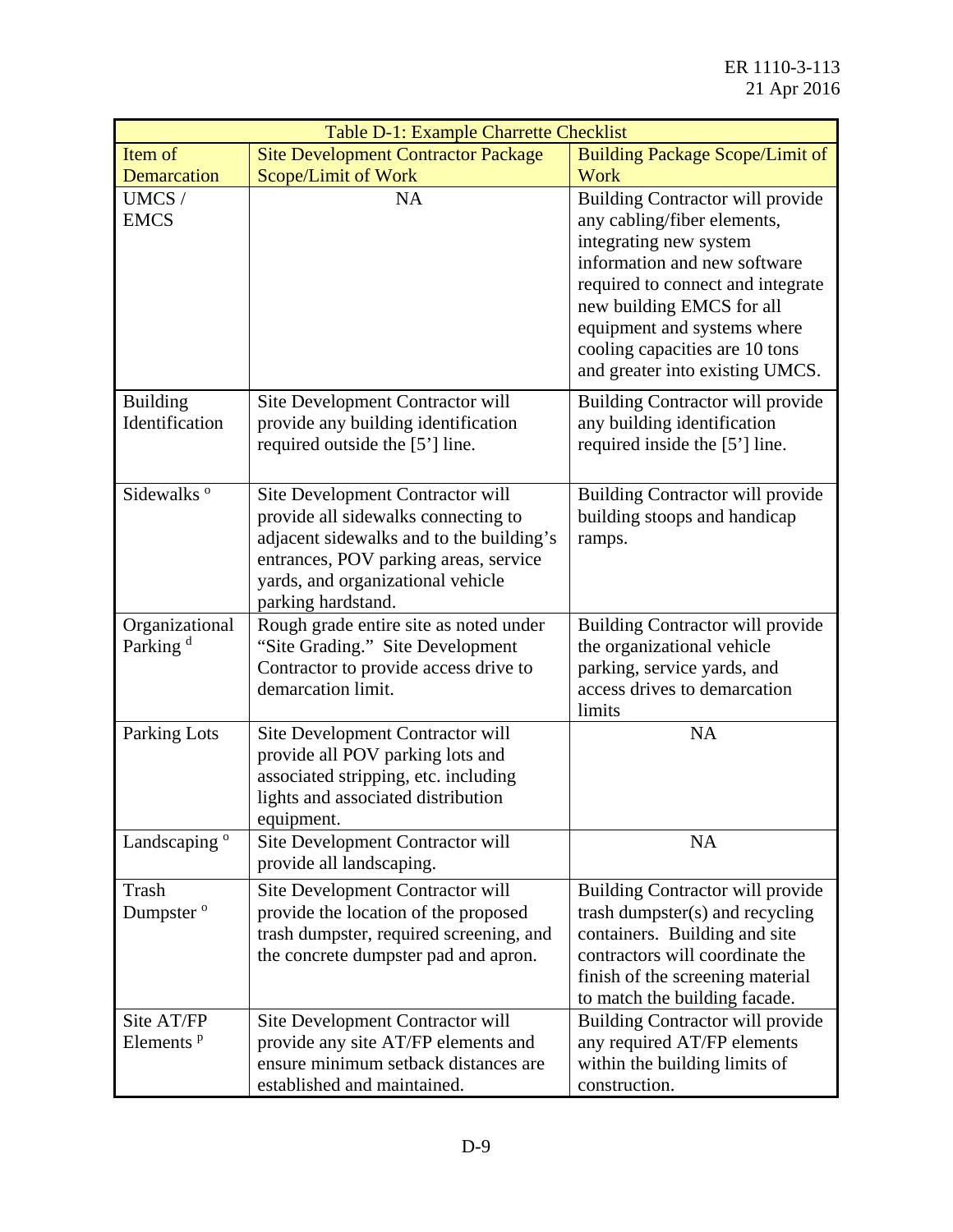| Table D-1: Example Charrette Checklist                                                                          |  |
|-----------------------------------------------------------------------------------------------------------------|--|
| <b>Site Development Contractor Package</b><br><b>Building Package Scope/Limit of</b><br>Item of                 |  |
| Scope/Limit of Work<br>Demarcation<br>Work                                                                      |  |
| Site Development Contractor shall<br><b>Building Contractor will provide</b><br>Equipment                       |  |
| any required equipment pads for<br>Pads<br>provide landscaping to screen                                        |  |
| equipment.<br>equipment to support the facility<br>(Condensers,                                                 |  |
| Chillers, etc) $q$<br>such as condensers, chiller, etc.                                                         |  |
| <b>NA</b><br><b>HVAC</b><br><b>Building Contractor will provide</b>                                             |  |
| Distribution<br>any required above grade or                                                                     |  |
| buried distribution piping from<br>Piping                                                                       |  |
| exterior equipment or existing                                                                                  |  |
| utility mains to building.                                                                                      |  |
| <b>NA</b><br>Building Contractor will provide<br>Oil/Water                                                      |  |
| any required oil/water separators<br>Separator,                                                                 |  |
| or grease interceptors.<br>grease                                                                               |  |
| interceptors <sup>r, s</sup>                                                                                    |  |
| Fencing and<br>Site Development Contractor to provide<br><b>Building Contractor will provide</b>                |  |
| gates <sup>o</sup><br>fencing and gates associated with<br>fencing and gates as required.                       |  |
| TEMF and Brigade HQ SCIFs,                                                                                      |  |
| when specified.                                                                                                 |  |
|                                                                                                                 |  |
|                                                                                                                 |  |
| Responsible for site related portion of<br>Sustainability,<br>Responsible for building related                  |  |
| portion of combined bldg/site<br><b>LEED</b><br>combined bldg/site LEED Credits.                                |  |
| <b>LEED</b> Credits.<br>building/site                                                                           |  |
| interface                                                                                                       |  |
| Site/Security<br>Site Development contractor to provide<br>Building Contractor(s) shall                         |  |
| Lighting<br>all general area, parking, security, and<br>provide adequate capacity in                            |  |
| pedestrian lighting outside the Building<br>electrical service to supply                                        |  |
| Limits of Construction line. Except in<br>outside lighting requirement.                                         |  |
| unusual circumstances, these services<br>These include designated spare<br>circuit breakers and branch          |  |
| will be provided from one or more of<br>the buildings. Site Contractor and<br>circuits extended to the Building |  |
| Building Contractor(s) will coordinate<br>Limits of Construction line as                                        |  |
| location and size of services.<br>coordinated with Site                                                         |  |
| Development Contractor.                                                                                         |  |
| Provide spare conduit and pull                                                                                  |  |
| wires in all conduits.                                                                                          |  |

Table D-1: Example Charrette Checklist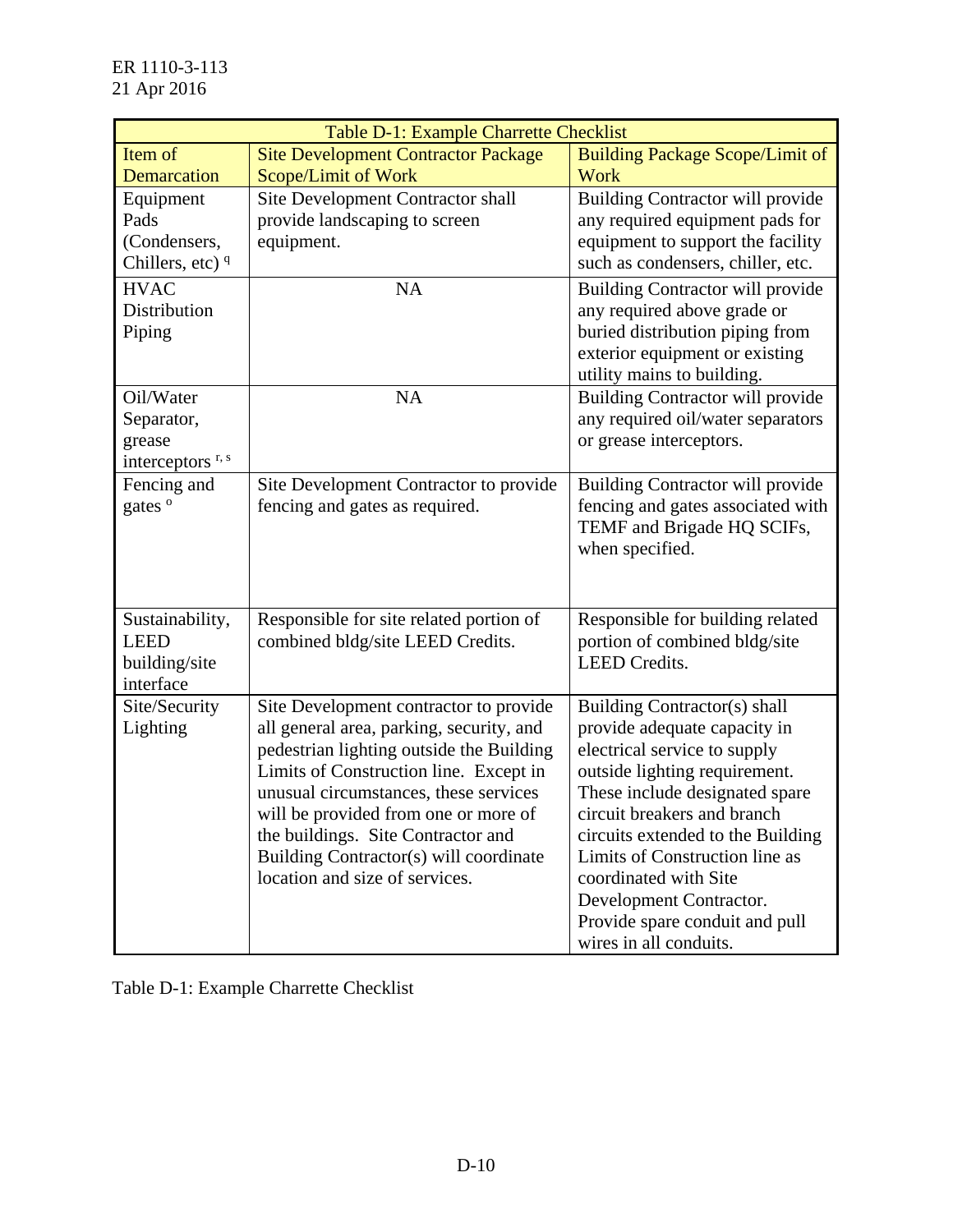# Table Notes

The demarcation limits for ([5']) each utility/item of work listed can be modified to satisfy constraints associated with the site and facility type. The individual limits should be discussed with the Geographic District during the design charrette. The final agreed upon demarcation matrix should be included as an appendix in the COS task order and the Geographic Districts' site contract.

<sup>a</sup> Topographic Survey - Obtain existing topographic information for initial design/RFP development from the Geographic District (GD). Ensure survey is provided in the proper CAD format (MicroStation or AutoCAD, and correct version) to meet the GD's requirements, and that the GD concurs with the horizontal and vertical datums to be used. Ensure that all survey data sets are provided for TIN generation, if necessary. If there are multiple contracts, additional coordination may be required.

 $b$  Site Grading - Final building pad elevation(s) should be graded to within 14 inches below the established finish floor elevation for all buildings except TEMF. For TEMF, building pad and organizational vehicle parking areas, subgrade elevations should be approximately 16 inches below the established finish floor elevation. The hardstand and service yards for TEMF, COF, and DFAC shall be 12 inches below finished grade. For TEMF, Building Contractor will be responsible for ensuring proper compaction under organizational vehicle parking and access drives. Ensure that finish floor elevations are above the 100-yr flood elevation. Grading shall be in compliance with the Installation Design Guide (IDG), if applicable. Ensure that all accessible routes are in compliance with the Uniform Federal Accessibility Standards (UFAS). Additional coordination will be required if there are multiple contracts.

c Roads And Pavements - New roads required shall be coordinated with the installation Master Planner and others, as applicable. Additional coordination may be required if there are multiple contracts to ensure that pavement interfaces constructed under different contracts are compatible, etc.

<sup>d</sup> Organizational Parking - Coordinate all parking requirements with the installation and requirements of TI 800-01, Design Criteria (Table 3-5). Coordination will be required if there are multiple contracts to determine the extent of parking under each contract, demarcation points for lighting, access/service drives, etc. Building Contractor to provide SCIF parking area for Brigade HQs.

e Permits - Determine permit requirements including, but not limited to, digging permits, special disposal requirements for any hazardous materials, whether or not the installation has a disposal  $site(s)$ ,  $E&S$  control, etc. If there are multiple contracts, it will be crucial to determine responsible parties.

f Storm water Mgmt - Site Development Contractor shall route storm water flow from off-site around service yards and organizational vehicle hardstands. Site Development Contractor shall size system to handle flow from TEMF and coordinate tie-in points. The site development contractor shall direct runoff to a storm drainage structure located off the edge of the hardstand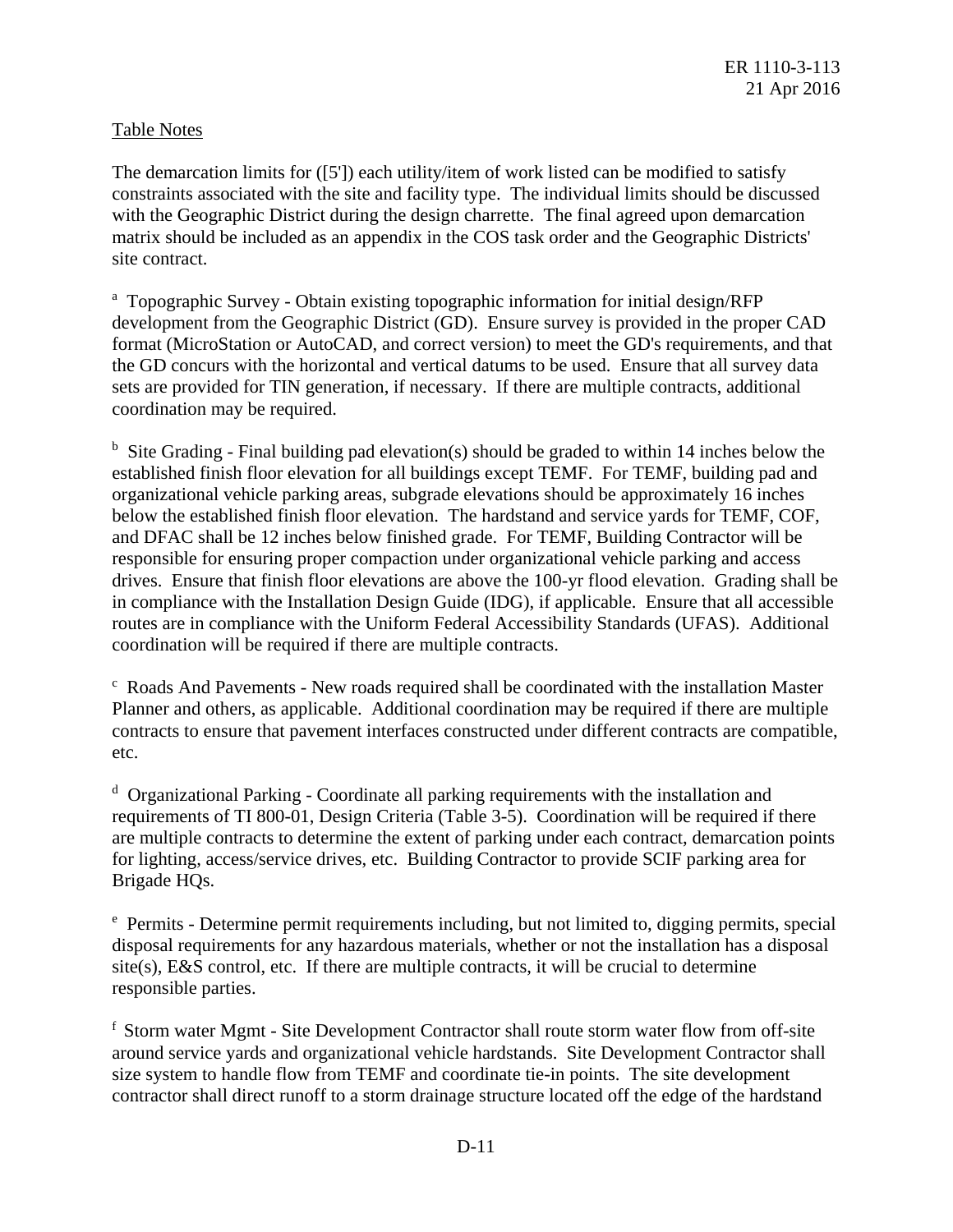and service yard to prevent ponding or standing water. Storm water management shall be as required by the state where the installation is located. Determine if a new NPDES permit is required, or if the installation has an existing permit that will be modified. A Storm Water Pollution Prevention Plan (SWPPP), including an E&S Control Plan, will be required for the project even if there are multiple projects and an overall SWPPP is obtained.

<sup>g</sup> Domestic Water Distribution - Determine installation or private utility requirements, including details, specifications, meter requirements, backflow prevention, etc. If privatized, determine if the company will install new lines, if fees are to be paid, etc., or if they will allow the Government's Contractor(s) to perform the required work. Note whether the installations desires water meters to be installed within the facility and reading remotely. Ensure sufficient flow/pressure is available.

<sup>h</sup> Fire Water Distribution - Determine installation or private utility requirements, including details, specifications, meter requirements, backflow prevention, etc. If privatized, determine if the company will install new lines, if fees are to be paid, etc., or if they will allow the Government's Contractor(s) to perform the required work. Coordinate with the Fire Dept to determine if there are any special requirements for the installation/facility. Ensure that the design is in compliance with the applicable UFC documents, including, but not limited to, fire truck access, fire hydrant locations, etc. Ensure that sufficient flow/pressure is available.

<sup>i</sup> Fire Alarm - Coordinate requirements with the installation Fire Department and others, as applicable.

<sup>j</sup> Sanitary Sewer - Determine installation or private utility requirements, including details, specifications, etc. If privatized, determine if the company will install new lines, if fees are to be paid, etc., or if they will allow the Government's Contractor(s) to perform the required work. Determine if the existing system has sufficient capacity, whether or not pump stations are required, etc. If pump stations are required, coordinate with electrical to ensure that secondary power is provided, if required.

<sup>k</sup> Natural Gas - Determine installation or private utility requirements, including details, specifications, meter requirements, pressure reducers, etc. If privatized, determine if the company will install new lines, if fees are to be paid, etc., or if they will allow the Government's  $Contractor(s)$  to perform the required work. Determine if the existing system has sufficient capacity, etc.

<sup>1</sup> Primary Electrical Service - Determine installation or private utility requirements, including details, specifications, meter requirements, etc. If privatized, determine if the company will install new lines, if fees are to be paid, etc., or if they will allow the Government's Contractor(s) to perform the required work. Determine if the existing system has sufficient capacity, etc.

 $<sup>m</sup>$  Comms - Telephone Cabling - Determine installation or private utility requirements, including</sup> details, specifications, etc. If privatized, determine if the company will install new lines, if fees are to be paid, etc., or if they will allow the Government's Contractor(s) to perform the required work. Determine if the existing system has sufficient cable capacity, etc.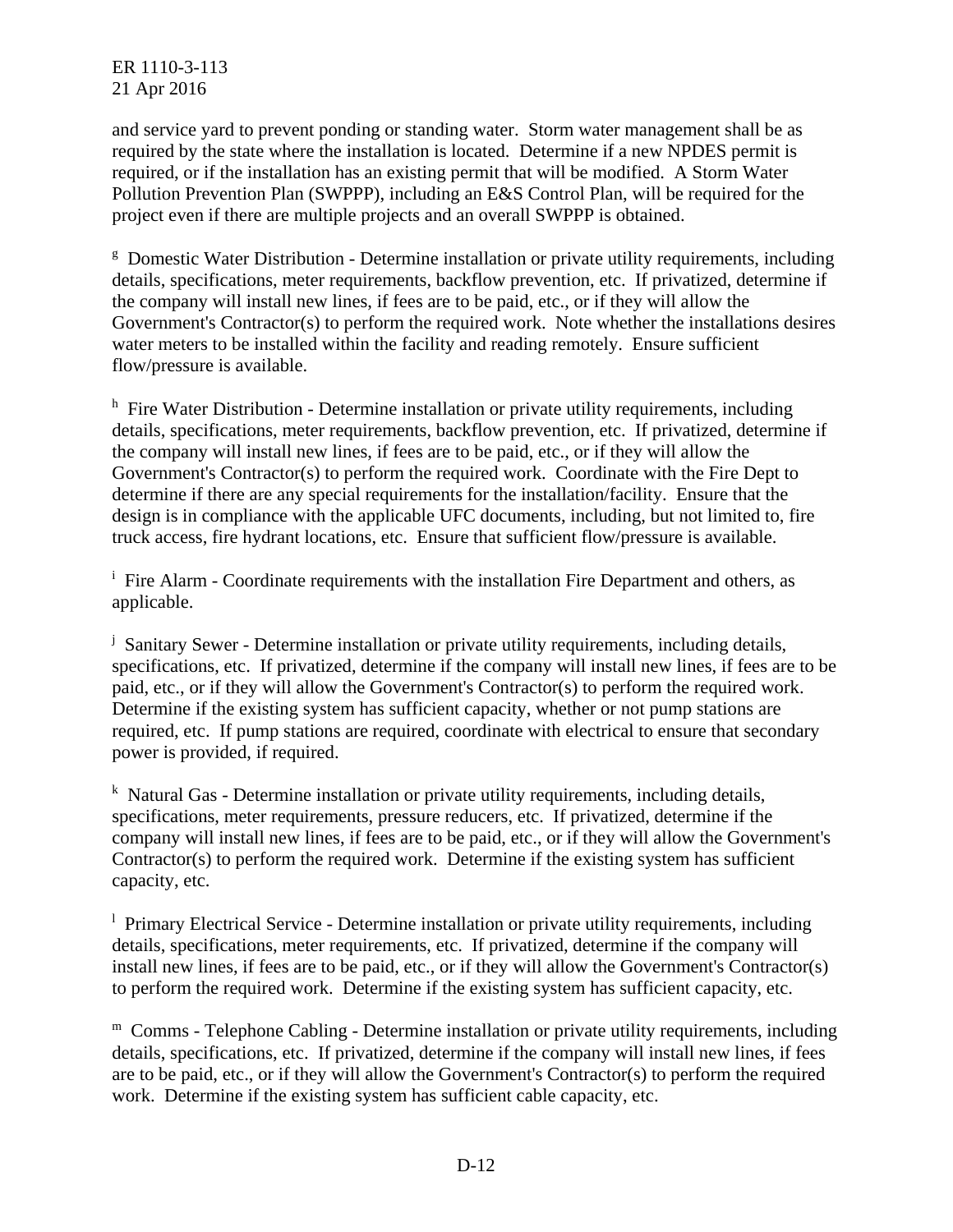<sup>n</sup> Comms - Data Cabling - Determine installation or private utility requirements, including details, specifications, etc. If privatized, determine if the company will install new lines, if fees are to be paid, etc., or if they will allow the Government's Contractor(s) to perform the required work. Determine if the existing system has sufficient cable capacity, etc.

<sup>o</sup> Site Features - Coordinate with installation, IDG, etc., as required.

<sup>p</sup> Site AT/FP Elements - At a minimum, designs must comply with UFC 4-010-01. If there are multiple contracts, coordination will be required to determine responsible parties.

<sup>q</sup> Equipment Pads (Transformers, Condensers, Chillers, etc.) - Coordinate with installation, IDG, etc., as required. Ensure that equipment locations consider AT/FP requirements as per UFC 4- 010-01.

r Grease Interceptor - Coordinate with the installation and GD to determine applicable code requirements to be considered during design. If the sanitary system is privatized, coordinate with the utility company to determine their requirements.

s Oil/Water Separator - Coordinate with the installation and GD to determine applicable code requirements to be considered during design. If the sanitary system is privatized, coordinate with the utility company to determine their requirements.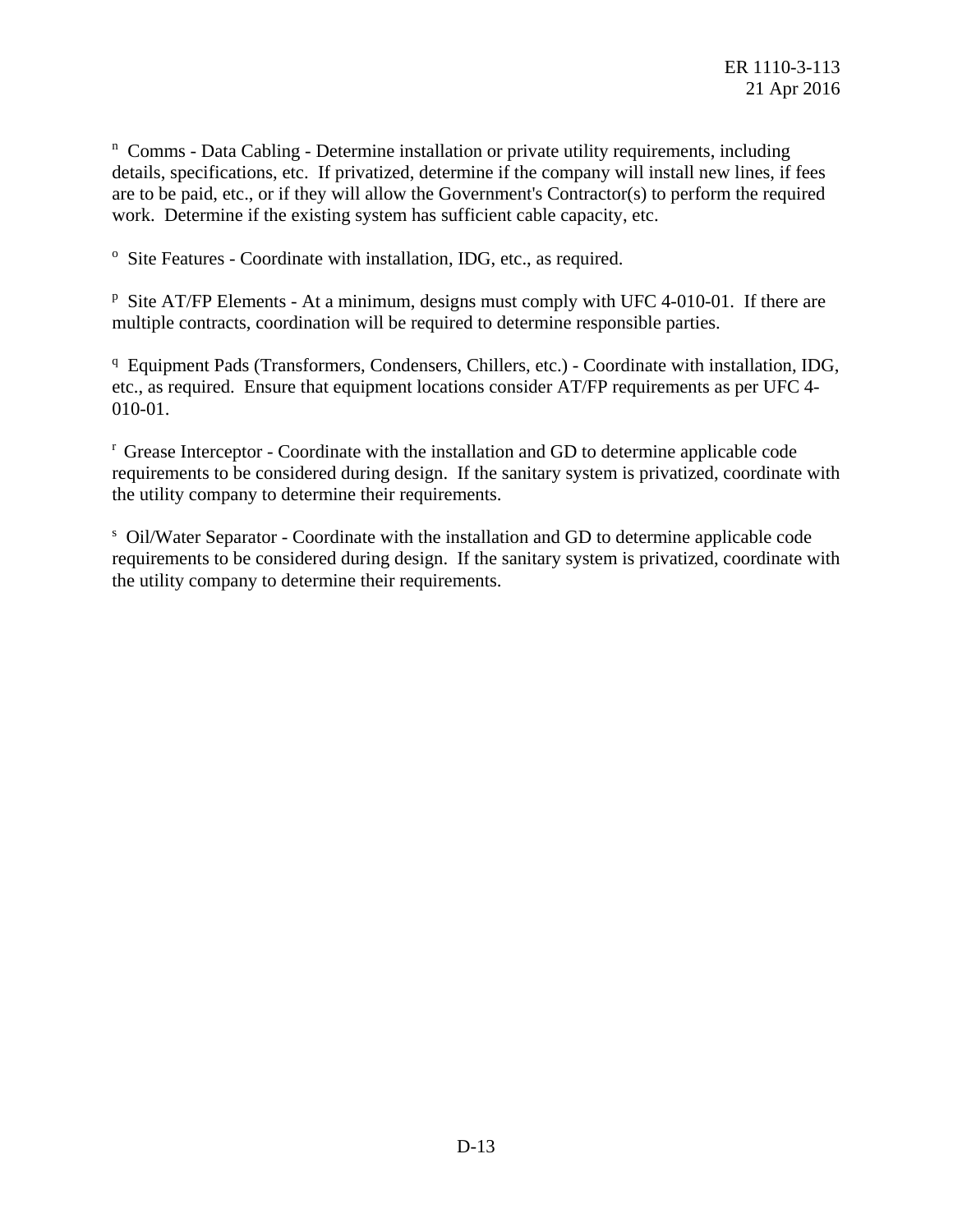ER 1110-3-113 21 Apr 2016

THIS PAGE INTENTIONALLY LEFT BLANK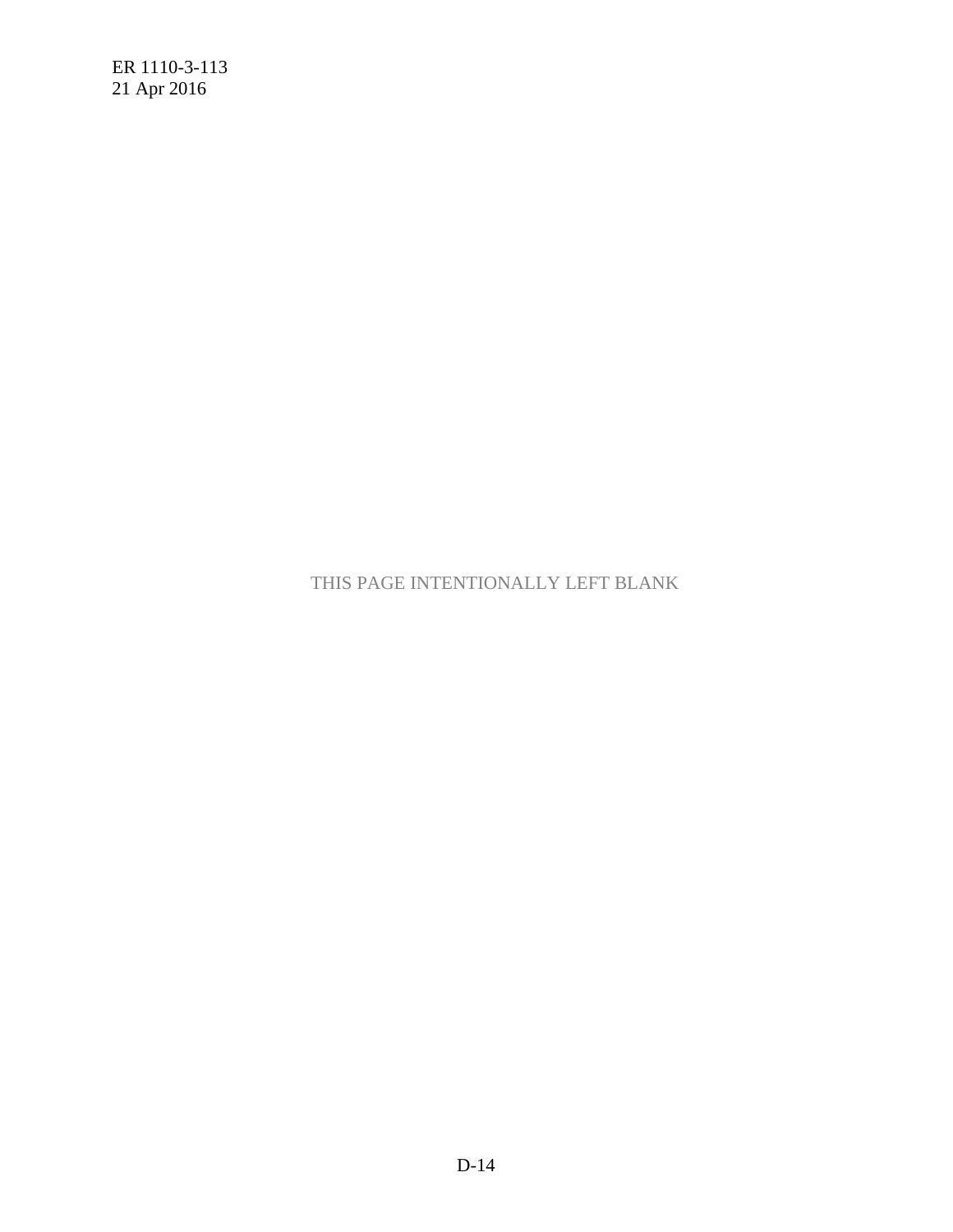# APPENDIX E

# STANDARD OPERATING PROCEDURE USACE-COS-04

<span id="page-38-0"></span>Roles of Centers of Standardization Related to Projects Based on Army Standard Designs

## 1. Purpose.

This Standard Operating Procedure (SOP) will serve to identify roles of the Centers of Standardization with respect to executing projects in coordination with geographic districts as an engineering/contracting PDT member.

# 2. References.

a. AR 420-1, Army Facilities Management

b. ER 1110-3-113, Department of the Army Facilities Standardization Program

c. Memorandum from CECW-CE dated 6 Mar 06, Subject: Realignment/Establishment of Centers of Standardization (COS), FY06

# 3. Authority.

This SOP is established to define the roles of Centers of Standardization in conjunction with Geographic Districts, IAW reference 2.c. above and the COS Program Management Plan. Supporting authority is conveyed by directives and policy memorandums governing the Army Facilities Standardization Program (AFSP) in support of Army Transformation dated 24 May 2006.

#### 4. Roles and Responsibilities.

The Center of Standardization (COS) will provide Army Standards and/or an Army facility Standard Design for the award and construction of facility types under their responsibility. In order for these activities to operate seamlessly with the efforts of the geographic district on the site work for standard facilities and any non-standard facility portions of any contract, the COS will be responsible for the following duties related to projects executed in coordination with a Geographic District (GD):

a. Support the execution district PM as an integral member of the Project Development Team (PDT) including, but not limited to 3086 Validations & PDR Development.

b. Review and coordinate user requests and ensure compliance with MILCON Business Process (MBP) prior to inclusion in any task order, whether design-build or adapt-build procurement.

- c. Provide design services for assigned facilities as necessary.
- d. Provide acquisition services in accordance with current OPORD direction.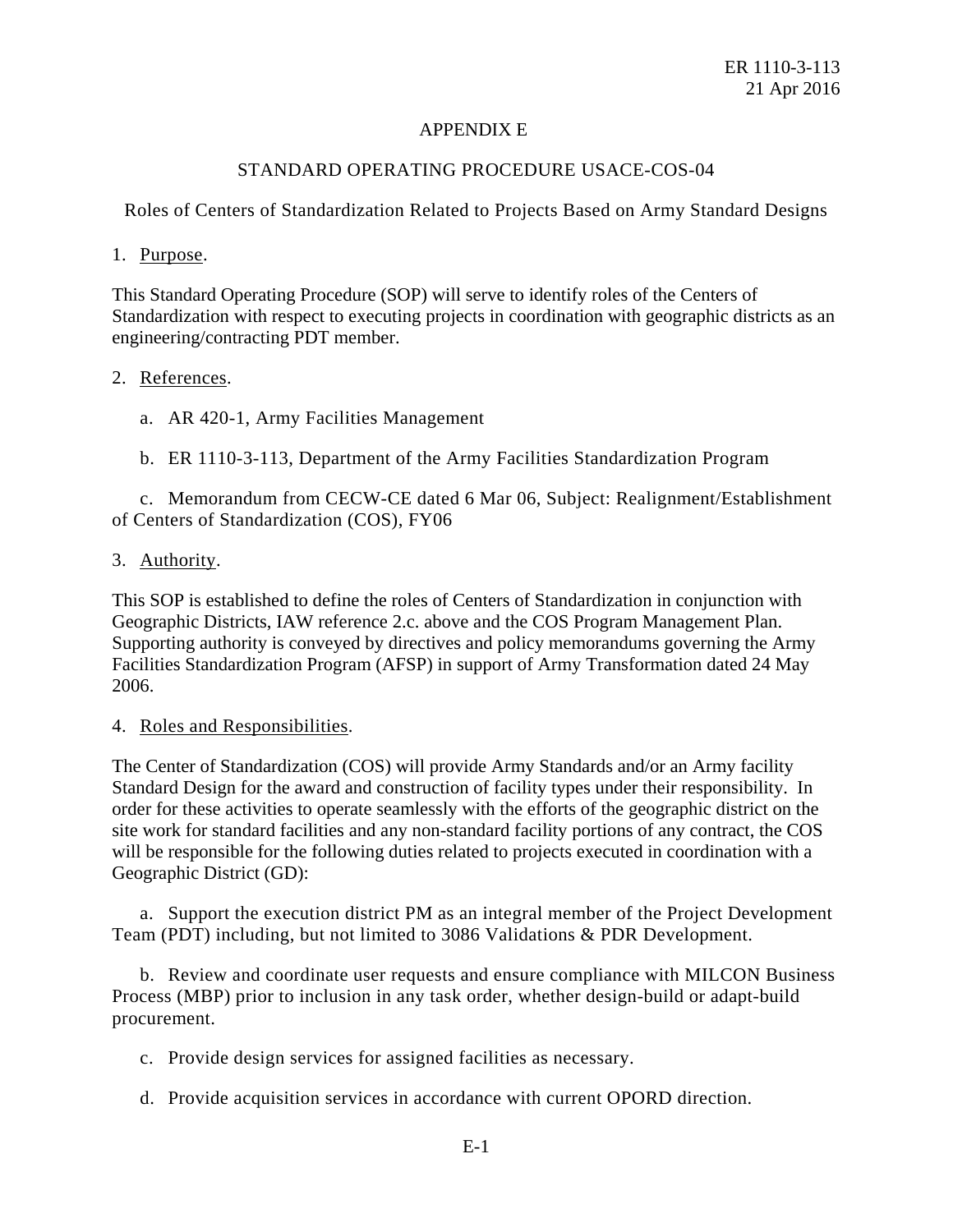<span id="page-39-0"></span>e. Provide field technical assistance (RFIs, design reviews after award, claims, modifications, EDC) for assigned facilities as necessary.

f. Ensure consistent implementation and compliance with Army Standards and facility Standard Designs.

g. Identify and advise when a waiver is required to Army Standards or facility Standard Designs.

h. Coordinate waivers to facility Standard Designs with the appropriate Army Facility Design Team and HQ USACE, and coordinate waivers to Army Standards with the Army Facilities Standardization Committee (when applicable).

i. Provide cost information for assigned facility types.

j. Review and edit RFP documents to ensure user requests and/or selected references from IMCOM approved Installation Design Guides (IDGs) and approved Area Design Guides (ADGs) are relevant and consistent with industry practices and MBP.

k. Develop and maintain Adapt-Build Models for appropriate facility types.

l. Initiate construction evaluations to obtain Lessons Learned and ensure that they are properly documented and evaluated in the appropriate record keeping system.

m. Conduct End-State Technical Reviews to obtain user feedback.

n. Conduct periodic reviews of assigned Standard Designs to ensure currency.

o. Maintain currency with applicable specifications, codes, and industry standards with Standard Designs.

p. Provide quality assurance oversight of all assigned Standard Designs.

q. Serves as subject matter expert on the content and application of assigned Standard Designs.

r. If the Adapt-Build product is not completed by in-house USACE resources, the COS shall provide A-E contract management of the facility Design-of–Record activities and ensure functional/operational compliance with the Standard Design.

5. Process/Procedure.

Geographic Districts should follow their previously established execution procedures to the extent possible utilizing the COS as the engineering PDT member for the development of designs and contract packages related to standardized facility types.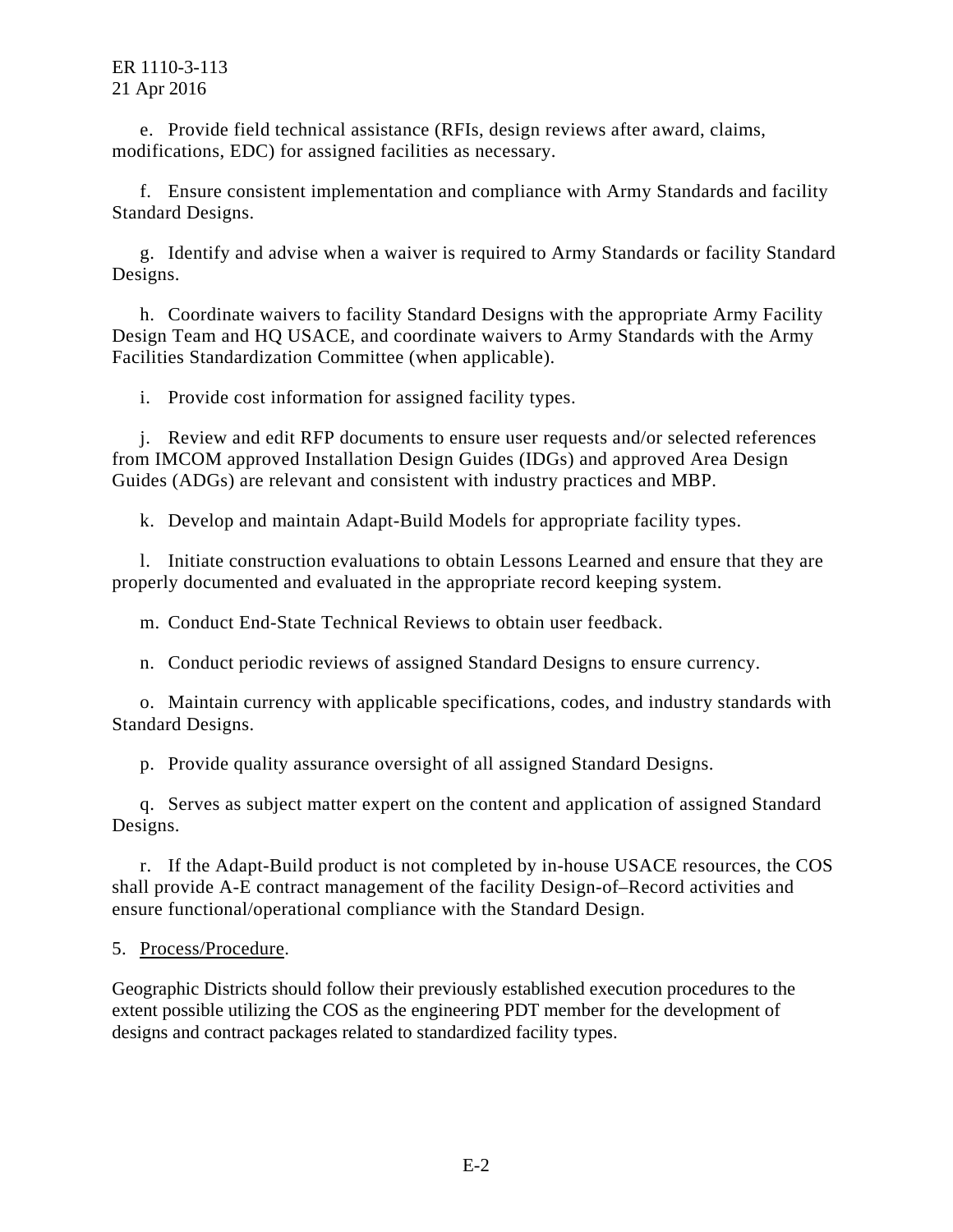# APPENDIX F

# STANDARD OPERATING PROCEDURE USACE-COS-06

# OACSIM, HQIMCOM, HQUSACE and MSC Roles and Responsibilities

#### 1. Purpose.

This Standard Operating Procedure identifies critical OACSIM, HQIMCOM, and HQUSACE roles and responsibilities necessary for establishing and sustaining Centers of Standardization (COS) within USACE.

#### 2. References.

- a. AR 5-22, The Army Force Modernization Proponent System
- b. AR 71-32, Force Development and Documentation
- c. AR 350-19, Army Sustainable Range Program
- d. AR 420-1, Army Facilities Management
- e. AR 700-127, Integrated Product Support
- f. AR 700-142, Type Classification, Material Release, Fielding, and Transfer

g. Memorandum from CECW-CE dated 6 Mar 06, Subject: Realignment/Establishment of Centers of Standardization (COS), FY06

#### 3. Authority.

This SOP is adjunct to the references cited above specific to the establishment, sustainment, management, and oversight of COS and their execution of USACE's role in the AFSP. Authorities for the content of this SOP are conveyed by the references cited above as an interdisciplinary Army program. This SOP provides the foundation for accomplishing critical synchronization and coordination of multi-agency activities that enable the standardization of facilities to meet validated infrastructure and facilities requirements in support of the key decision points of the Army Campaign Plan (ACP). Supporting authority is conveyed by directives and policy memorandums governing the AFSP dated 24 May 2006.

#### 4. Relevant Army Agencies.

Key agencies and critical subordinate elements addressed by this SOP are:

- a. Office of the Assistant Chief of Staff for Installation Management (OACSIM)
- (1) Plans and Operations Division (Operations Team)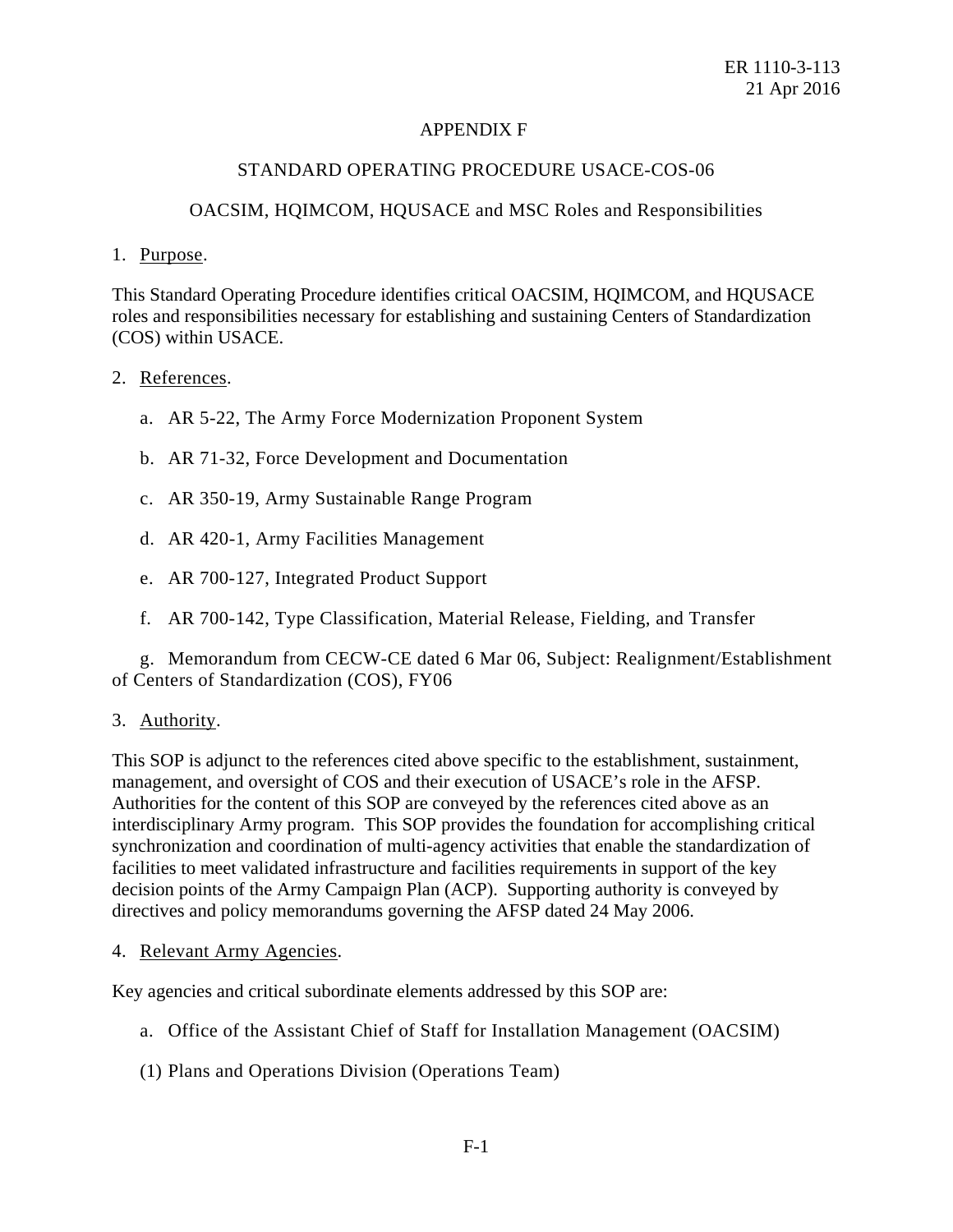- <span id="page-41-0"></span>(2) Facilities Policy Division (Standardization Branch)
- (3) Construction Division (MCA Branch)
- b. Office of the Chief of Engineers (OCE)
- (1) Installation Integration Team
- c. Installation Management Command (IMCOM)
- (1) Public Works Division (Master Planning Branch)
- d. US Army Corps of Engineers (USACE)
- (1) Program Integration Division (PID)
- (2) Engineering and Construction Division (E&C)
- (3) Combat Readiness Support Team (CRST)
- (4) Communities of Practice (CoP)
- (5) Regional Integration Teams (RIT)
- 5. Roles and Responsibilities.

The following roles and responsibilities establish, define, amplify, and otherwise clarify support provided to COS within the context of the AFSP. They provide the foundation for supporting senior Army leadership decisions across all Doctrine, Organization, Training, Materiel, Leader Development and Education, Personnel, and Facilities (DOTMLPF) domains under the overarching Army Force Management Process.

- a. Office of the Assistant Chief of Staff for Installation Management (OACSIM):
- (1) Plans and Operations Division (Operations Team) (DAIM-ZS):

(a) Provides Facility Design Team (FDT) Co-Chair on facility types assigned to DAIM-ZS.

(b) Participates in other FDTs as required.

(c) Reviews waivers submitted by HQIMCOM and recommended for approval commensurate with the MBP and AFSP objectives/directives.

(d) The Program Coordinator for Readiness and Modernization Support (PC RMS):

 Synchronizes facilities standardization implementation to support the development and preparation of installations as Flagships of Readiness.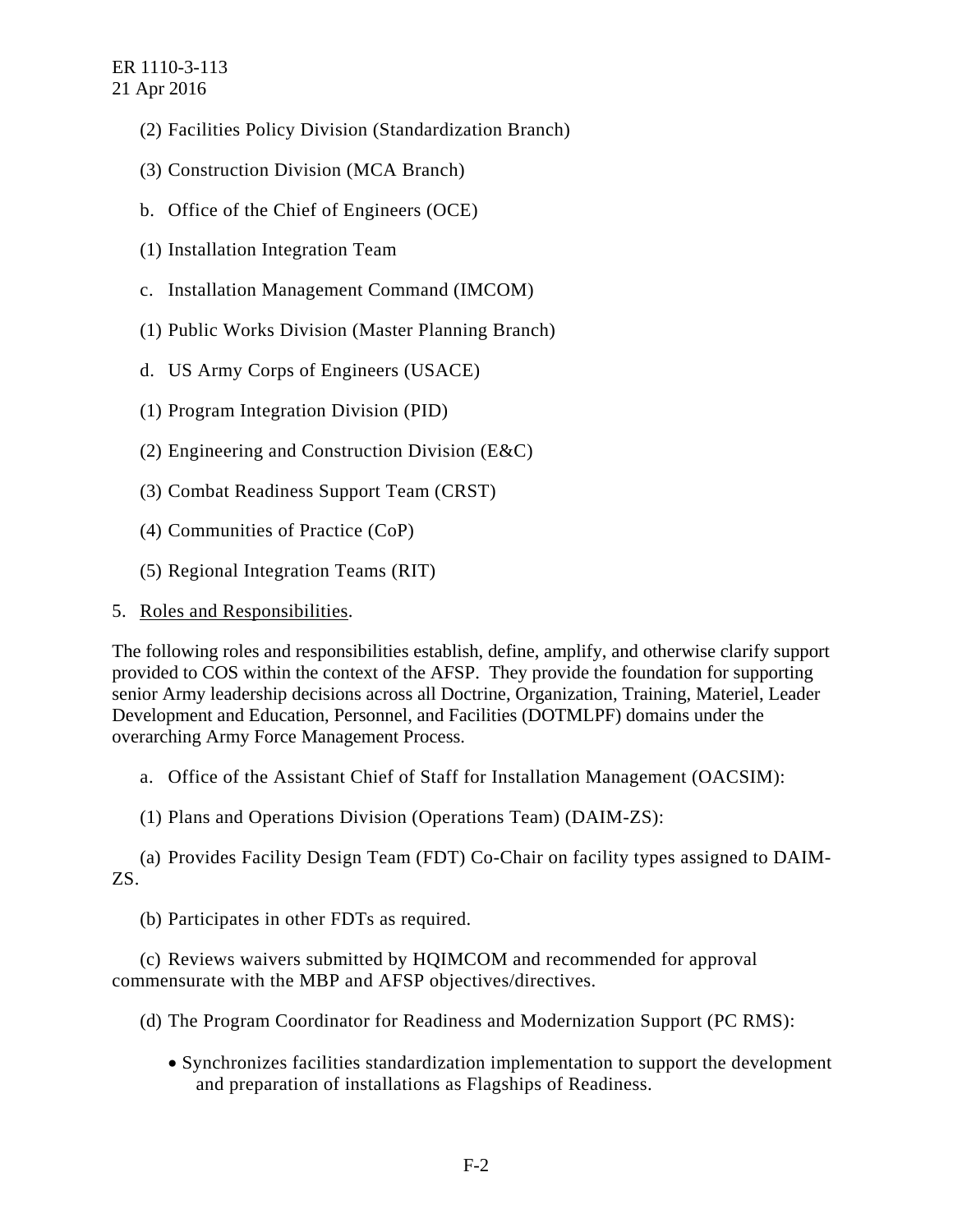- Synchronizes or integrates COS activities with long-range Army plans (e.g., TAP, TAMP, ADPG, ASPG, etc).
- Serves as the principal "military advisor" to COS on Army and Army Staff (ARSTAF) roles, responsibilities, and processes.
- Serves as a member of the OACSIM/IMCOM/USACE Council of Colonels (CoC).
- Serves as a member of the Facility Design Group (FDG).

(e) The PC RMS, as a member of the Army Integrated Logistics Support Executive Council (AILSEC):

- Assures that facilities standards and criteria are considered in all materiel end-item development activities.
- Identifies policies and processes implementing integrated logistics support that ensure facilities and infrastructure impacts are considered in advance of materiel fielding.
- Facilitates synchronization and coordination of facility and infrastructure standards and criteria across all DOTMLPF domains.

(f) Assists COS in determining space allowance quantification algorithms and Facility Category Codes/Facilities Category Groups (FCC/FCG) assignments to support standards and criteria development.

(g) Assists COS in implementing facilities standards and criteria in OACSIM planning and programming systems.

(h) Identifies and coordinates assessments, analyses, and/or studies of stationing implications on facilities standards and criteria.

(i) Serves as a standing member of all Warfighter facility FDTs

(2) Facilities Policy Division (Standardization Branch) (DAIM-FDF):

(a) Chairs the FDG and provides programmatic execution oversight of Facility Design Team (FDT) and COS activities under the AFSP.

(b) Develops and implements policies, processes, and procedures for executing facility standardization.

(c) In coordination with (ICW) the PC RMS, synchronizes and/or facilitates the standardization process, objectives, and outcomes between OACSIM and HQUSACE.

(d) Maintains roster of active FDTs, their development and publication status, and key points of contact for each facility type.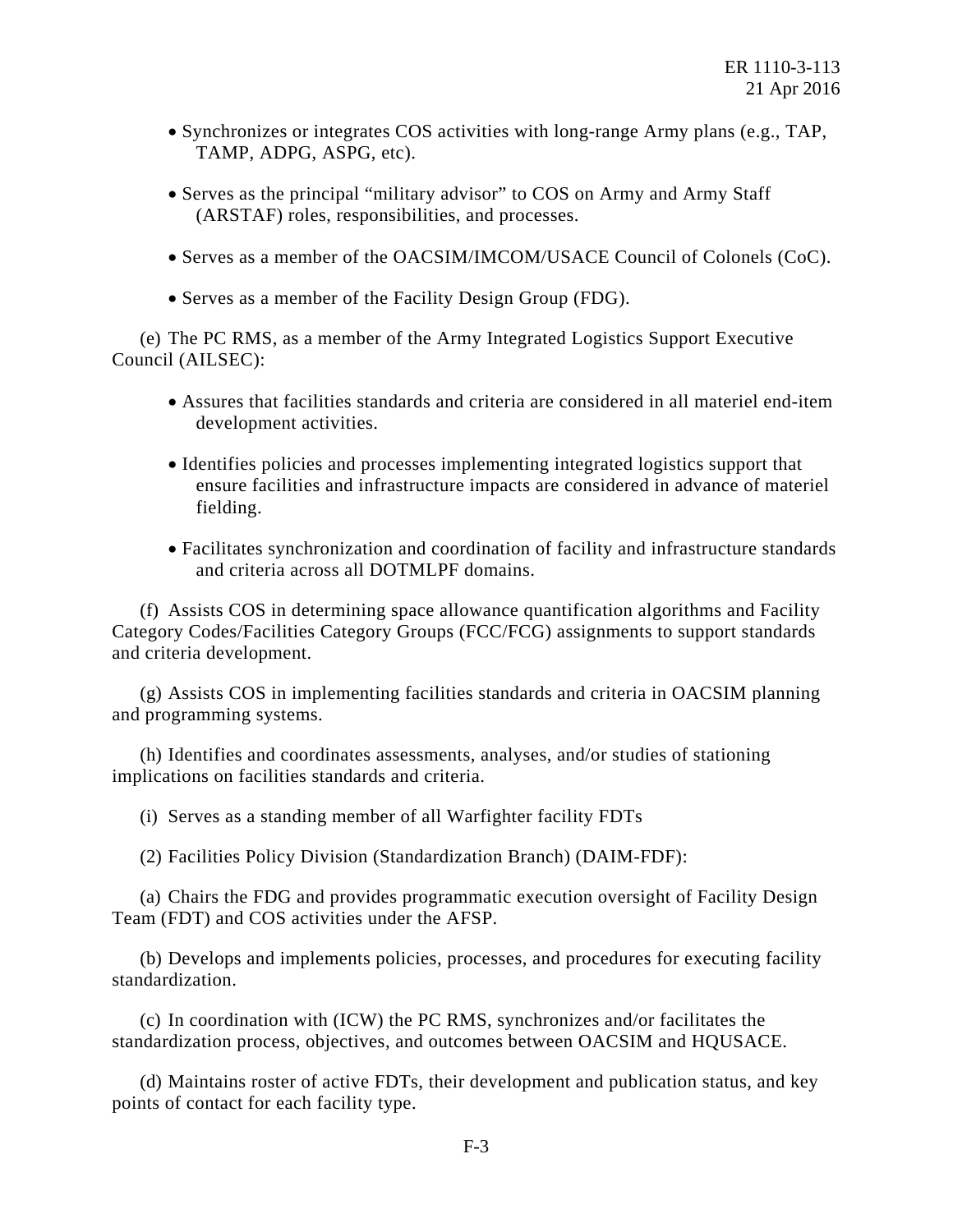(e) Manages the activation and training of FDTs for facility types that require Army Standards for implementation.

(f) Serves as a standing member of all FDTs.

(g) Serves as an advisory member to the Army Facilities Standardization Committee (AFSC) in its execution of responsibilities under the relevant references cited above.

(h) Serves as an advisory member of the Centers of Standardization Management Board (COSMB).

(3) Construction Division (MCA Branch) (DAIM-FDC):

(a) Assists COS in determining appropriate unit cost for standards and criteria.

(b) Assists COS in assessing project scope and cost and ascertain whether project can be completed within existing authorities, assists in identifying courses of action ICW HQIMCOM to mitigate shortfalls.

- (c) Serves as a standing member of all FDTs.
- (d) Serves as an advisory member to the COSMB.
- b. Installation Management Command (IMCOM):
- (1) Public Works Division (IMHC-PW):
- (a) MILCON Program Manager:
	- Synchronizes programmatic support requirements, policies, processes, and procedures that balance the execution needs of the MILCON, COS, and MILCON business process (MBP) programs.
	- Coordinates and adjudicates issues, concerns, or challenges with IMCOM subordinate activities ICW the PC AFSP, PM MBP, or PC RMS.
	- Develops or reviews policies or directives regarding MILCON execution ensuring "standard facilities" are provided and meet functional and operational requirements of Army Standards and Army Standard Designs.
	- Reviews waivers from IMCOM subordinate activities, determines necessity, and recommends approval when appropriate and commensurate with the MBP and AFSP objectives/directives.
	- Identifies IMCOM training or skills requirements necessary for implementing the MBP and COS programs commensurate with the Army Force Structure, ACP and stationing requirements.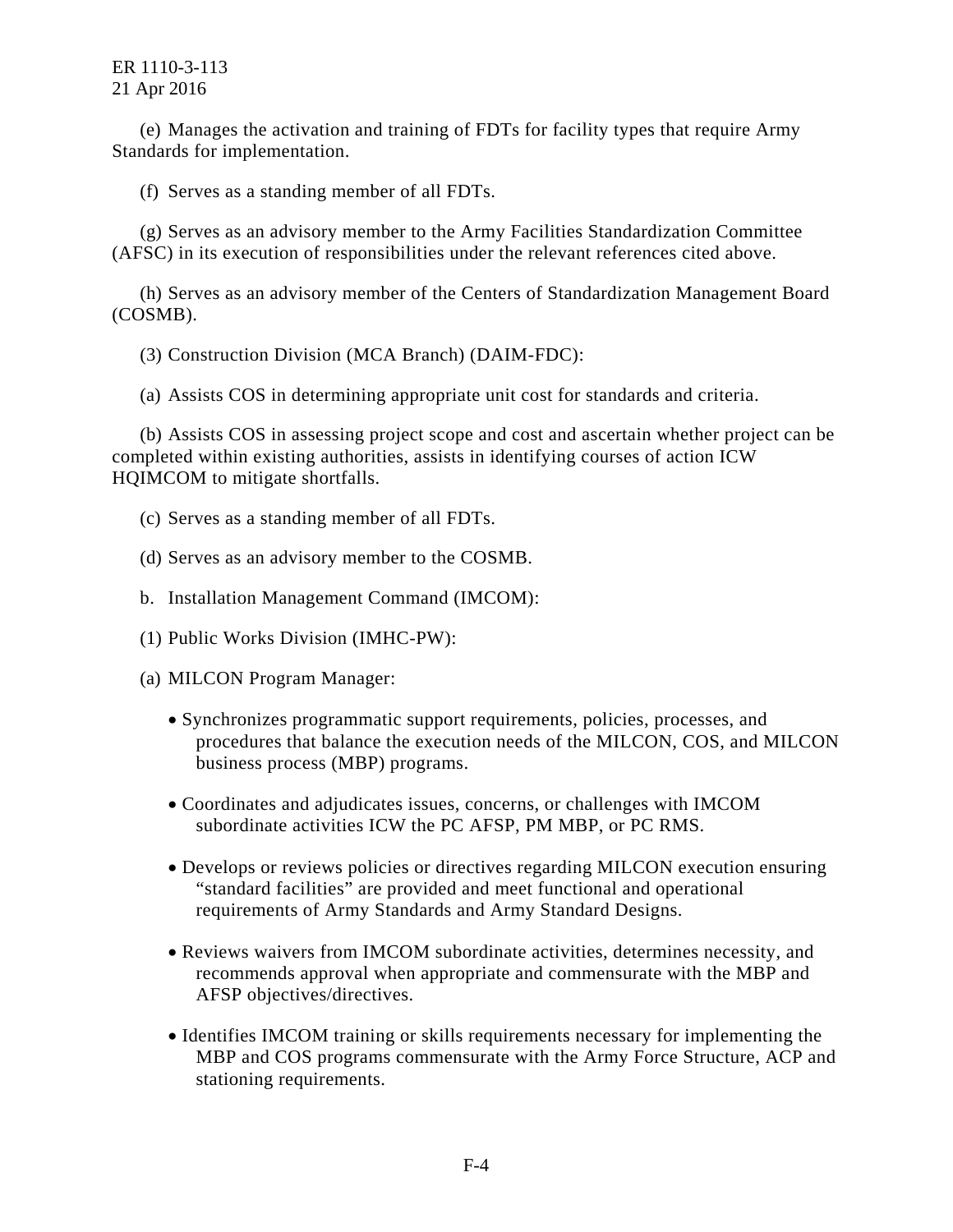- Serves as the principal point of contact to USACE on the COS Program.
- Serves as a member of the OACSIM/IMCOM/USACE CoC.
- Serves as a member of the FDG.
- Serves as a advisory member of the COSMB.

(b) Master Planner:

- Manages IMCOM implementation of Installation Design Standards.
- IMCOM principal for Installation Design Guide/Area Development Guide (IDG/ADG) execution.
- Conducts periodic assessment of IDGs to ensure that the level of detail required by IDGs are executable, affordable, and do not compromise Army savings, expedited delivery, or expectations for Army facilities.
- c. US Army Corps of Engineers (USACE):

(1) The Chief, Engineering & Construction Division (C/E&C):

(a) Chairs the COSMB and USACE representative on the Army Facilities Standardization Committee (PC AFSC).

(b) Provides command oversight, direction, and leadership of the facilities standardization mission area for the Chief of Engineers in direct coordination with the Director of Military Programs.

(c) Reviews and approves COS Program components of USACE policies, processes, and procedures in support of MBP.

(d) Reviews and coordinates HQUSACE notification of Army Standard Design or Standard Criteria (SD-C) completion and publication with AFSC principals.

(e) Reviews and recommends Director of Military Programs signature approval and release of Army SD-C for implementation.

(2) The Program Manager, MILCON Business Process (PM MBP):

(a) Provides oversight, programmatic objectives and priorities for COS Program support to MBP.

(b) Provides MBP issues, concerns, and/or support to Army Senior Leader Reviews that may/will have an impact on standards and criteria managed by COS.

(c) Facilitates the delivery of assessments, analyses, and/or studies performed by COS in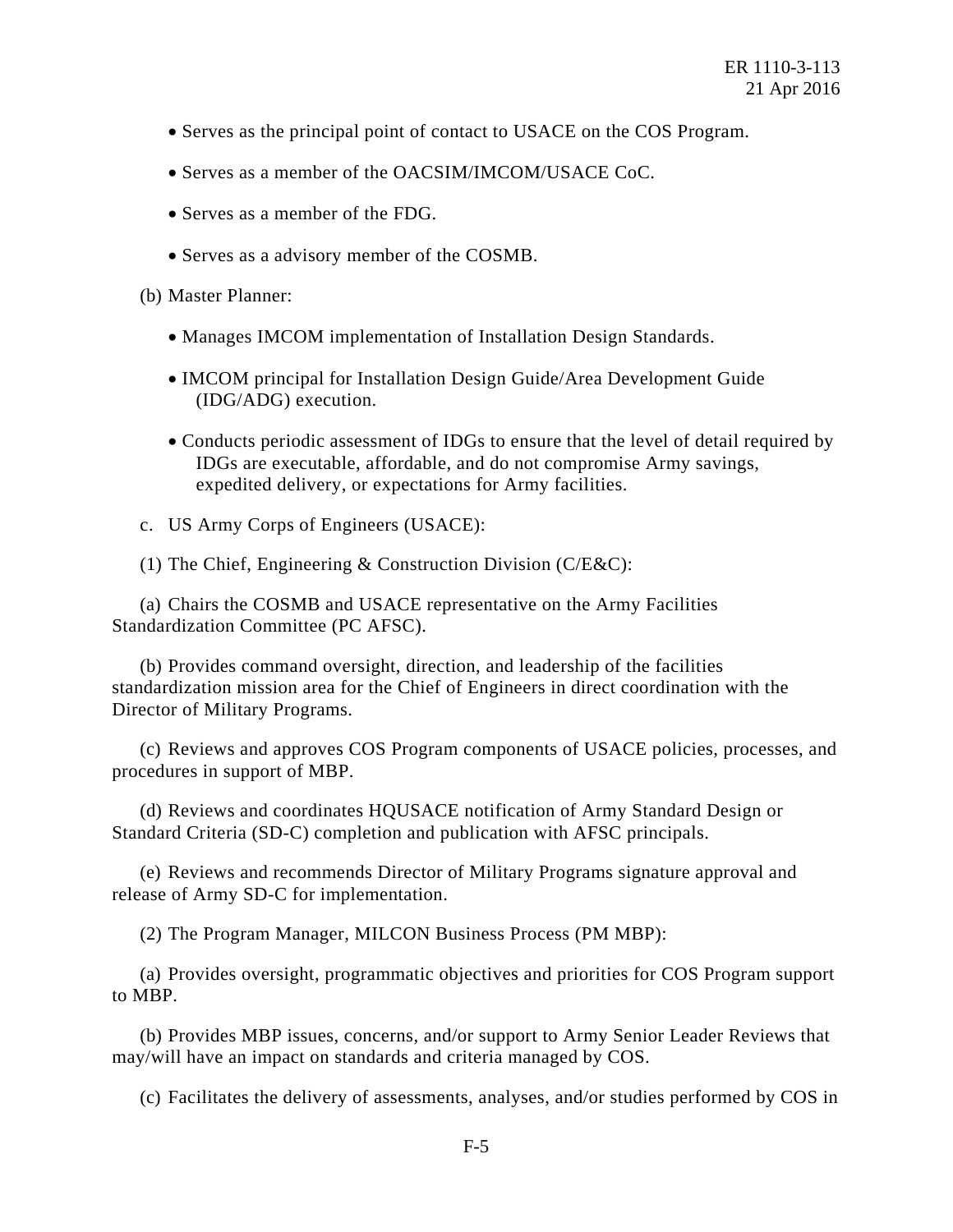support of Army Senior Leader Reviews.

(d) Facilitates synchronization and coordination of information or data resulting from Army Campaign Plan (ACP) or Senior Stationing Review decision milestones that may/will impact on facilities standards and criteria managed by COS.

(e) Provides consultation on and oversight of MBP policies, processes, procedures, and/or requirements to COS in support of standards and criteria development and implementation.

(f) Reviews MBP waivers received from RITs ICW PC RMS for impact and validity to MBP program and recommend disposition to Director Military Programs.

(g) Provides RITs with status of waiver requests to AFSP documents (Army Standards, Army Standard Designs, and/or Standard Criteria.

(h) Serves as a member of the COSMB.

(3) Engineering & Construction, Military Programs Directorate:

(a) Chief, E&C/Program Coordinator, Army Facilities Standardization Program (PC AFSP):

- Provides managerial oversight and direction on command policy, objectives, and priorities for the Program Coordinator, Army Facilities Standardization Program (PC AFSP) and the COS Program management team.
- Serves as principal military construction advisor to the COS management team and COSs.
- Provides technical and managerial oversight of individual training integration in support of MBP to the COS Program.
- Reviews and approves program execution guidelines, operating procedures, and monitors strategic communication on the COS Program throughout USACE.
- Periodically reviews and approves COS metrics for upwards reporting.
- Develops and maintains budget for implementing the COS Program.
- Manages funds receipt, allocation, and distribution to COS; and COS Program funds distribution supporting activities as directed by the PC AFSP.
- Serves as a standing member of the AFSC.
- Chairs the COSMB.
- (b) Program Coordinator, Army Facilities Standardization Program (PC AFSP):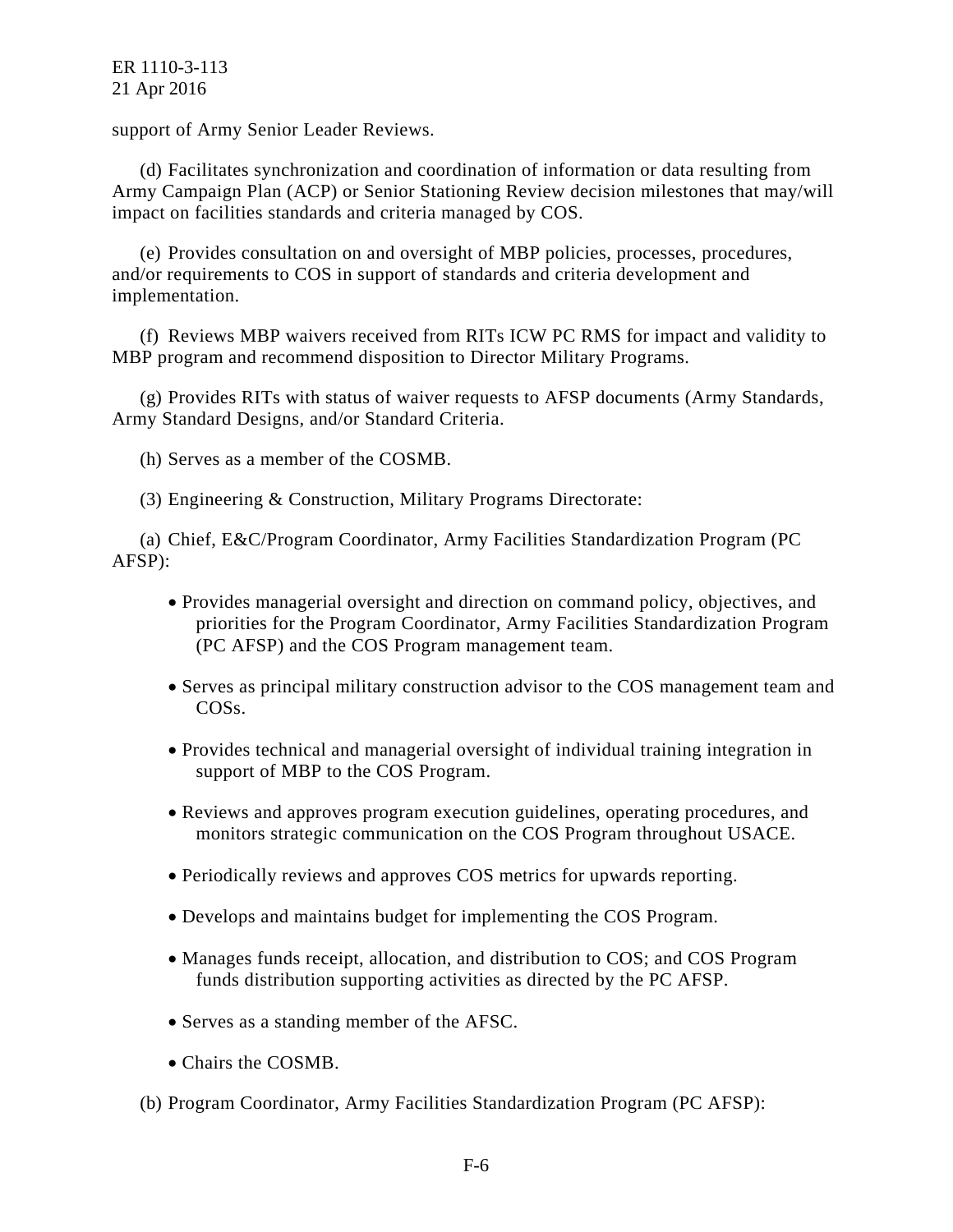- Provides oversight and management of support to the AFSP.
- Develops and maintains program execution guidelines, operating procedures, and strategic communication on COS Program throughout USACE.
- Develops COS Program component of USACE policies, processes, and procedures in support of MBP.
- Identifies and establishes work assignments, workload priorities, and manages operations of the COS Program management Team.
- Provides broad programmatic objectives, priorities, and goals for the COS Program and COS business execution.
- Prepares HQUSACE notification of Army Standard Design publication for C/E&C review.
- Prepares Director of Military Programs Army Standard Design implementation authorization memo for C/E&C review.
- Reviews and provides PM MBP and PC RMS COS and National Team assessment of MBP waiver and recommend disposition for Director Military Programs consideration.
- Monitors and oversees the development, defense, allocation, and distribution of funds to execute the COS Program.
- Monitors and oversees the activities of COS Managers.
- Identifies and manages the development of individual, programmatic, and team training.
- Develops and implements COS metrics for upwards reporting.
- Advocates for resolution of programmatic issues, concerns, conflicts, or barriers that cannot be resolved by COSs with the AFSC.
- Synchronizes the activities of COSs with OACSIM and IMCOM.
- Identifies potential impacts of emerging OACSIM and/or IMCOM policies, processes, and/or procedures on the COS Program and COS mission execution.
- Adjudicates programmatic conflicts or provides programmatic clarification to mitigate conflicts within the COS Program.
- Reviews and coordinates Technical policies and criteria impacts to AFSP ICW the respective HQUSACE COP proponents.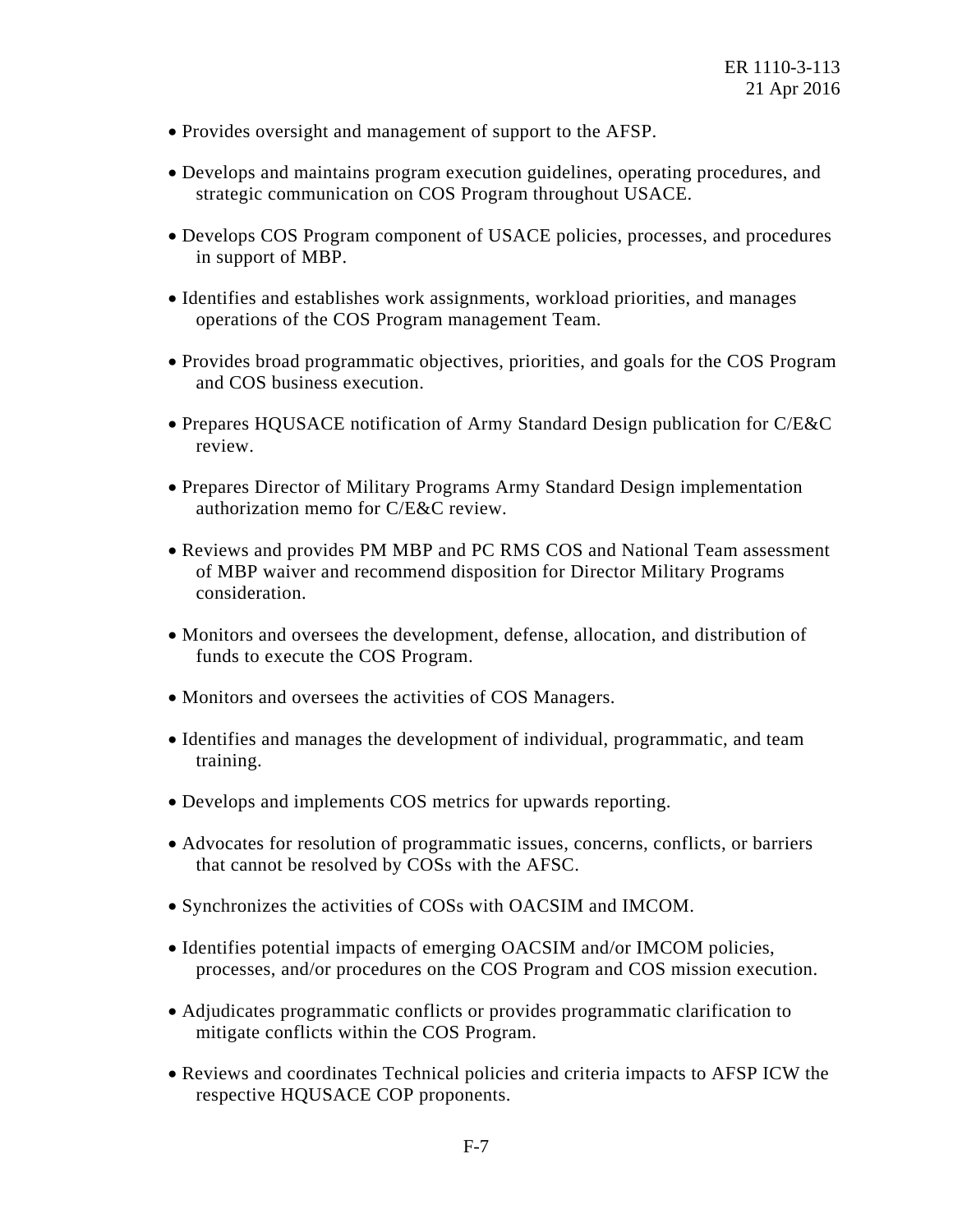- Serves as a member of the FDG.
- Serves as a member of the COSMB.

(4) The Combat Readiness Support Team (CRST):

(a) Identifies and prioritizes materiel end-items for review and assessment of potential impact on facility and/or infrastructure standards and criteria ICW the Office of the Assistant Secretary of the Army for Acquisition, Logistics, and Technology (ASA(ALT)), Program Executive Officers (PEOs), and materiel Program/Project/Product Managers (PMs).

(b) Identifies facility or infrastructure support requirements to successfully field enditems ICW with PMs, Life Cycle Management Centers (LCMC), Training and Doctrine Command System Managers/Training Developers (TSM)/TRADEV) and materiel developers (MATDEV).

(c) Assists PMs in the validation of facility and/or infrastructure requirements to support fielding.

(d) Assists COS in:

- Developing Courses of Action (COA) to mitigate potential impacts through either system development influence or elimination of facility/ infrastructure support requirement.
- Developing infrastructure or facility solutions to meet fielding life-cycle support.
- (e) Coordinates COS support to PMs in:
	- Identifying potential impacts to current Army Standards, Army Standard Designs, or engineering criteria in support of end-item PEOs and/or PMs.
	- Assisting PMs in determining potential MILCON impacts and cost associated with end-item fielding.
	- Assisting ARSTAF principal in developing/presenting facility or infrastructure COAs in support of senior leader development and milestone decisions.

(f) Serves as USACE central POC and facilitates/coordinates support to materiel PEOs/PMs/LCMCs.

(g) Serves as "Military-to-English" translator as well as functional and operational requirements reviewer/advisor to the COS.

(5) Communities of Practice (CoP):

(a) Advises COS when changes to industry or Government standards, criteria, policies,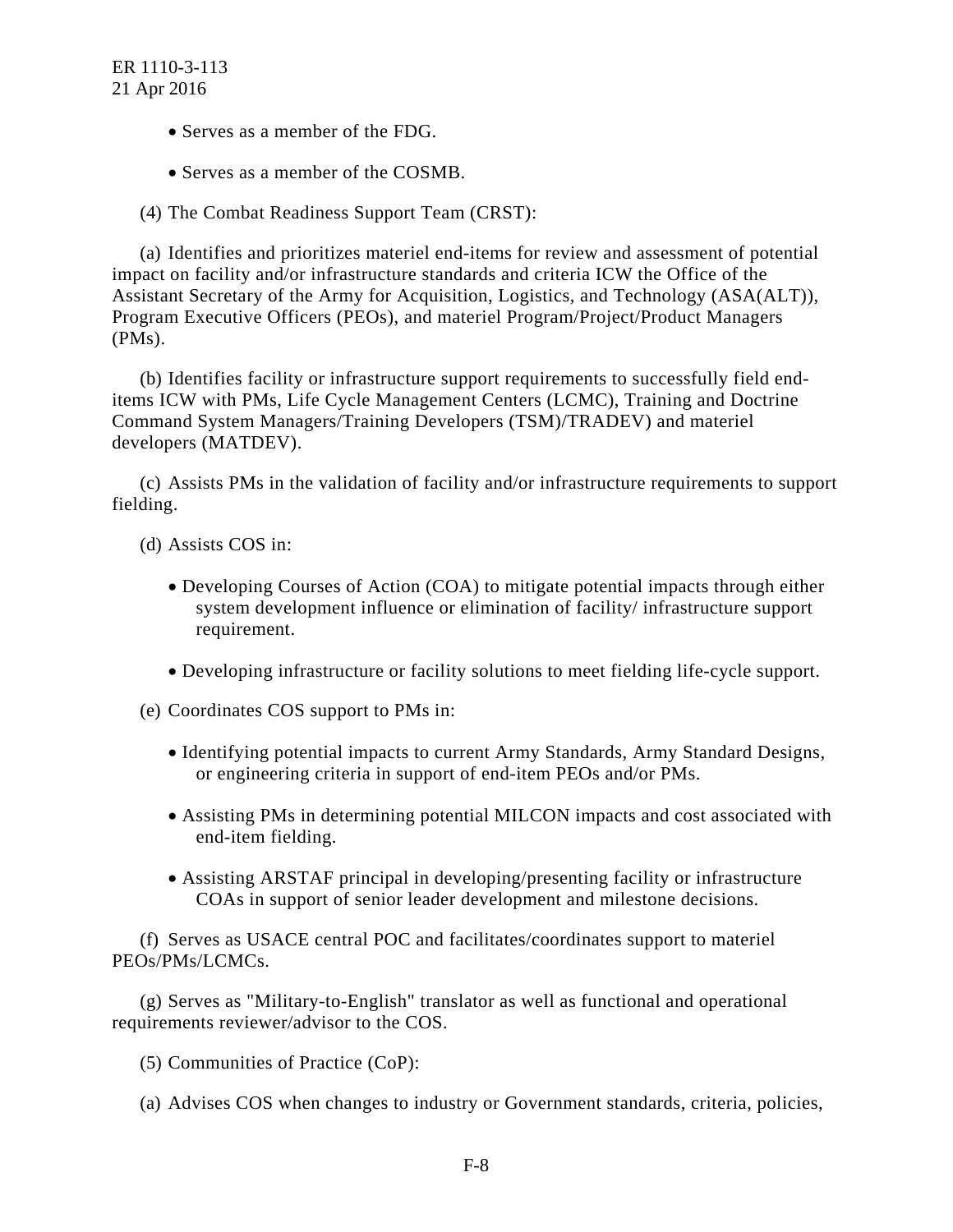metrics, or certifications within their sphere of responsibility may impact on standards and criteria published or under development.

(b) Provides technical engineering analyses, assessment, and solutions to issues identified by COS in support of the AFSP.

(6) Regional Integration Teams (RIT):

(a) Forwards waiver requests for AFSP documents directly to PC AFSP for processing and adjudication immediate upon receipt.

(b) Ensures MBP objectives are met (e.g., cost, delivery, time) in assigned projects.

(c) Advises geographic District on waiver documentation required based on past review cases.

(d) Ensures COS is included (e.g., project review, charrette involvement) in project directives and releases.

(7) MSC/Regional Business Centers

- Regional Acquisition Strategy.
- Regional workload, resources and technical competencies.
- Forwards waiver requests for AFSP documents directly to PC AFSP for processing and adjudication immediate upon receipt.
- Facilitate regional MBP issues between COS and Geographic Districts.
- Engage Geographic Districts in MBP.
- Participate in COS Management Board proceedings as a non-voting member.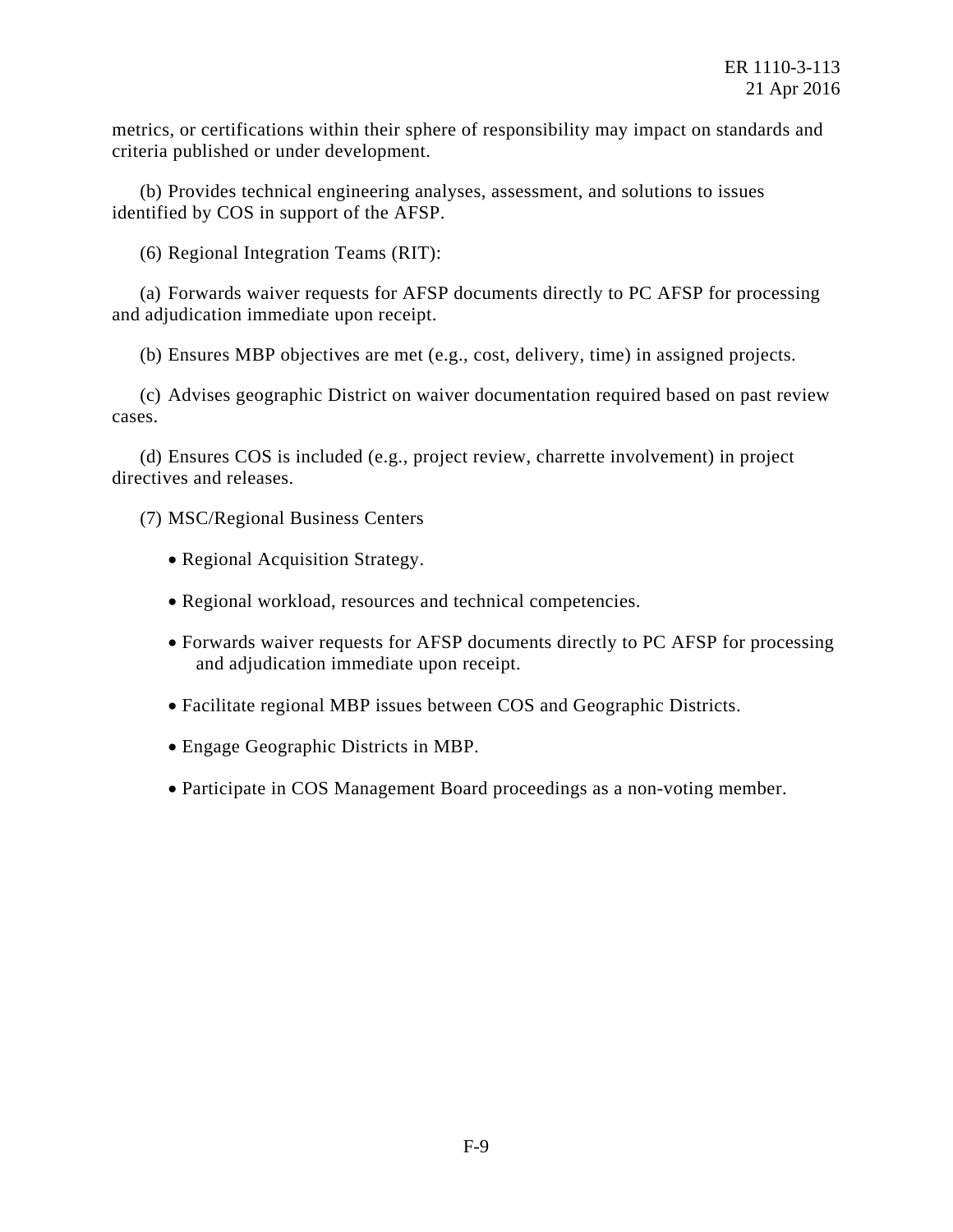ER 1110-3-113 21 Apr 2016

THIS PAGE INTENTIONALLY LEFT BLANK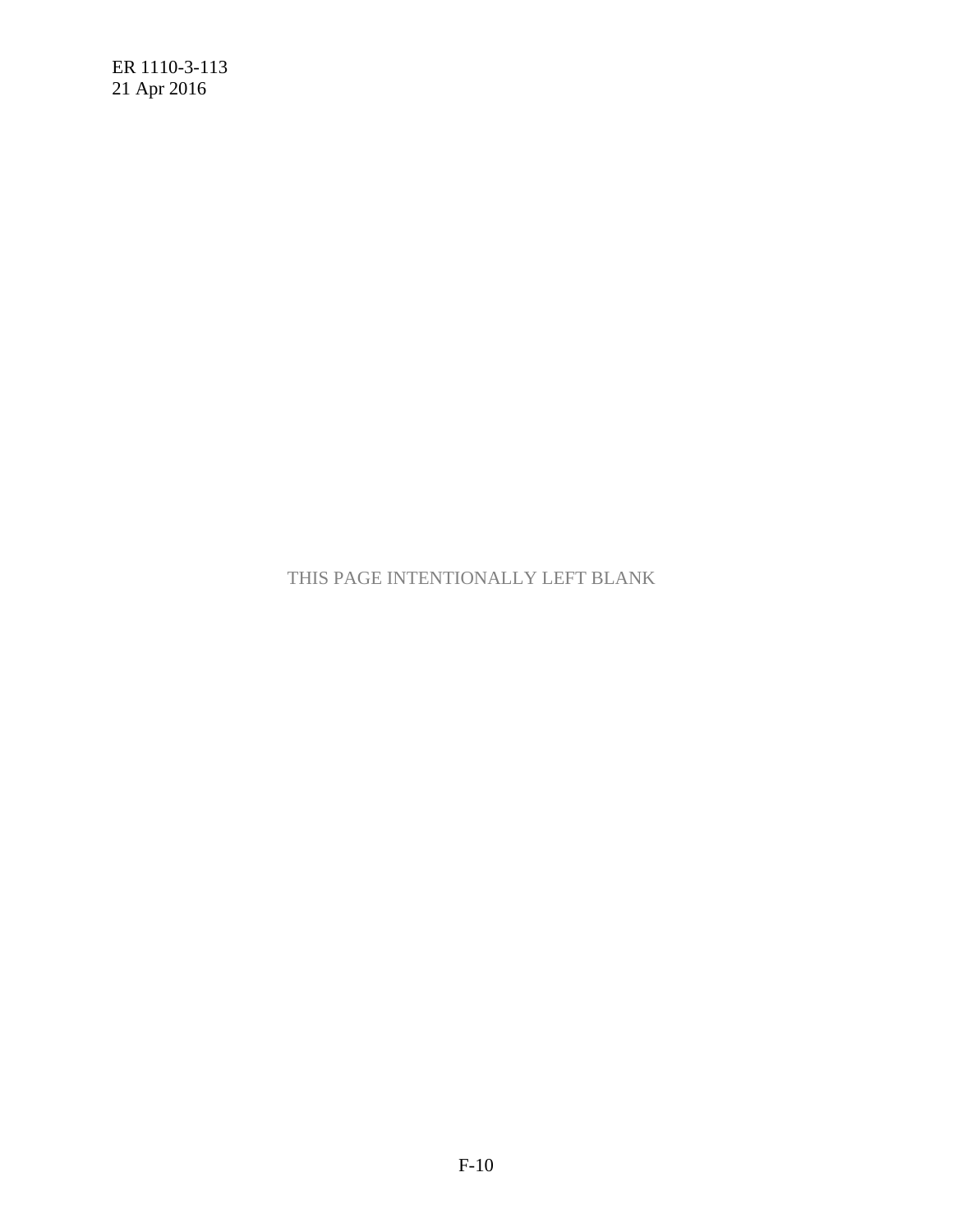# APPENDIX G

#### STANDARD OPERATING PROCEDURE USACE-COS-07

#### Post Occupancy Reviews

#### <span id="page-50-0"></span>1. Purpose.

This Standard Operating Procedure defines the process and procedures for conducting a Post Occupancy Review (POR) on standard facility projects. The purpose of the POR process is to make an assessment of the lessons learned of completed Military Construction (MILCON) funded project as they relate to the overall performance of the Army standard design and processes utilized in their delivery. In addition to the POR process, lessons will also be gathered from other processes including but not limited to COS participation in design charrettes, Contractor Request for Information (RFI's), bidder inquiries, value engineering, Geographic District recommendations, Industry suggestions, etc.

#### 2. References.

a. AR 420-1, Chapter 4 Army Military Construction and Non appropriated-Funded Construction Program Development and Execution

b. Memorandum from CECW-CE dated 6 Mar 06, Subject: Realignment/Establishment of Centers of Standardization (COS), FY06

#### 3. Authorities.

This SOP establishes a baseline reference for PORs required by the Centers of Standardization (COS) and Geographic District (GD) services IAW reference 2.b. above and the COS Program Management Plan. Supporting authority is conveyed by directives and policy memorandums governing the Army Facilities Standardization Program (AFSP) in support of Army Transformation dated 24 May 2006.

#### 4. Roles and Responsibilities.

In order for the lessons learned and recommendations for change derived from a POR to be of value and yield the continued improvement to the standard design, there should be participation by the complete PDT. Execution of a POR should include representation from the COS, the GD project manager, the Resident Engineers Office, the facility type functional proponent, the Office of the Chief of Staff of Installation Management (OACSIM), the building occupant, and the installation Department of Public Works.

#### 5. Execution.

A complete POR will consist of a two-phased approach to evaluate the overall effectiveness of the standard design and the individual building performance of a specific project. These two phases will be conducted at representative sample of completed project locations for a particular standard: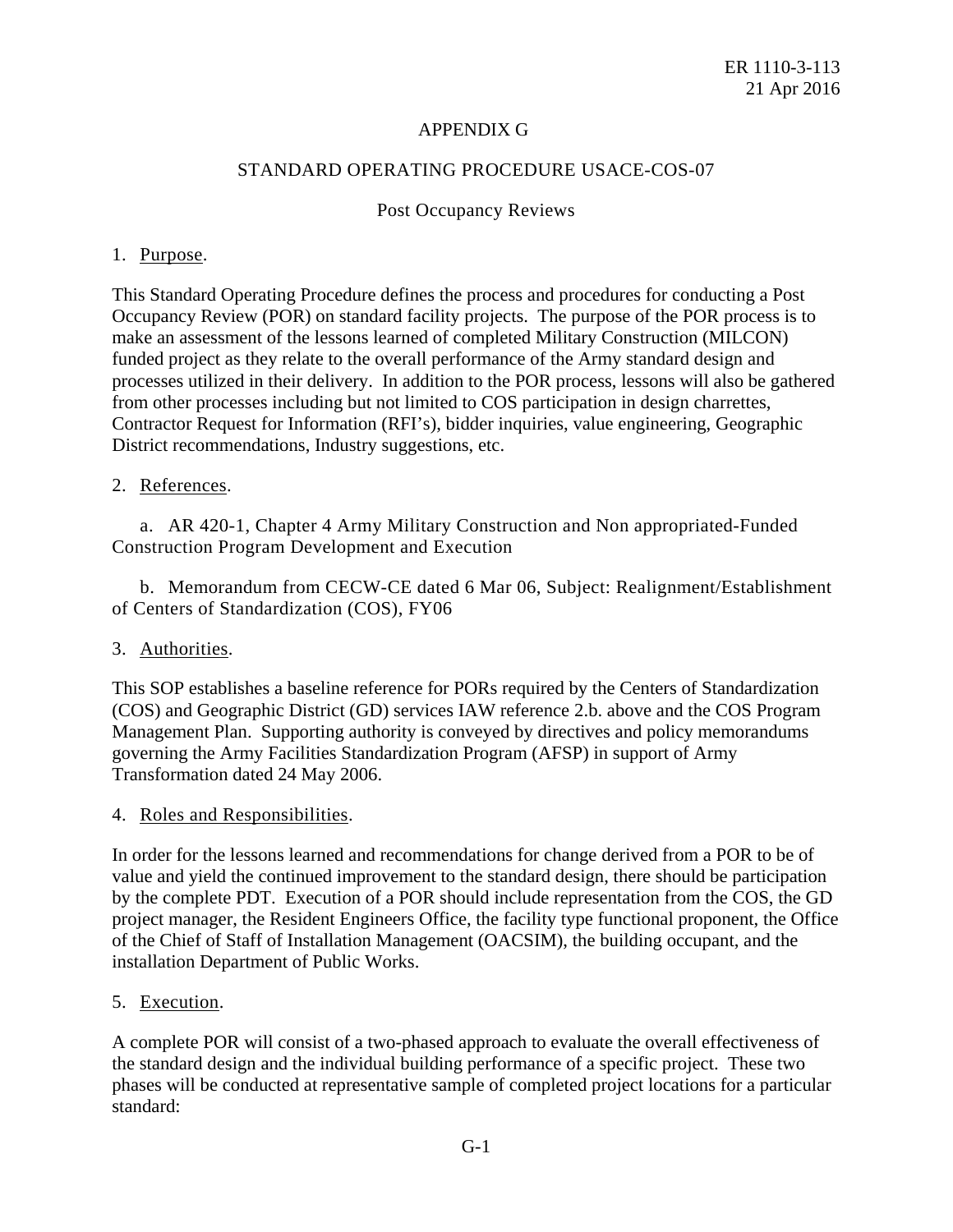# <span id="page-51-0"></span>ER 1110-3-113 21 Apr 2016

a. Phase I - This review will be conducted within one year after the building occupation. Review for compliance with facility standard. Evaluation of the design development, acquisition, construction and initial occupant input with regard to space allocation and adjacency, and overall building site integration will be reviewed at this phase. An initial evaluation of the building systems and finishes with regard to maintenance, durability, seasonal performances, energy utilization, acoustics, etc. will be reviewed at this phase.

b. Phase II - This review will be conducted 3-5 years after the building occupancy. Reviewing overall program mission changes and facility adaptations are reviewed at this stage. A more comprehensive evaluation of the building systems and finishes with regard to maintenance, durability, seasonal performances, energy utilization, acoustics, etc. will also be reviewed at this phase.

# 6. Trip Report/Evaluation/Incorporation.

The lessons learned will be formulated into a trip report with recommendations and presented to the appropriate Facility Design Team (FDT) members for evaluation. Approved changes will be formally incorporated into the Army Standard Design and all associated execution documents (i.e. the model Request for Proposal scope of work for that facility type, 1391 templates, etc.) as necessary to enhance the performance of future facilities and the delivery process utilized for their execution.

#### 7. Process/Procedure.

This is a COS led process to make an assessment of completed projects only as they relate to the Army standard design and the process utilized in their delivery as applicable.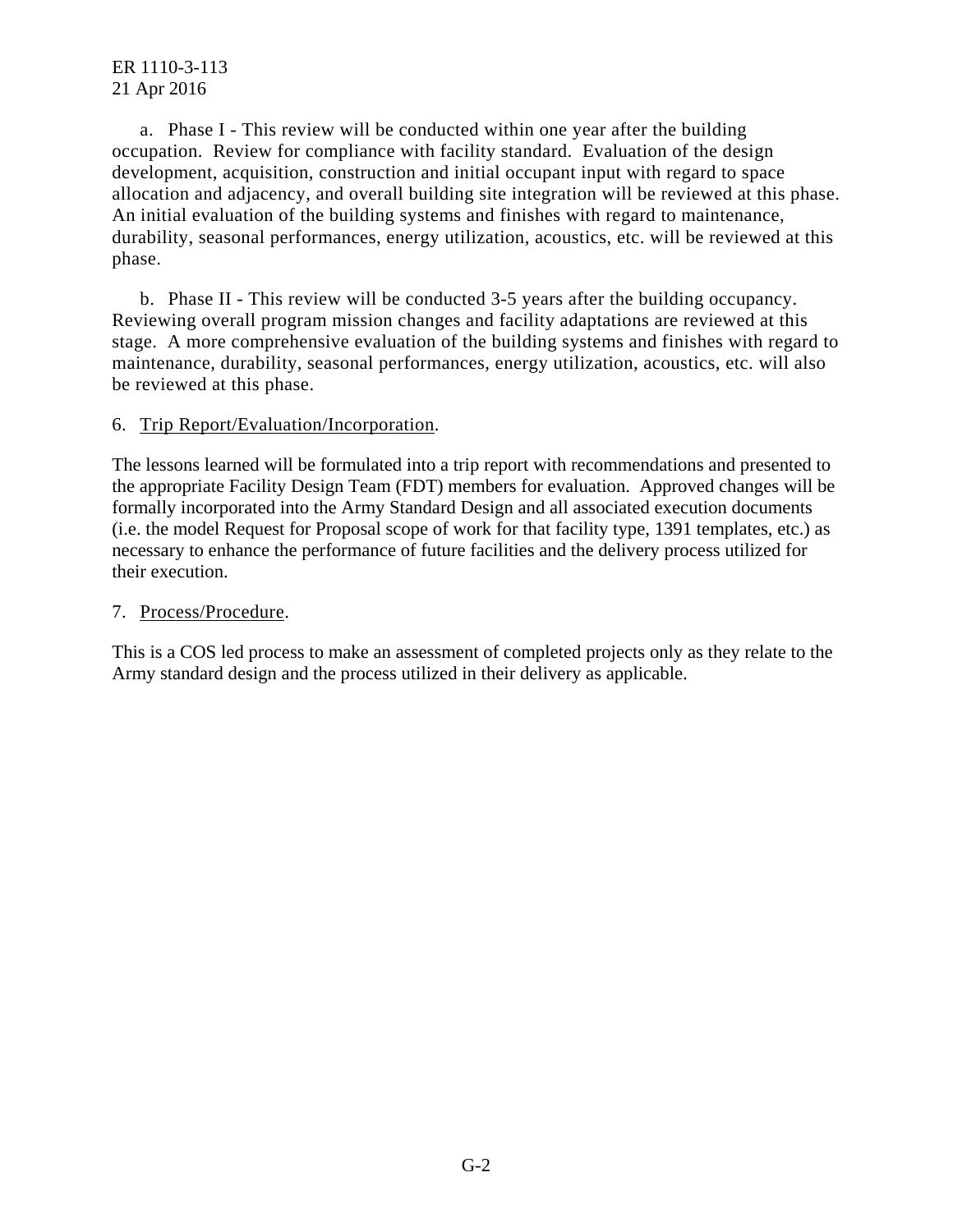## APPENDIX H

#### STANDARD OPERATING PROCEDURE USACE-COS-08

#### Standard Design Management

#### <span id="page-52-0"></span>1. Purpose.

This Standard Operating Procedure defines the Standard Design process for each facility type that the COSs will be responsible for producing.

#### 2. References.

a. AR 415-15, Army Military Construction and Nonappropriated-Funded Construction Program Development and Execution

b. Memorandum from CECW-CE dated 6 Mar 06, Subject: Realignment/Establishment of Centers of Standardization (COS), FY06

#### 3. Authorities.

This SOP is established as a baseline reference for the Standard Design process in accordance with reference 2.b. above and the COS Program Management Plan.

#### 4. Roles and Responsibilities.

a. General. Each COS will be responsible for producing standard design/criteria for each assigned facility type. Designs will be based upon the facility functional and operational requirements and constraints provided by the facility proponent. The level of compliance and frequency of change for various facility types differs based on mission need, procedures, and technology integration. Some are more stable while others require more scrutiny in their application as determined by the nature of the functions supported or the criticality of need and assurances desired by the Functional Proponent. While the standards and criteria applicable to each facility type will generally be reviewed for adequacy on a periodic basis, some are expected to change more frequently with the maturation of technology or the threat adjustments to mission requirements that may occur by external or global pressures. The FYDP will be used to characterize the annual workload projection.

b. In keeping with their mission, the OACSIM is the Specified Proponent referred to herein and the ACSIM is the principal ARSTAF proponent for Installation Management with IMCOM, CFSC, and AEC as executing agencies. USACE, AMC, and MEDCOM are in support as defined by the Army Campaign Plan.

#### 5. Processes and Procedures.

a. Developing the Standard Design. The COS will initiate communication with appropriate representatives of OACSIM, IMCOM, and USACE, including the district that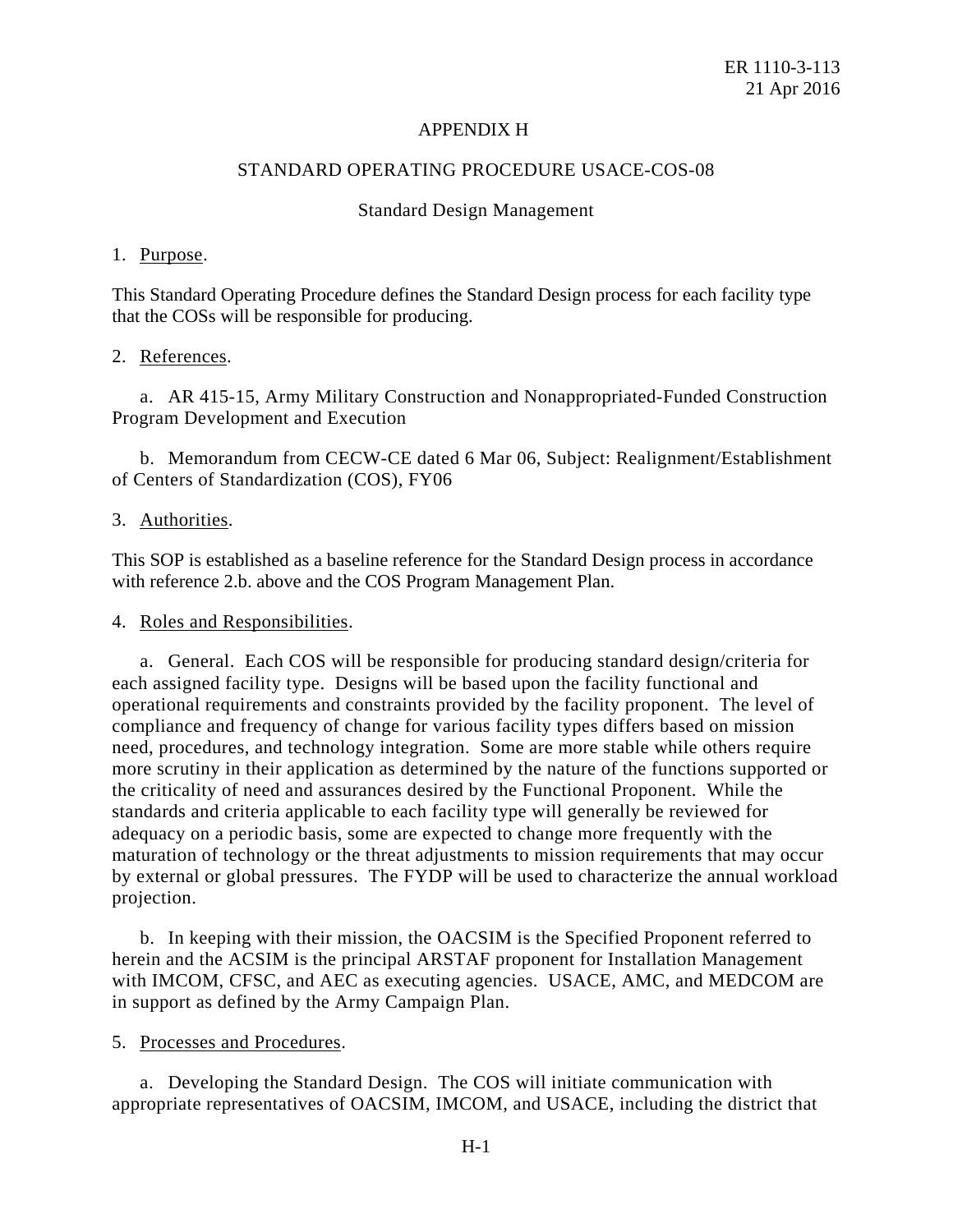## ER 1110-3-113 21 Apr 2016

previously managed the facility type if transition is necessary, to gather the facility requirements, existing standardized design(s) / criteria, and other relevant information upon which to base the standard design. Standard designs / criteria will be developed by the COS, which can include criteria level to mandatory features. The COS may use design resources at their discretion, including in-house staff, AE firms, designers within a design/build team, etc. BIM will be used for all design products. All D/B RFPs will require the use of BIM by the D/B contractor. Simultaneously, the COS puts in place Adapt Build mechanisms (IDIQ, where the Army's program warrants) to execute the design/adaptation and construction of their assigned facility types. These may be existing contracts or new single-award IDIQ contracts or any other contracting tool deemed adequate to meet execution requirements by the executing COS.

b. Implementing the Requirements. Upon receipt of the first project tasking, the Geographic District will make contact with the COS(s); appropriate team members from these organizations will jointly visit the installation to collaboratively complete a planning or design charrette. The charrette is intended to be an information sharing tool that documents the site development work the Geographic District is required to perform in preparation for the standard design facility integration into the site, the, utilities coordination, the combined site and facility LEED strategy, etc. The COS uses this information to supplement the facility standard D/B RFP or adapt build and acquires a contract. The contract shall require use of BIM software and As-Built information. All design information, including the BIM model and as-built conditions, shall be specified in the contract as being the property of the US Army.

c. Design Phase. The COS maintains a lead role during the design activities. Regardless of the contractual arrangement, the COS will be the technical lead for coordination, review, and acceptance of design deliverables. The Geographic District, the installation, and any other stakeholders will provide input to the COS regarding the design.

d. Definition of 80% Design, End product for COS: Develop Army standards and criteria, maintained through BIM technology, reflecting the adaptability to meet regional adjustments for architectural and engineering features for each region. COS, with GD support, will ensure completed designs are based on regionalized Army standards and criteria that will meet market conditions, installation local conditions and appearance criteria. (During interim of Phases 1-3, the COS should submit a proposal/recommendation to maintain/sharpen BIM skills.)

e. Construction Phase. The Geographic District's appropriate construction manager will be delegated ACO authority for the construction phase of the contract. Design and Construction are expected to occur on a fast-paced, overlapping schedule, so coordination between the COS and Geographic Districts is crucial to project success. During construction, the COS will support the Geographic District with all matters related to design; likewise, the Geographic District will follow the technical lead of the COS on all design issues. The district that awards the construction contract has the responsibility to input the project data in to the HAG database ICW the COS.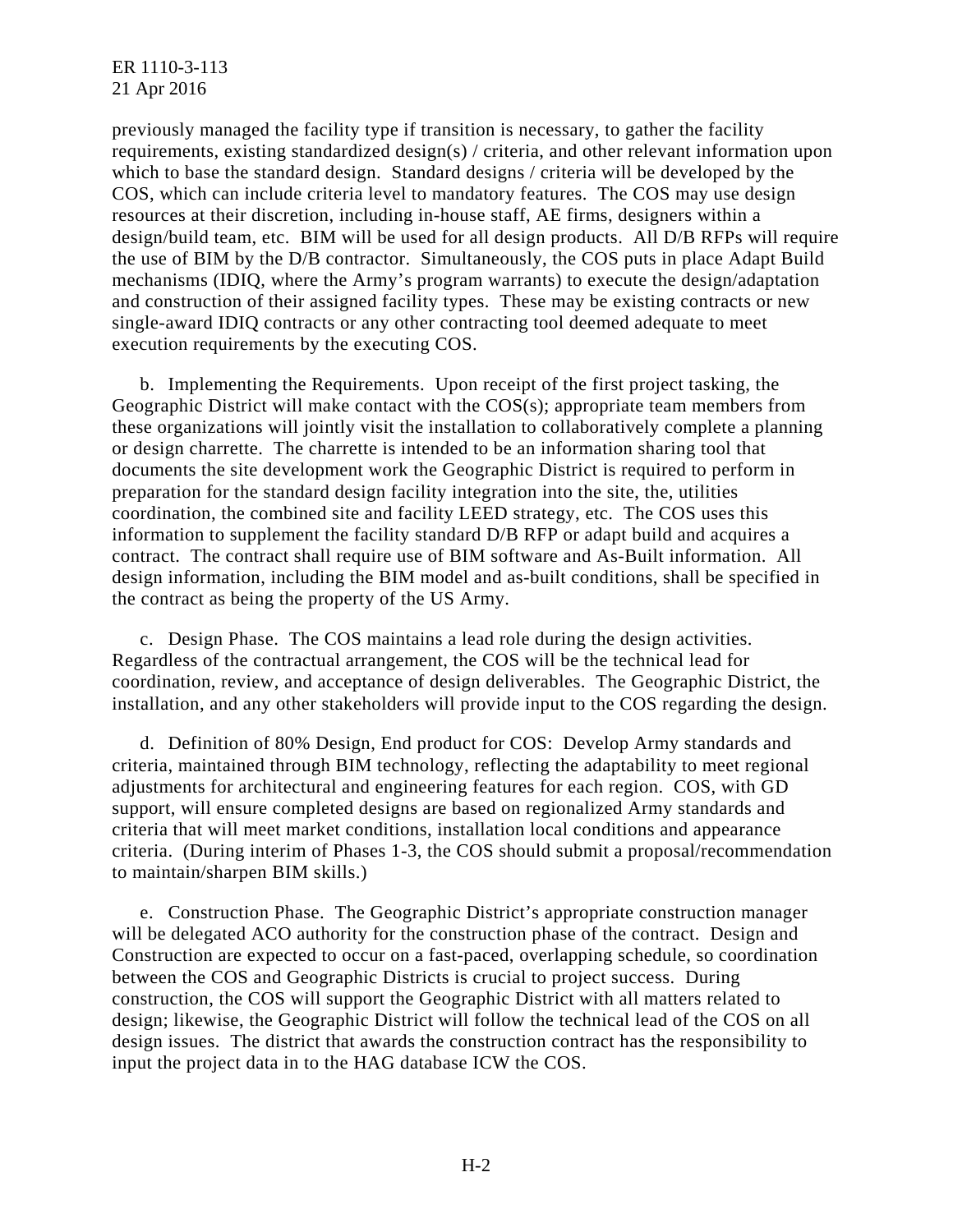# APPENDIX I

# STANDARD OPERATING PROCEDURE USACE-COS-09

# <span id="page-54-0"></span>Biddability, Constructability, Operability, Environmental, and Sustainability (BCOES) Reviews Related to Projects Executed with Centers of Standardization

#### 1. Purpose.

This Standard Operating Procedure (SOP) will serve to identify roles of the Project Delivery Team (PDT) with respect to executing biddability, constructability, operability, environmental, and sustainability (BCOES) reviews within their area of responsibility in accordance with the Center of Standardization (COS) process.

#### 2. References.

a. AR 415-15, Army Military Construction and Nonappropriated-Funded Construction Program Development and Execution

b. ER 1110-3-113, Department of the Army Facilities Standardization Program

c. Memorandum from CECW-CE, 6 March 2006, Subject: Realignment/Establishment of Centers of Standardization, FY06

d. ER 415-1-11, Biddability, Constructability, Operability, Environmental, and Sustainability (BCOES) Reviews

- e. ER 1110-1-12, Quality Management
- f. ER 1110-1-8158, Corps-Wide Centers of Expertise Program

#### 3. Authority.

This SOP defines BCOES review roles and responsibilities of the PDT in accordance with references above and the COS Program Management Plan. Supporting authority is provided by directives and policy memorandums governing the Army Facilities Standardization Program (AFSP) in support of Army Transformation dated 24 May 2006 and by the OACSIM memo dated 25 Jun 05 specifying the waiver process for the Army Facility Standard Program.

#### 4. Certification.

The form or format of the BCOES certification provided to the Procuring Contracting Officer will comply with the current approved form or format of the BCOES certification at the Corps District making the award. This BCOES certification will include a written statement from the Chief of Engineering (or Chief of Engineering and Construction) at the COS certifying that the design package is in compliance with the Army Standards and with the USACE Standard Design and criteria. The COS BCOES certification is to make sure that all appropriate COS and any GD BCOES comments have been incorporated in the documents or satisfactorily resolved with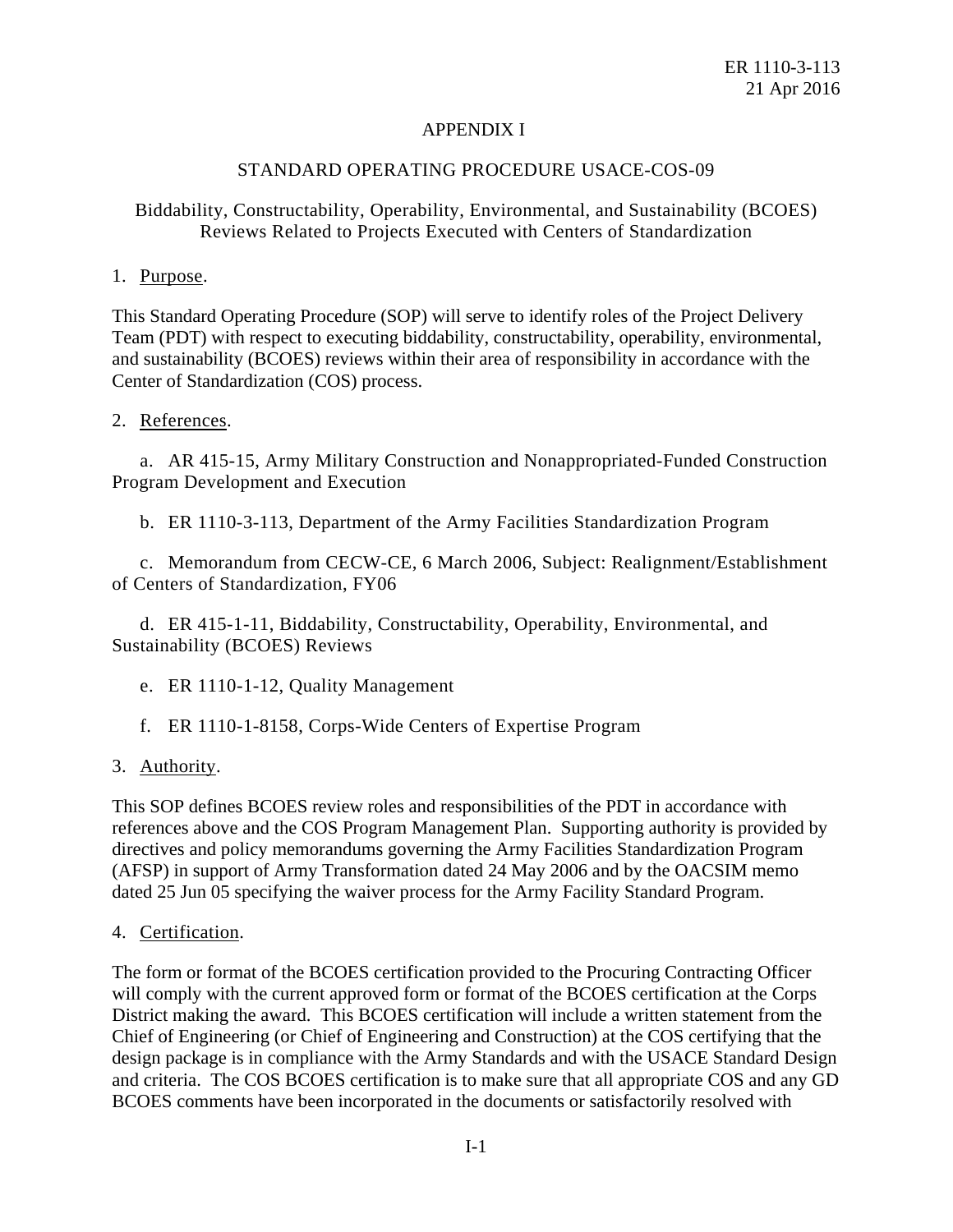<span id="page-55-0"></span>ER 1110-3-113 21 Apr 2016

feedback on all comments provided to the reviewers. Appropriate signature blocks will be added that reflect a review by the responsible parties as noted below to guarantee that a thorough BCOES review is performed.

#### 5. Roles and Responsibilities.

a. Chief of Project Management at the GD, through their project managers, will ensure adequate time to accomplish overall BCOES review activities is included in the project budget and schedules. Adequate time is 30 days, unless all reviewers agree to another schedule. The schedule and any revisions will be provided to all reviewers. Further, they will ensure adequate resources are available and funded by obtaining resource estimates from all required organizations, establishing and recording approved budgets, transacting funding commitments, and performing cost and control management to accomplish BCOES timely and thorough reviews.

b. Chief of Engineering and the Chief of Construction or the Chief of E&C at the GD will ensure that BCOES reviews are performed on all site-work pre-award packages consistent with current policy and will certify in writing that all appropriate BCOES comments have been incorporated in the documents or satisfactorily resolved and that feedback on all comments has been provided to reviewers. The review must include the COS product line facility system interfaces with site-work, and all installation specific coordination issues.

c. Chief of Engineering (or Chief of E&C) at the COS and the Chief of Construction or the Chief of E&C at the GD will ensure that BCOES reviews are performed on all COS product line facility pre-award packages. The Chief of Engineering (or Chief of E&C) at the COS will incorporate or assure resolution of resulting comments is accomplished and will certify in writing that all appropriate BCOES comments have been incorporated in the documents or satisfactorily resolved and that feedback on all comments has been provided to reviewers. The Chief of Engineering (or E&C) at the COS will also certify in writing that the pre-award package complies with the Army Standards and with the USACE Standard Design and criteria. The Chief of Engineering (or E&C) at the COS must solicit input from the GD respecting site or locality specific constraints that could restrict or impact the product line design solutions or criteria. The review must consider site-work system interfaces with the product line facility.

d. Chief of Contracting at the COS or the GD, whichever is awarding the contract, will ensure that bids are not opened, or proposals are not accepted, prior to the above certification unless the Procuring Contracting Officer (PCO) determines that it is in the best interest of the government to do so. If so, then a written determination and findings will be signed by the PCO prior to award and placed in the official contract file.

e. Division and District Commanders of the GD shall maintain responsibility to prepare implementation plans, organizational structure, and staffing to ensure effective and timely BCOES review consistent with delegated authority.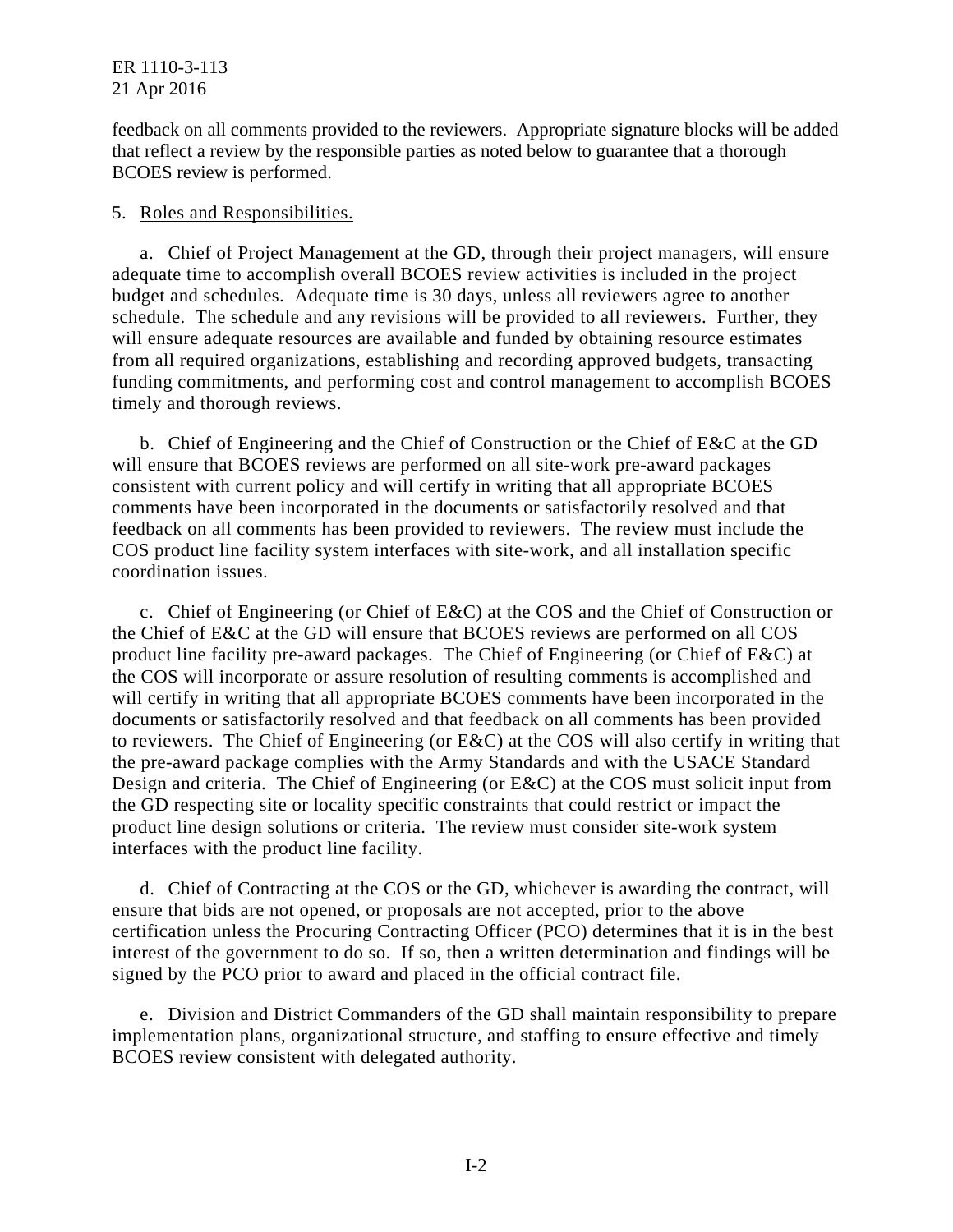# APPENDIX J

# STANDARD OPERATING PROCEDURE USACE-COS-10

# <span id="page-56-0"></span>LEED Strategy and Coordination Activities for Center Of Standardization (COS) Continuous Build Process (Multiple Contractor) Projects

#### 1. Purpose.

This Standard Operating Procedure will serve to identify a standardized approach and process for coordinating LEED scores and documentation for design and construction of multiple-contractor projects.

#### 2. References.

a. AR 420-01, Army Facilities Management

b. Memorandum from CECW-CE dated 6 Mar 06, Subject: Realignment/Establishment of Centers of Standardization (COS), FY06

#### 3. Authority.

This SOP is established to define the LEED (or applicable sustainability rating system) strategy and coordination activities of the geographic district and COS for design and construction of multiple-contractor projects, IAW reference 2.b. above and the COS Management Plan.

#### 4. Introduction.

Center of Standardization (COS) Continuous Build Process projects are often characterized by having site work and building(s) for a project accomplished by separate contractors. Because the project LEED score includes the work of both building and site contractors, these projects present unique coordination challenges. The objective of this document is to provide a standardized approach for internal coordination that ensures the requirement is met without overspending, minimizes documentation costs and provides a consistent format for contract language and LEED documentation. The following is the recommended strategy and coordination process and sample RFP text for both a COS building contract and a geographic district (GD) site contract when a building and its site work are accomplished by separate contractors.

#### 5. Requirements and Responsibility.

The minimum LEED requirements are unchanged. The GD is responsible for the project achieving its minimum goal and for all associated documentation and reporting, including reporting requirements in the event that a project fails to meet its minimum requirement. The COS must provide necessary support to the GD to meet this obligation.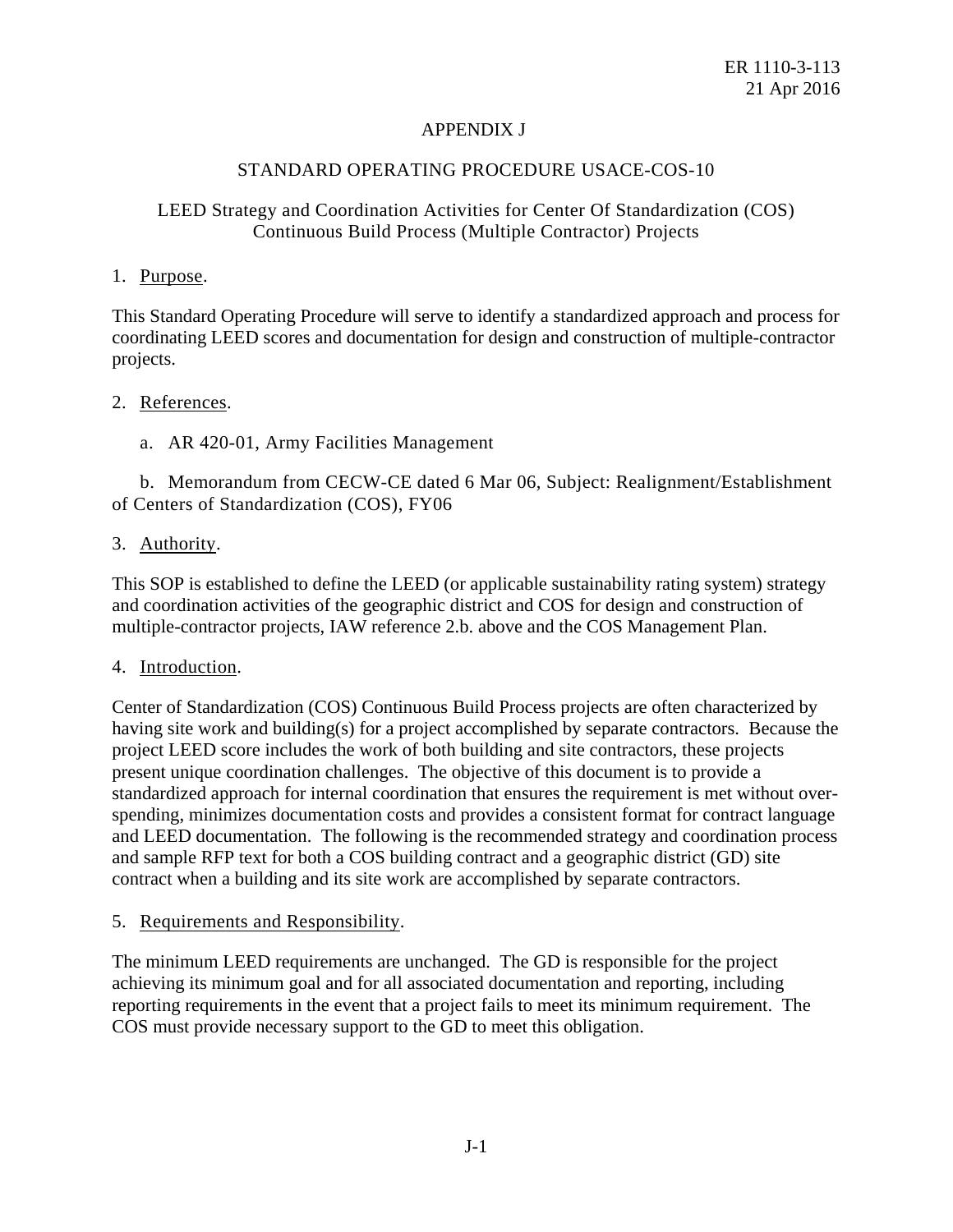#### <span id="page-57-0"></span>6. Pre-Design Coordination Activities.

a. Define the LEED Combined Project. The objective in defining the project for LEED purposes is to simplify the LEED documentation effort to the greatest extent possible. The Application Guide for Multiple Building and On-Campus Projects, by the U.S. Green Building Council (USGBC), provides instructions on how to define individual credit compliance and prepare one set of project documentation for projects containing multiple buildings. This document will be used for all combined projects with multiple buildings regardless of the number of contracts. It also applies to individual contracts for multiple buildings (example one COS task order for multiple standard design buildings).

(1) In general, a strategy of defining the LEED Combined Project in terms of the site contractor's scope represents the simplest option and should be used because it eliminates the need for the site contractor to maintain separate tracking and documentation relating to portions of his work.

(2) The GD identifies all building and site work contracts included in the LEED Combined Project and provides this information to all parties preparing contracts/task orders for the Combined Project.

b. Develop Single Score LEED Strategy Table for Each Standard Design. For each Combined Project, COS and GD collaborate to complete the LEED Strategy Table for each standard design, indicating a minimum of 33 points, which are selected by GD and COS based on feasibility and cost. A total score of 34 or 35 is recommended to keep the project compliant in the event of inadvertent loss of a point during project execution. To comply with the intent of giving the Contractor maximum latitude, the table has columns indicating whether substitution of another point for the one indicated is permitted. In general, substitution is permitted for all points except combined points, where one contractor's failure to perform loses the point for the combined project.

(1) There are five basic types of LEED points:

(a) Points based on site selection. These are determined by site selection and are identified by the GD. Substitutions of these points are generally N/A.

(b) Site points. These are earned by site design and are identified by the GD. Substitution of other site points is permitted.

(c) Building points. These are earned by building design and are identified by the COS. Substitution of other building points is permitted.

(d) Combined building/site points. These require both building and site design elements and both portions must be accomplished to earn the point. If a combined building/site point is selected in the LEED Strategy Table, substitution is not permitted by either GD or COS and the point is, in effect, mandatory for both contractors.

(e) Combined aggregate materials points. These require a percentage achievement based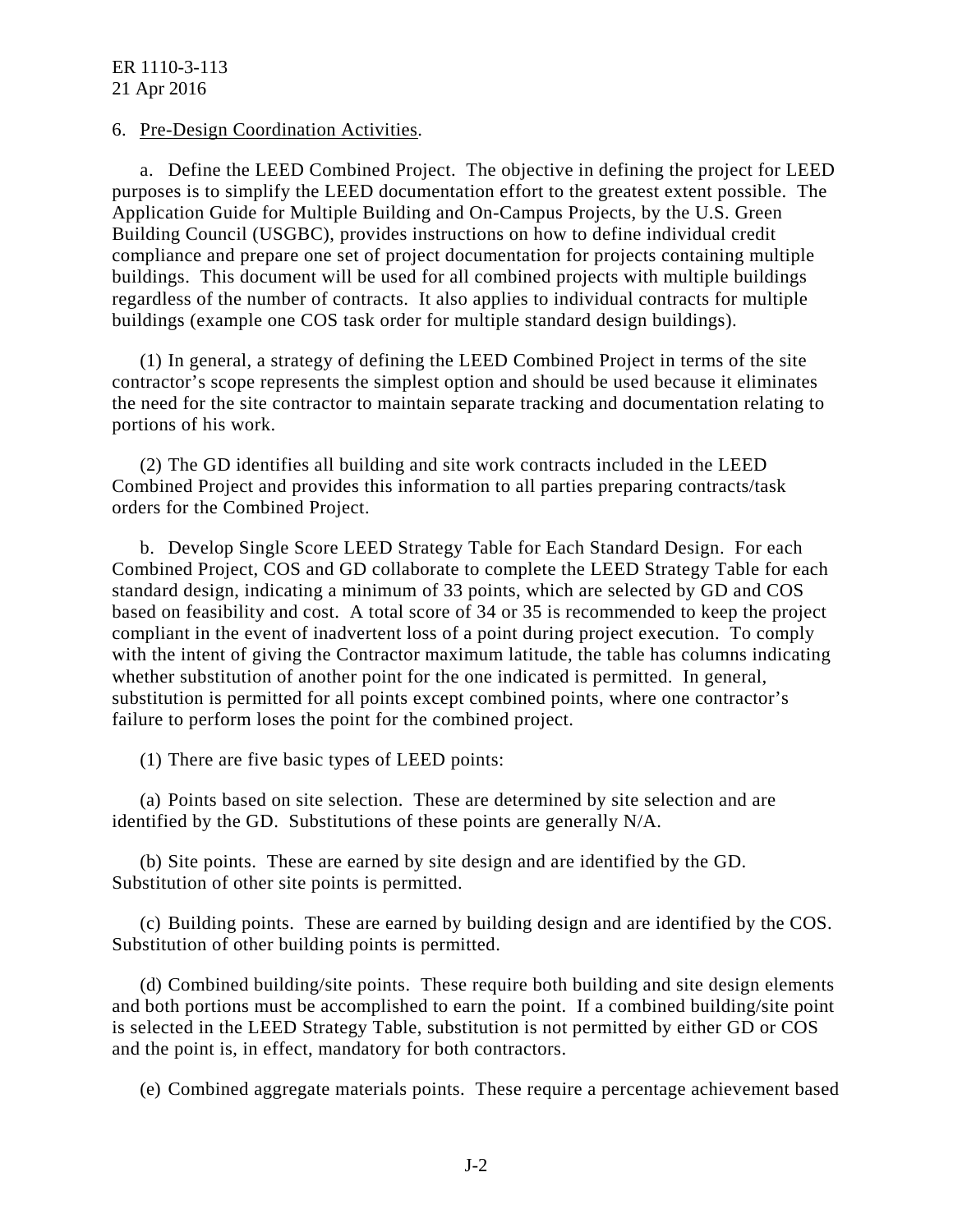on combined project total (building(s) and site) materials cost. Each contractor must contribute to earn the point. The LEED overall percentage requirement must also be divided up between the site and building contractors to reflect a reasonable contribution from each for the individual points, based on scopes of work. For example, site work typically has a greater contribution to the Regional Sources point than the building contribution. Conversely, the building typically has a greater contribution to the Recycled Content point than the site work contribution. If the point is selected in the LEED Strategy Table, substitution is not permitted by either GD or COS and the point is, in effect, mandatory for both contractors. Additionally, the LEED Strategy Table must indicate, in the Remarks column, each contractor's required percentage contribution.

(2) The procedure for developing the LEED Strategy is as follows:

(a) COS creates and maintains a master LEED Strategy Table for each standard design with all building points represented in the standard design filled in as well as proposed combined building/site points and combined aggregate points that are usually feasible. See attached sample, which will be used for format of all LEED Strategy Tables.

(b) As part of initial project coordination, COS forwards the master table for the standard design to the GD for coordination and input.

(c) GD fills in the table for site selection points, site points and combined building/site points that GD commits to.

(d) GD fills in the table for combined aggregate materials points that GD commits to and indicates the appropriate division of responsibilities between contractors, based on combined project scope.

(e) GD reviews planning/parametric estimate charrette report and coordinates with COS to ensure strategy table reflects specific features programmed for the project and the division of responsibilities for these features (example PV panels). This will be reflected in construction funding distribution.

(f) If, due to adverse site conditions, the GD must propose added building points to bring the project up to the minimum score, the GD will bring this to the COS attention and the COS will confirm the added building point commitment. This will be reflected in construction funding distribution.

(3) The completed LEED Strategy Table does the following:

(a) Defines the number of points the GD and COS each commit to and the number of points their respective contractors must earn.

(b) Defines the division of responsibilities between GD and COS contractors for combined and aggregate materials points.

(c) Defines both contractors' latitude for substitutions of other points for those indicated in the table.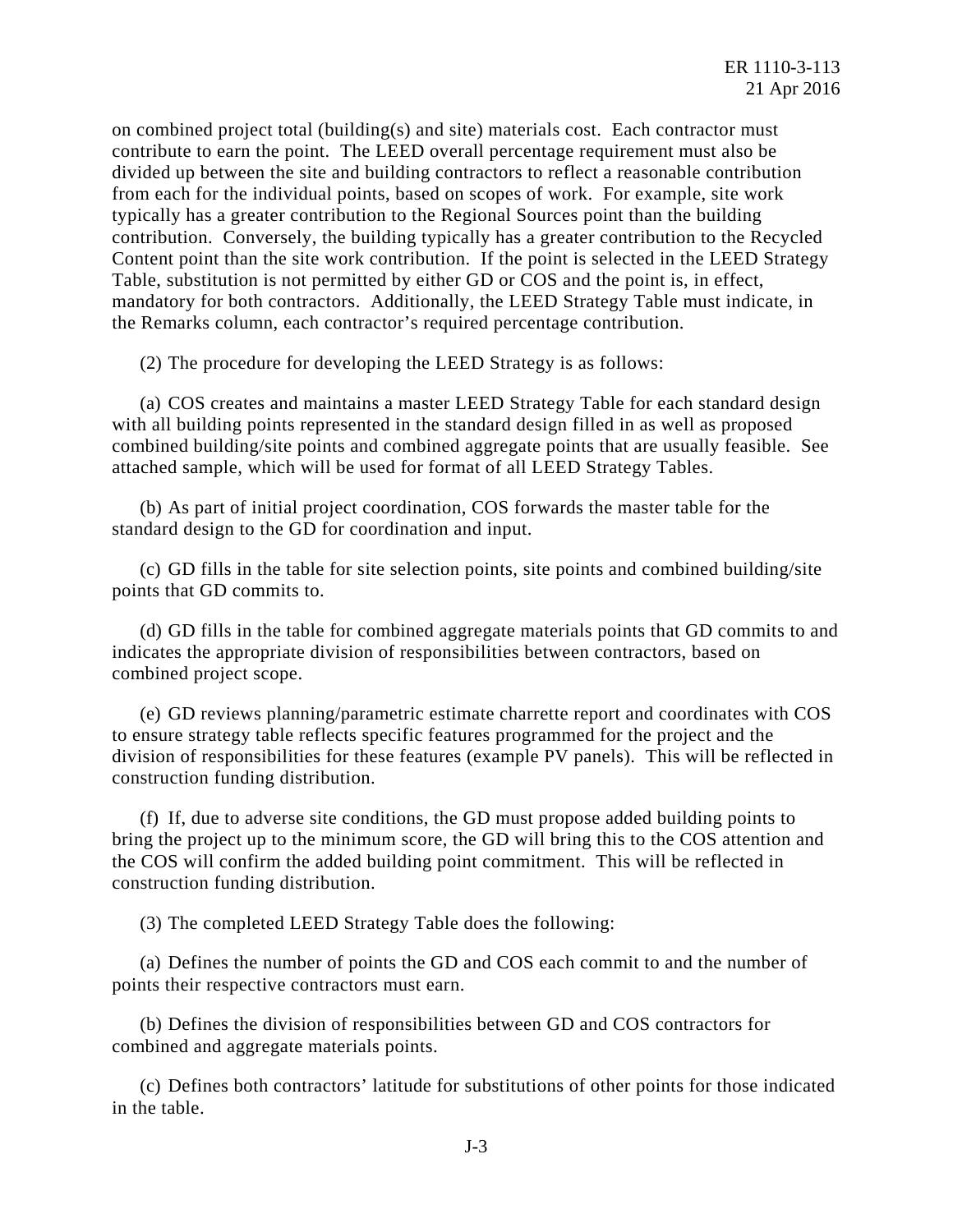# <span id="page-59-0"></span>ER 1110-3-113 21 Apr 2016

(d) Contains all of the information in one document that is included by appendix to the applicable COS and GD solicitations. All of the completed LEED Strategy Tables in the Combined Project are included in the GD solicitation for site work.

NOTE: For projects with one GD site contract and multiple COS contracts, GD must ensure that the site commitment indicated for each standard design LEED Strategy Table in the combined project is coordinated with respect to site work as a whole (see Application Guide for Multiple Building and On-Campus Projects). For example, the storm water quantity point will be documented for the entire site, so the strategy tables should all match with respect to this point.

#### 7. Generating Project Documentation.

a. To simplify determining individual contractor compliance, each contractor is responsible only for generating LEED documentation for his portion of the work. No contractor is required to modify or include any LEED data from other contractors.

b. To ensure compatible formats, all contractors are required to use LEED Letter Templates, which are available only to USGBC LEED Registered projects.

c. Individual contractors use downloaded sets of LEED letter templates to which they add contractor name, project name/number and individual building identification as applicable. Each contractor furnishes electronic copies of templates and supporting attachments at completion and acceptance of final design, periodically as determined by the Government during construction, and at closeout.

d. The GD compiles and summarizes the documentation from all contractors for the project record. The COS compiles the documentation of the standard design for future use.

## 8. USGBC Registered Projects.

a. USGBC Registrations: In order to obtain legal use of the LEED letter templates for conformity of documentation format among all contractors in a combined project and for multiple iterations of standard designs, the following USGBC registrations will be funded using project funds (design or construction funds):

(1) Combined Project. Each Combined Project (site work and non-standard buildings) is registered with USGBC and this registration is used to download LEED letter templates for the GD site and non-standard building contract(s). This registration is also where the GD creates summaries of the aggregate materials data from all contractors and compiles the LEED documentation from all contractors in the Combined Project.

(2) Registered Standard Design Template Library. Each standard design is registered with USGBC and this registration is used to download LEED letter templates for the COS standard design building-only contract(s). This registration is also where the COS compiles both general documentation for all applications of the standard design and individual project-specific documentation. The COS makes this data available for subsequent applications of the standard design to minimize duplication of documentation.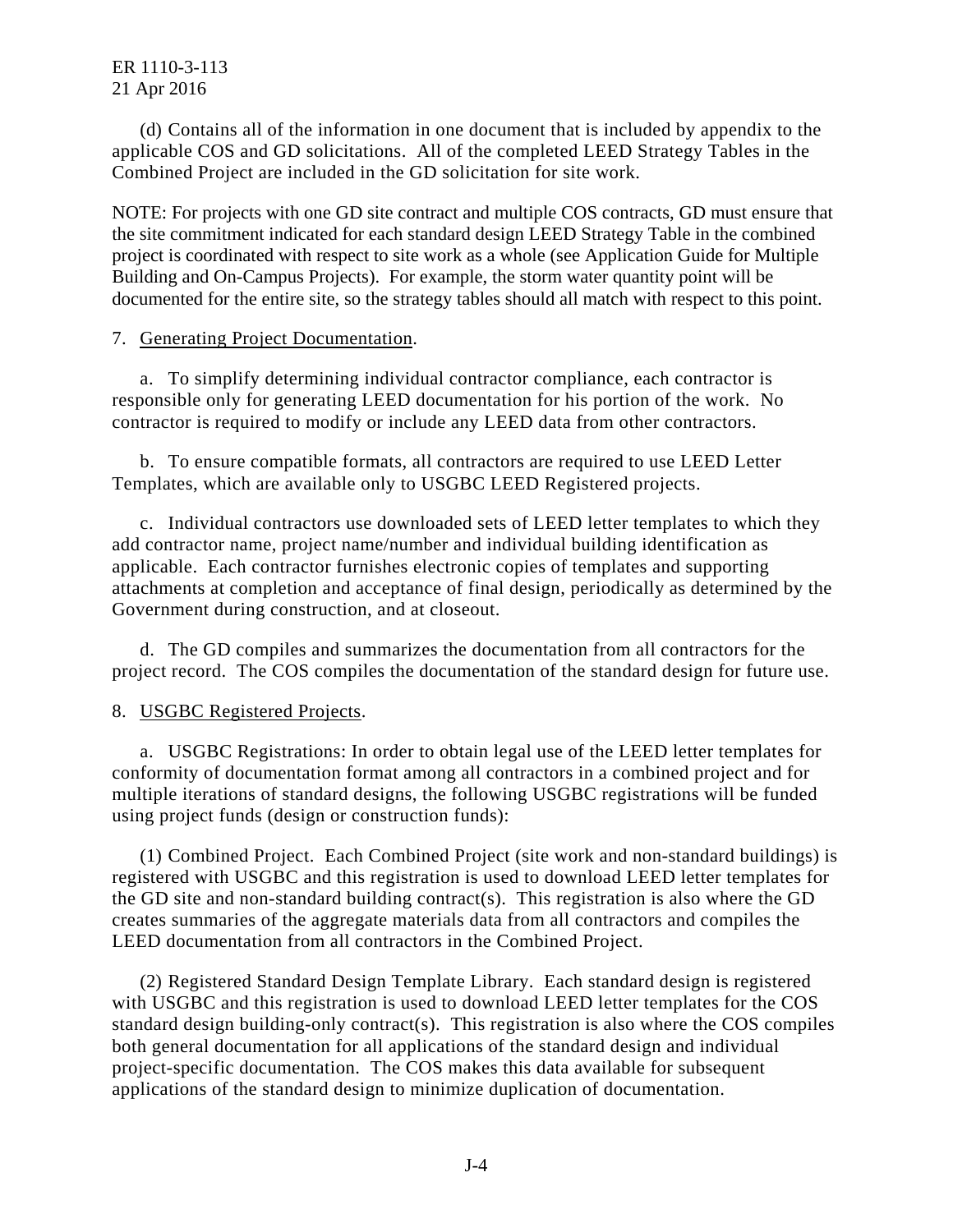<span id="page-60-0"></span>b. When to Register: Projects should be registered before design commences so that the templates are available to the design team from the start of design. If the GD documents site selection points during RFP preparation, the project should be registered during RFP preparation.

c. Administration of USGBC Registered Projects: For every registered project, a Project Administrator must be identified. The Project Administrator controls access to the LEED Letter Templates and controls save/modify data rights in the online templates. Only one Project Administrator is allowed per registered project, but Project Administrator designation may be transferred from one person to another.

(1) Combined Project. Regardless of who registers the project, during construction the GD or their designee (such as a consultant or Land Development Engineer) must administer the registered project and compile approved design and construction phase LEED documentation from all contractors. This individual will prepare summaries of all contractor aggregate materials data provided periodically during construction (at a frequency determined by the construction admin team) and will compile closeout submittals from all contractors. Each GD will determine internally who to designate as the Project Administrator for design phase and for construction phase.

(2) Registered Standard Design Template Library. Regardless of who registers the standard design, the COS must administer the registered standard design using in-house personnel. This individual will provide downloaded letter templates with instructions to COS building-only contractor(s) and will compile design phase and selected construction phase data from all COS contractors. Each COS will determine internally who to designate as the Project Administrator for design phase and for construction phase.

#### 9. Reviewing Project Documentation.

a. Design Phase. The entity responsible for design technical conformance review includes LEED design phase documentation in technical review. At completion and acceptance of final design submittals the contractor furnishes electronic copies of LEED documentation, which will be provided to both the GD and COS design phase registered project website administrators.

b. Construction Phase. The GD monitors the work through construction to closeout, which includes periodic monitoring of LEED documentation, summarizing aggregate materials data from all contractors and review and acceptance of closeout documentation of all contractors. The GD also furnishes standard design contractor construction phase data to the COS as requested.

#### Examples:

- Sample MILCON Business Process (MT) RFP template text.
- Sample MBP RFP Appendix LEED Requirements for Multiple Contractor Projects.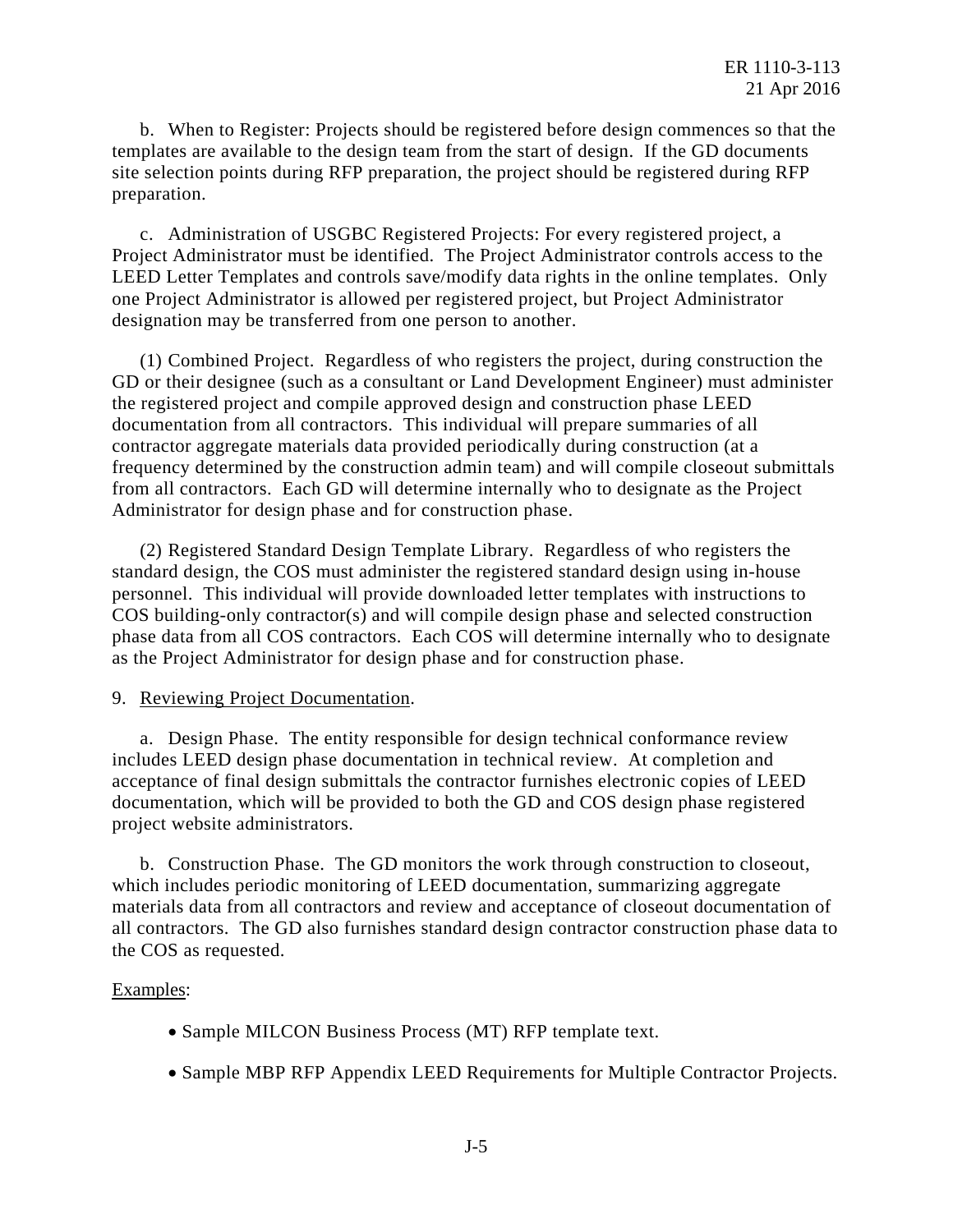ER 1110-3-113 21 Apr 2016

#### SAMPLE MBP RFP TEXT STATEMENT OF WORK PARA 6.14.2

"Credit Validation. The project is the site work portion of a Multiple Contractor Combined Project. USGBC registration and use of the LEED Letter Templates is required. Registration and payment of registration fees will be by the [Contractor][Government]. Administration of the online project will be [by the Government][shared between Contractor and Government per Appendix LEED Requirements for Multiple Contractor Combined Projects][by the Contractor per Appendix LEED Requirements for Multiple Contractor Combined Projects]. Validation of credits will be accomplished by the Government. USGBC certification of the project by the Contractor is not required. The Government may choose to seek USGBC certification of the project, in which case the Government will pay certification fees and coordinate with USGBC and the Contractor will furnish audit data as requested at no additional cost."

#### SAMPLE MBP RFP TEXT STATEMENT OF WORK PARA 6.14.6

 "Multiple Contractor Combined Project. When site work and building(s) are accomplished by separate contractors, it is a Multiple Contractor Combined Project for purposes of LEED scoring and documentation. This project is part of a Multiple Contractor Combined Project that includes site work and building(s) accomplished by separate contractors. See Appendix LEED Requirements for Multiple Contractor Combined Projects and Appendix LEED Strategy Table(s) for special requirements for this project."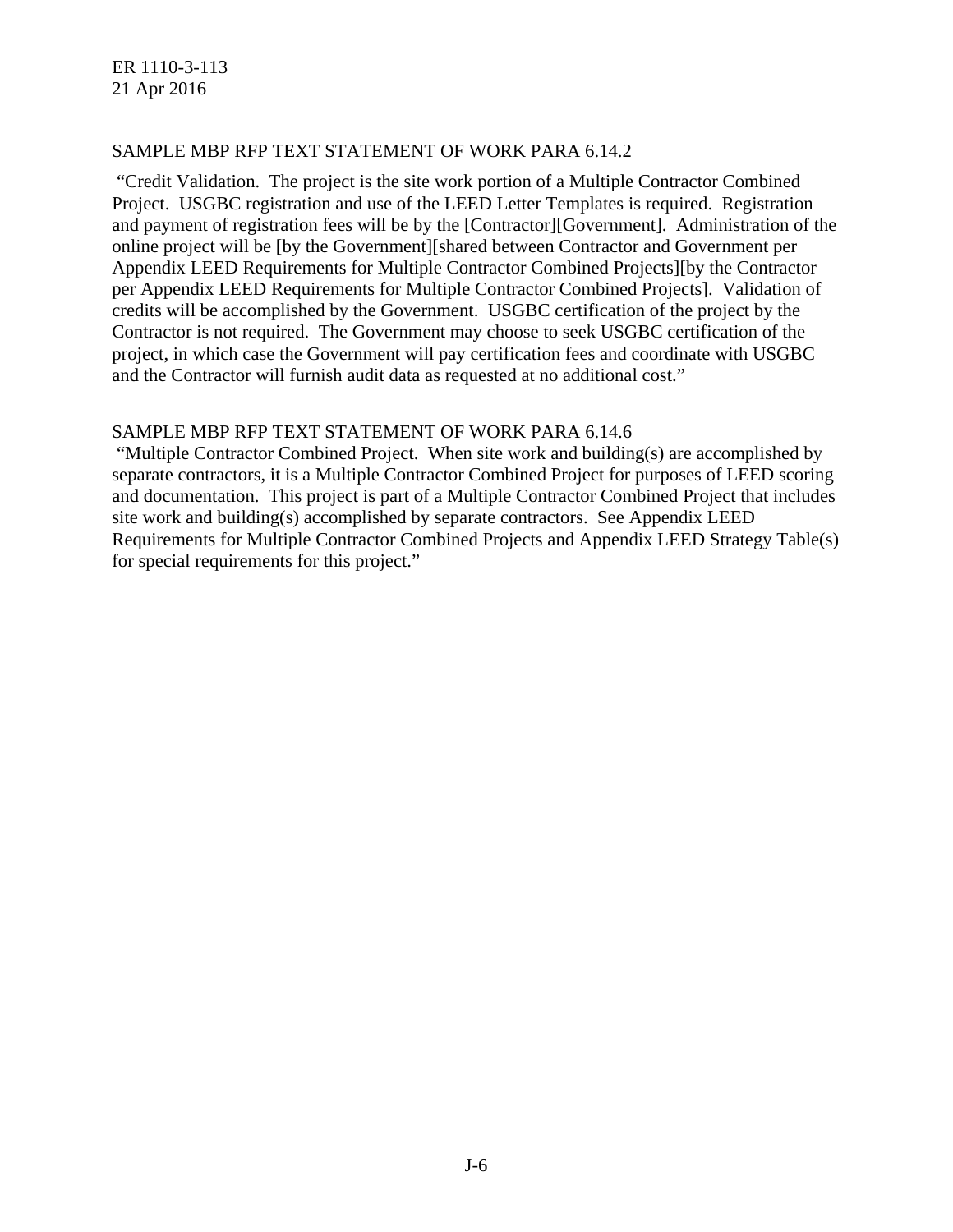# Sample MBP RFP Appendix LEED Requirements for

Multiple Contractor Combined Projects

LEED Requirements for Multiple Contractor Combined Projects (26 Nov 08)

When site work and building(s) for a project are accomplished by separate contractors, it is referred to as a Combined Project for purposes of LEED scoring and documentation and the following is required:

- LEED points relating to site work must be combined with the LEED points for each building to arrive at a single LEED Combined Project score.
- LEED points having both building requirements and site requirements (combined bldg/site points) must be coordinated between the contractors.
- LEED aggregate materials points must be coordinated between the contractors and a division of responsibilities for each contractor's required contribution to the point must be developed.
- LEED Project documentation from separate contractors must be combined.

Multiple Contractor Combined Project Definition. See paragraph MULTIPLE CONTRACTOR COMBINED PROJECT in paragraph PROJECT SPECIFIC REQUIREMENTS of the Statement of Work to see if this project is part of a Multiple Contractor Combined Project. A summary of the separate projects that constitute the Combined Project may be provided at paragraph SUSTAINABLE DESIGN – ADDITIONAL INFORMATION or may be obtained from the Contracting Officer's Representative. Typical Multiple Contractor Combined Projects are comprised of the site work contract and all the building-only contracts for buildings that the site work is provided for in the separate site work contract.

LEED Points Coordination. See Appendix LEED Strategy Table(s) for the total number of points each contractor is responsible for obtaining, for special requirements relating to combined building/site points and for each contractor's requirement relating to aggregate materials points each portion of this Multiple Contractor Combined Project. Each contractor providing a building is referred to as Building CTR and Site CTR refers to the contractor providing the site development. For each building included in the site work contract, the site work contractor is both Building CTR and Site CTR for that building. Aggregate materials percentages indicated in the table(s) are percentage of that contractor's materials total.

Point Substitutions. During preparation of the Proposal, each contractor is free to substitute other LEED points for those indicated in the LEED Strategy Table(s), except points marked "NO" in the "Building CTR Substitutions Permitted" column may not be deleted or added by substitution by building contractor and points marked "NO" in the "Site CTR Substitutions Permitted" column may not be deleted or added by substitution by site contractor. Credit substitutions after award are not permitted except with the advance approval of the Contracting Officer.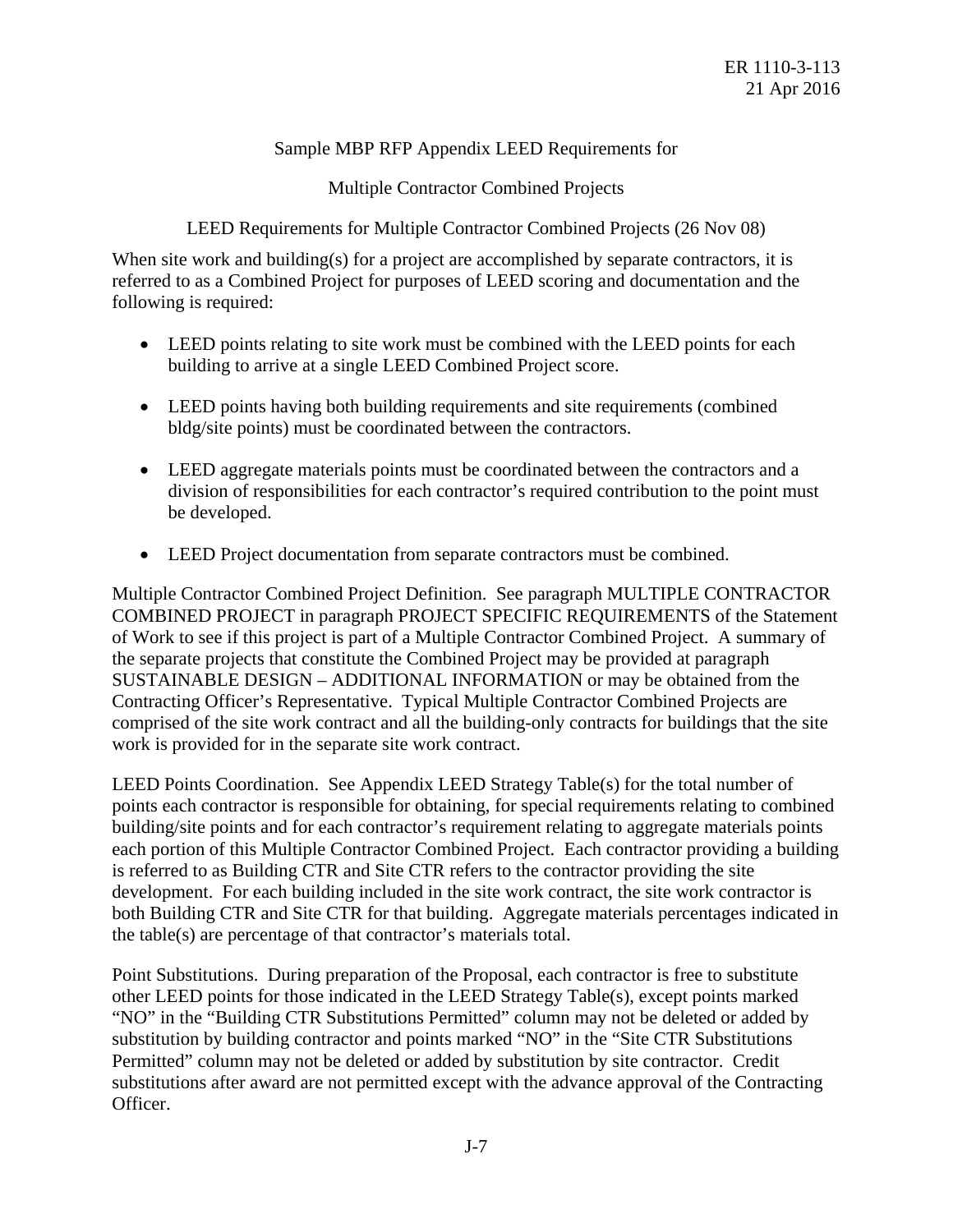ER 1110-3-113 21 Apr 2016

LEED Documentation. Each contractor is responsible for developing all project LEED documentation demonstrating compliance for their portion of the work and must utilize the LEED Letter Templates. Each contractor is responsible for updating construction phase LEED documentation at least monthly until construction closeout. No CTR will duplicate the data of another CTR within their own documentation. Each contractor will include the contractor name, project name and number and individual building description as applicable on each Letter Template. The LEED Letter Templates are copyright protected and shall be used only for this specific contract and this registered project.

Compiling LEED Documentation from Multiple Contractors. At completion and acceptance of final design submittals the completed design phase letter templates and their attachments from all CTRs in the Multiple Contractor Combined Project will be compiled at the registered site project. All CTRs will furnish electronic copies of their completed letter templates and their attachments for this purpose. Monthly during construction and at construction closeout all CTRs current construction phase letter templates and their attachments will be compiled at the registered site project. Summary letter templates for all aggregate credits (see AGMBC for which credits are aggregate credits) will be created and maintained monthly with summary data from all from all CTRs in the Multiple Contractor Combined Project at the registered site project. All CTRs will furnish electronic copies of the current updated templates and their attachments for this purpose monthly and at closeout.

Site Work Portion of Multiple Contractor Combined Project, Administration by the Government. If paragraph 16.4.2 CREDIT VALIDATION indicates this is the site work portion of a Multiple Contractor Combined Project and that administration of the online project is by the Government, the Government will provide access to blank Letter Templates for site CTRs use and the Government will perform the compiling indicated in paragraph Compiling LEED Documentation from Multiple Contractors above.

Site Work Portion of Multiple Contractor Combined Project, Shared Administration. If paragraph 16.4.2 CREDIT VALIDATION indicates this is the site work portion of a Multiple Contractor Combined Project and that administration of the online project is shared between Contractor and Government, the Contractor will administer the registered site project until final design acceptance, at which point administration will be transferred to the Government. The Government will administer the project during construction and the Government will perform the compiling indicated in paragraph Compiling LEED Documentation from Multiple Contractors above.

Site Work Portion of Multiple Contractor Combined Project, Administration by the Contractor. If paragraph 16.4.2 CREDIT VALIDATION indicates this is the site work portion of a Multiple Contractor Combined Project and that administration of the online project is by the Contractor, the Contractor will administer the project and the Contractor will perform the compiling indicated in paragraph Compiling LEED Documentation from Multiple Contractors above.

Standard Design Building(s) portion of Multiple Contractor Combined Project, Administration by the Government. If paragraph 16.4.2 CREDIT VALIDATION indicates this is a standard design building(s) portion of a Multiple Contractor Combined Project and that administration of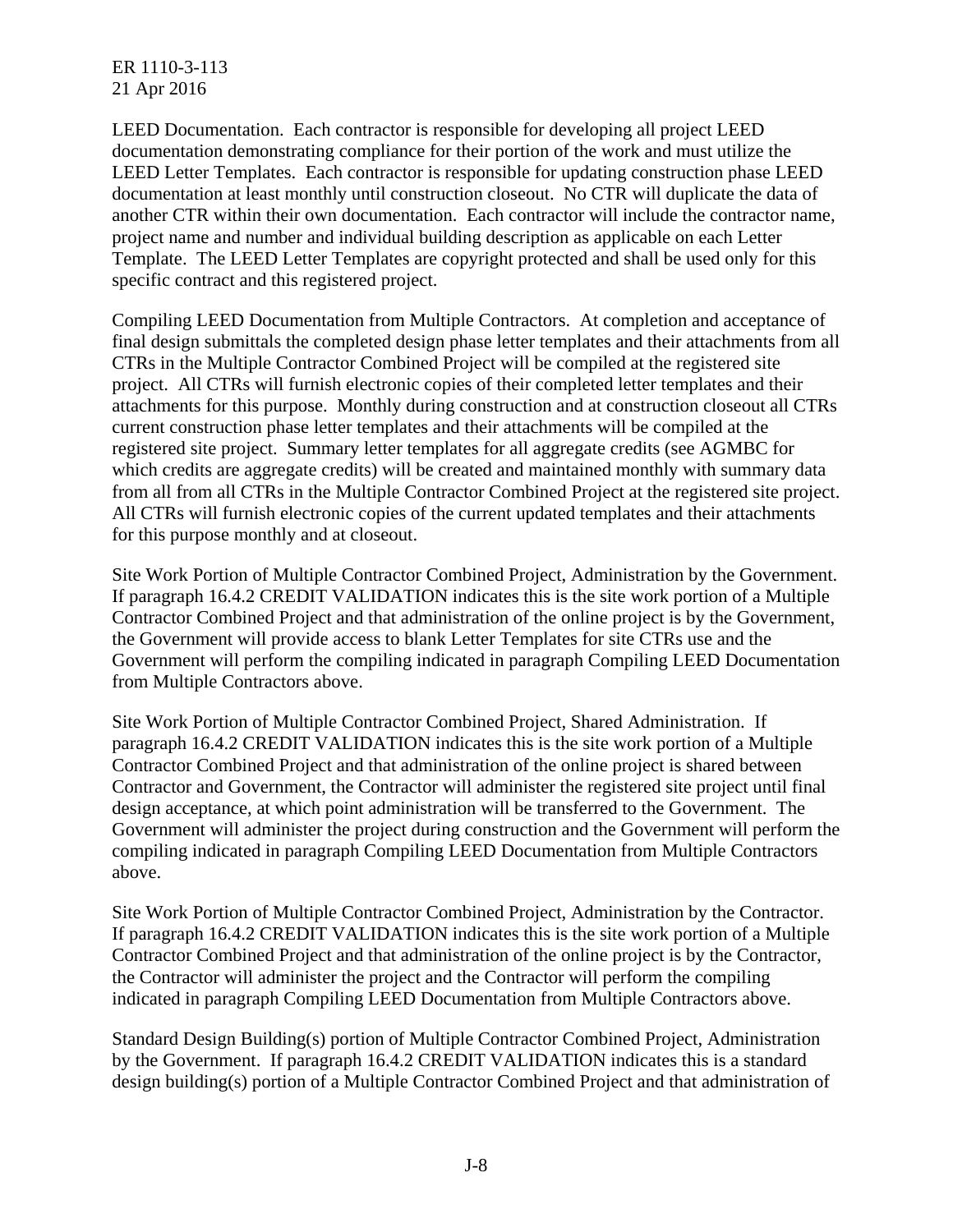the online project is by the Government, the Government will provide access to blank Letter Templates for standard design building CTRs use as follows:

Instructions for Obtaining LEED Letter Templates for Registered Army Standard Designs

General. Contractors providing Army standard design buildings only (site work by another contractor) in a Multiple Contractor Combined project obtain their LEED Letter Templates for the project from the Center of Standardization (COS) for that standard design.

Information You Need to Provide. After award, contact the COS POC indicated below requesting LEED Letter Templates for your project. In your request, indicate the following:

a. Project name, location, Contractor name, PN number and contract number

b. Description of building(s) you are responsible for (example: S/M/L/L COF w/detached admin)

c. LEED Documentation Responsible Party name, phone number, email contact info

d. Responsible party certification of understanding that Letter Templates furnished by the Government for this project are copyright protected and will not be used for any purposes other than for this project documentation.

e. Attach the LEED Registered Project Checklist from conformed proposal which indicates the points the project will earn/contribute to.

\*\*\*\*\*\*\*\*\*\*\*\*\*\*\*\*\*\*\*\*\*\*\*\*\*\*\*\*\*\*\*\*\*\*\*\*\*\*\*\*\*\*\*\*\*\*\*\*\*\*\*\*\*\*\*\*\*\*\*\*\*\*\*\*\*\*\*\*\*\*\*\*\*\*\*\*\*\*

SAMPLE EMAIL REQUEST:

To: (COS POC below)

CC: (Contracting Officer's Representative (COR) for your contract)

Subject: COS LEED Letter Templates Request

We have an awarded contract and request COS LEED Letter Templates for:

Project: 4<sup>th</sup> BCT Complex

Location: Fort Bragg, NC

Contractor: Great Design Builder Inc.

Project Number/Contract Number: PN 65555, W912HN-08-C-0001

Standard Design Building Type(s): Large Brigade HQ, Medium Battalion HQ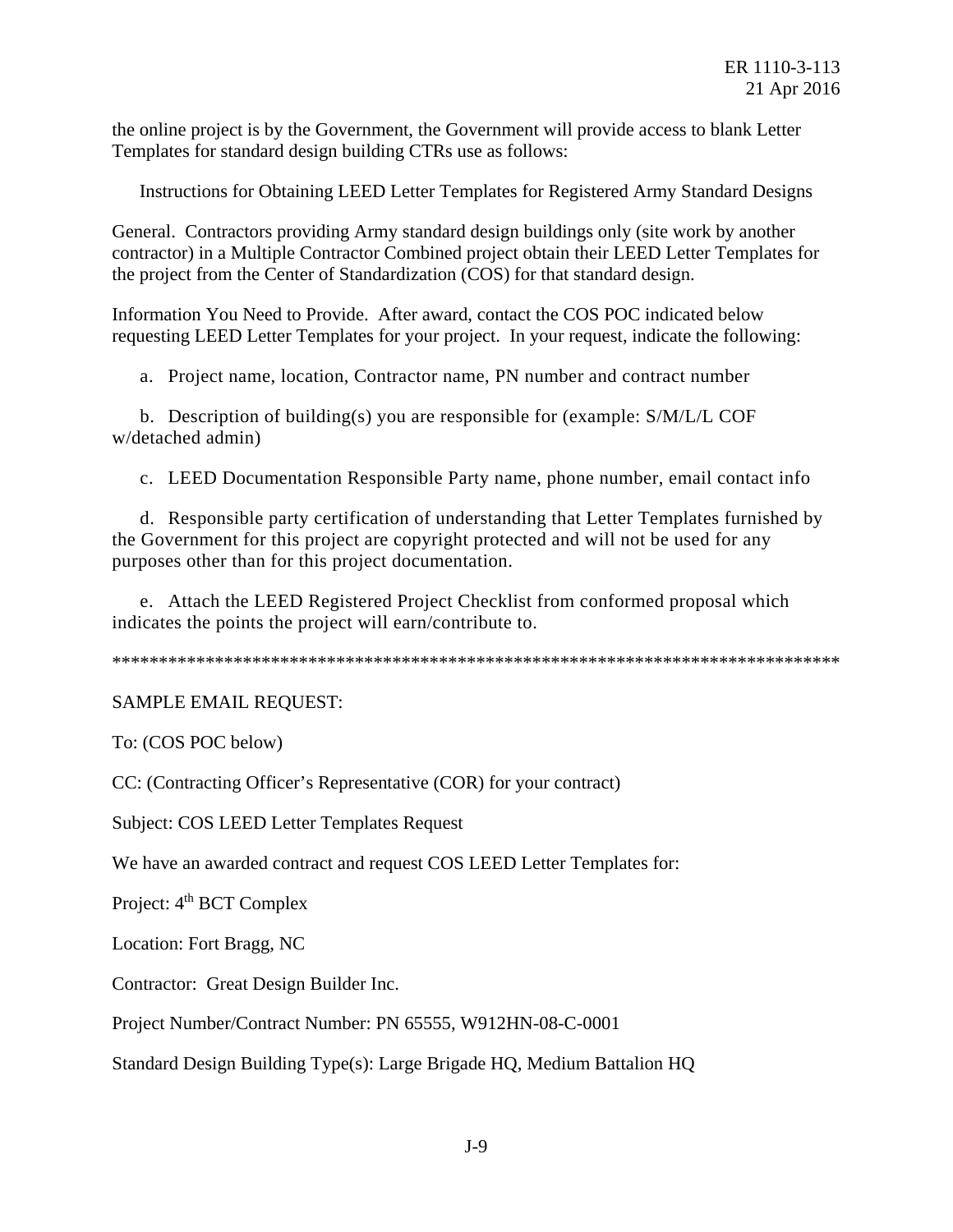ER 1110-3-113 21 Apr 2016

Our Responsible Party for LEED Documentation for this project is (name, phone number, email).

Certification: I, (sender name), certify that the LEED Letter Templates furnished by the Government for this project are copyright protected and I will ensure that they are not used for any purpose other than project documentation for this project only.

Attached Checklist: Please see attached LEED Project Checklist, which indicates the points this project will earn.

Salutation,

Name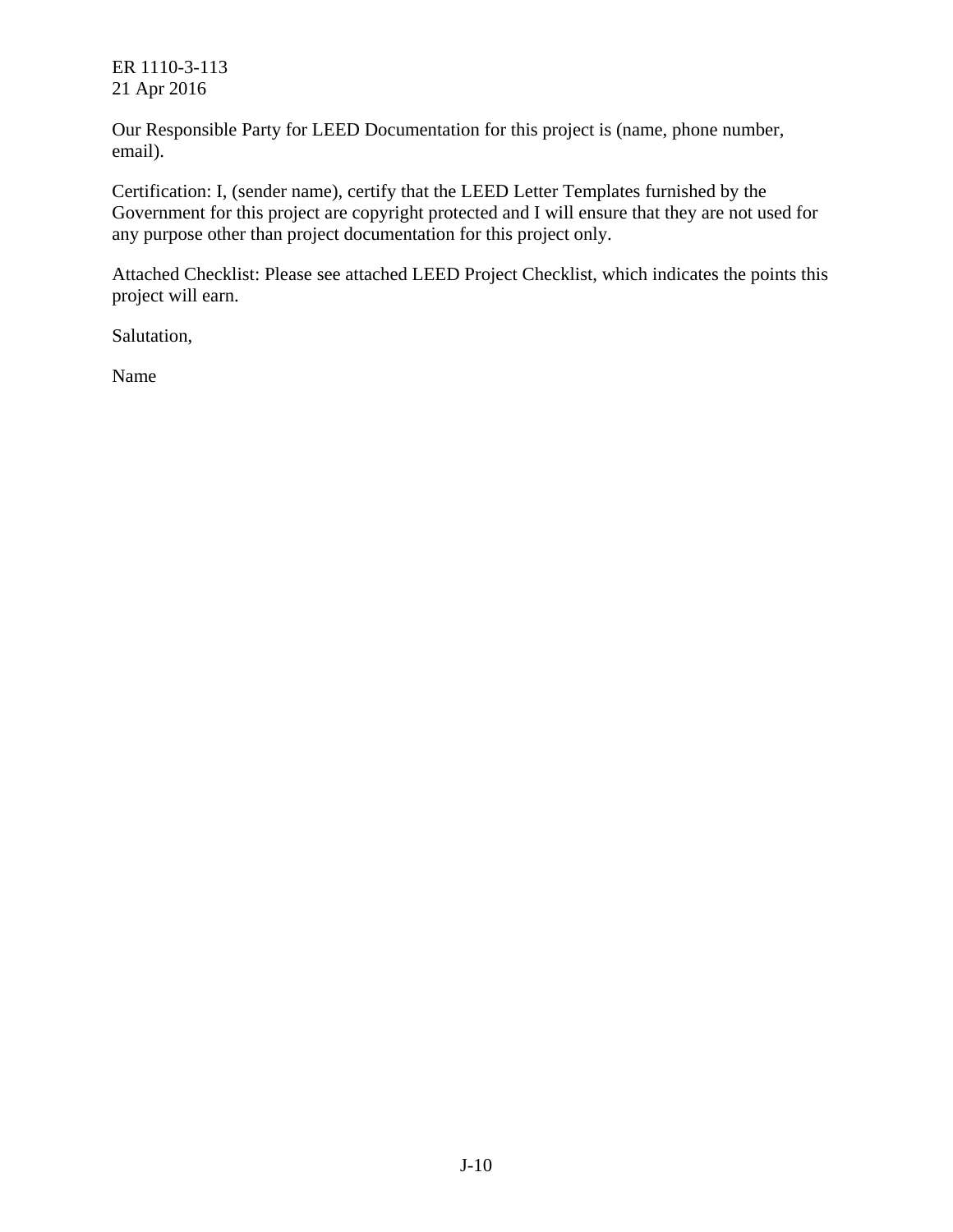# APPENDIX K

#### <span id="page-66-0"></span>STANDARD OPERATING PROCEDURE USACE-COS-11

#### Construction Contract Changes Related to Projects Executed with the Centers of Standardization

#### 1. Purpose.

The purpose of this Standard Operating Procedure (SOP) is to identify roles and procedure of the geographic district (GD) and the Center of Standardization (COS) in the administration of construction contract changes executed on projects within the area of responsibility of the COS.

#### 2. References.

a. AR 415-15, Army Military Construction and Nonappropriated-Funded Construction Program Development and Execution

b. Memorandum from CECW-CE dated 6 Mar 06, Subject: Realignment/Establishment of Centers of Standardization (COS), FY06

c. Resident Management System (RMS) Users Manual and Training Guide, RMS Support Center, undated

d. Federal Acquisition Regulations and Supplements

e. USACE-COS-03, Standard Operating Procedures, Roles of the Geographic District Related to Projects Executed With Centers of Standardization

#### 3. Authority.

This SOP is established to define the roles and general procedure of the GD in conjunction with the assigned COS, in accordance with reference 2.b. above. Supporting authority is conveyed by directives and policy memorandums governing the Army Facilities Standardization Program (AFSP) in support of Army Transformation dated 24 May 2006 and by the ACSIM memo dated 25 Jun 05 specifying the waiver process for the Army Facility Standard Program.

#### 4. Process and Procedure.

Per USACE-COS-03, reference 2.e. above: "During construction, all changes to the facility will be coordinated with the COS before execution." This is the basic premise for this SOP. The objective is to provide the COS adequate and timely information to allow it to fulfill the primary role to "provide and maintain Army Standards on Army facility standard design for the task order award and construction of facility types under their responsibility." All proposed changes related to the facility standard design not initiated by the COS will be provided to the COS Technical POC with a copy to the COS Manager for review and verification. The COS Technical POC is the designated leader at the COS responsible for providing and maintaining the standards and facility standard designs for a given facility. The current COS Technical POC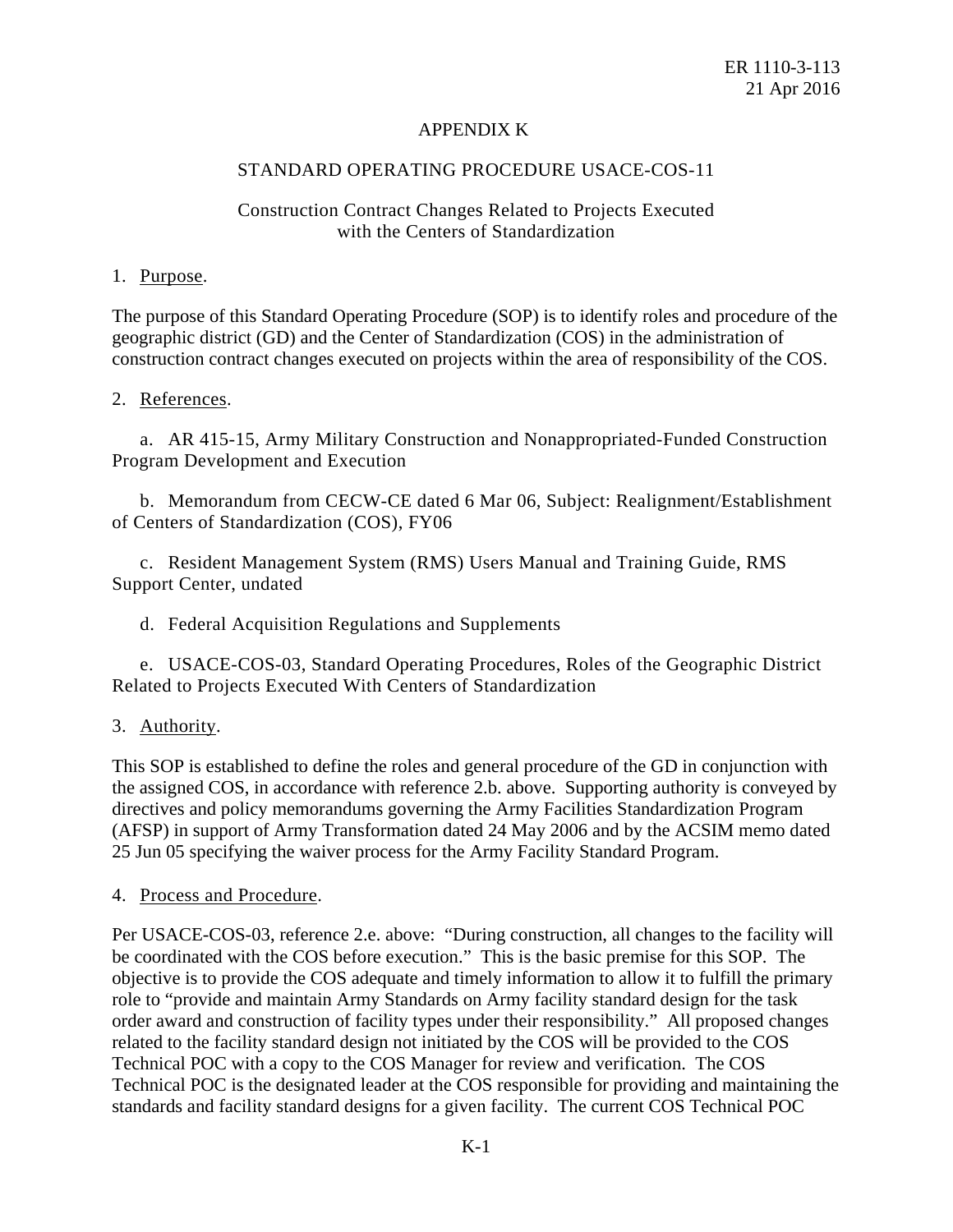<span id="page-67-0"></span>names can be found on the COS website. No change will be finalized without a documented verification from the COS Technical POC in the contract file that the change conforms to the Army Standard and Standard Design, except as allowed in paragraph (5) below. The following primary procedure will be utilized:

(1) All proposed changes related to the facility standard design not initiated by the COS will be recorded at their inception in RMS as a Basic Change Document (BCD) and identified with a numbered change request.

(2) The proposed change request / BCD will be provided to the COS Technical POC and the geographic district PM upon completion by electronic mail (or other appropriate realtime notification) with receipt verification.

(3) Upon receipt of the message and BCD, the COS Technical POC will review and determine potential impacts to the Army Standard and Standard Design of the facility.

(4) As soon as possible, but within 5 working days the COS Technical POC will provide verification that the change request meets the standard. If the change request does not meet the standard, the COS Technical POC will provide a detailed explanation by email to the originating construction representative. The Administrative Contracting Officer (ACO) will attach the COS response to the change request file. If a COS Technical POC verification is not received within 5 working days, the ACO with notify the geographic district PM, who will determine the reason for delay. After notifying the geographic district PM, the ACO may proceed with processing the change request, but will not finalize the changes without documented verification from the COS Technical POC.

(5) The ACO will not execute a change that conflicts with the facility standard design without prior approval of the COS Technical POC unless delaying the change would result in an immediate work stoppage, a potential for an anti-deficiency violation, or would result in a safety issue that would endanger the workers or others at the construction site. In these cases the ACO will immediately notify the COS Technical POC of the necessity to execute the change.

5. Limitations and Responsibilities.

a. Notwithstanding any direction to the contrary, there shall be no limitation on the warranted authority of the ACO, except that which may be directed by the authorizing official issuing the ACO warrant or the Contracting Officer assigning the ACO to the contract.

b. The Office Engineer for the ACO should provide the BCD to the COS Technical POC and the PM and other appropriate PDT members upon BCD inception.

c. The COS TECHNICAL POC should provide the ACO an approval notice within 5 full working days. The ACO should then attach this notice as supporting documentation to the RMS change request.